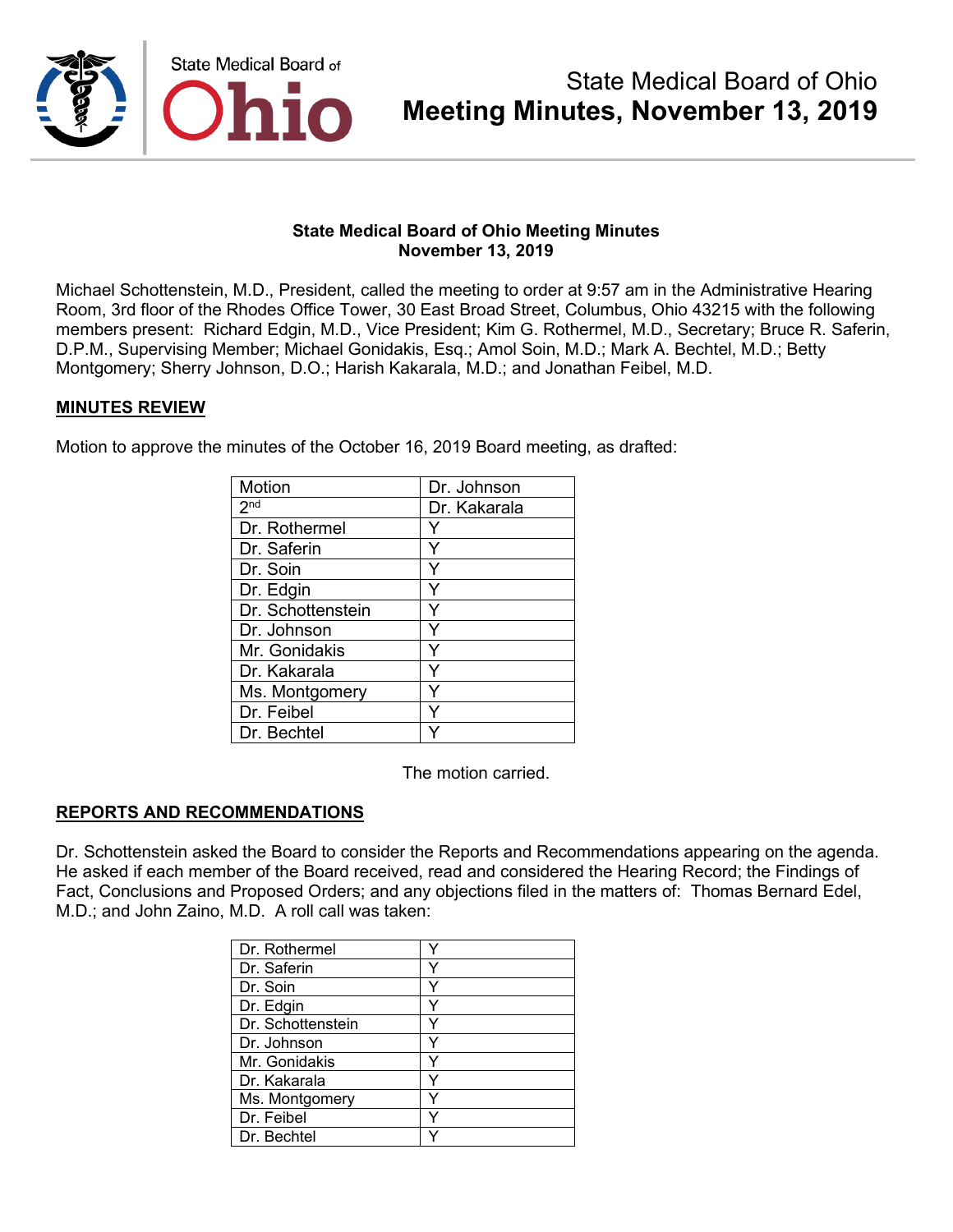Dr. Schottenstein further asked if each member of the Board understands that the Board's disciplinary guidelines do not limit any sanction to be imposed, and that the range of sanctions available in each matter runs from Dismissal to Permanent Revocation or Permanent Denial. A roll call was taken:

| Dr. Rothermel     |  |
|-------------------|--|
| Dr. Saferin       |  |
| Dr. Soin          |  |
| Dr. Edgin         |  |
| Dr. Schottenstein |  |
| Dr. Johnson       |  |
| Mr. Gonidakis     |  |
| Dr. Kakarala      |  |
| Ms. Montgomery    |  |
| Dr. Feibel        |  |
| Dr. Bechtel       |  |

Dr. Schottenstein further asked if each member of the Board understands that in each matter eligible for a fine, the Board's fining guidelines allow for imposition of the range of civil penalties, from no fine to the statutory maximum amount of \$20,000. A roll call was taken:

| Dr. Rothermel     |  |
|-------------------|--|
| Dr. Saferin       |  |
| Dr. Soin          |  |
| Dr. Edgin         |  |
| Dr. Schottenstein |  |
| Dr. Johnson       |  |
| Mr. Gonidakis     |  |
| Dr. Kakarala      |  |
| Ms. Montgomery    |  |
| Dr. Feibel        |  |
| Dr. Bechtel       |  |

Dr. Schottenstein stated that in accordance with the provision in section 4731.22(F)(2), Ohio Revised Code, specifying that no member of the Board who supervises the investigation of a case shall participate in further adjudication of the case, the Secretary and Supervising Member must abstain from further participation in the adjudication of any disciplinary matters. In the disciplinary matters before the Board today, Dr. Rothermel served as Secretary and Dr. Saferin served as Supervising Member. In addition, Dr. Bechtel served as Secretary and/or Supervising member in each of the two matters.

## **Thomas Bernard Edel, M.D.**

Dr. Schottenstein directed the Board's attention to the matter of Thomas Bernard Edel, M.D. Objections have been filed and were previously distributed to Board members. Mr. Porter was the Hearing Examiner.

Dr. Schottenstein stated that a request to address the Board has been filed on behalf of Dr. Edel. Five minutes will be allowed for that address.

Dr. Edel was represented by his attorney, Eric Plinke.

Mr. Plinke stated that he has filed written objections and he will reserve the time to address the Board for Dr. Edel.

Dr. Edel stated that he is a cardiac electrophysiologist, cardiologist, and internist at the Cleveland Clinic and he is a highly trained, ethical physician. Dr. Edel stated that he has practiced passionately and he always puts patients first even when they were not his patients. Dr. Edel stated that he instilled a no-excuses accountability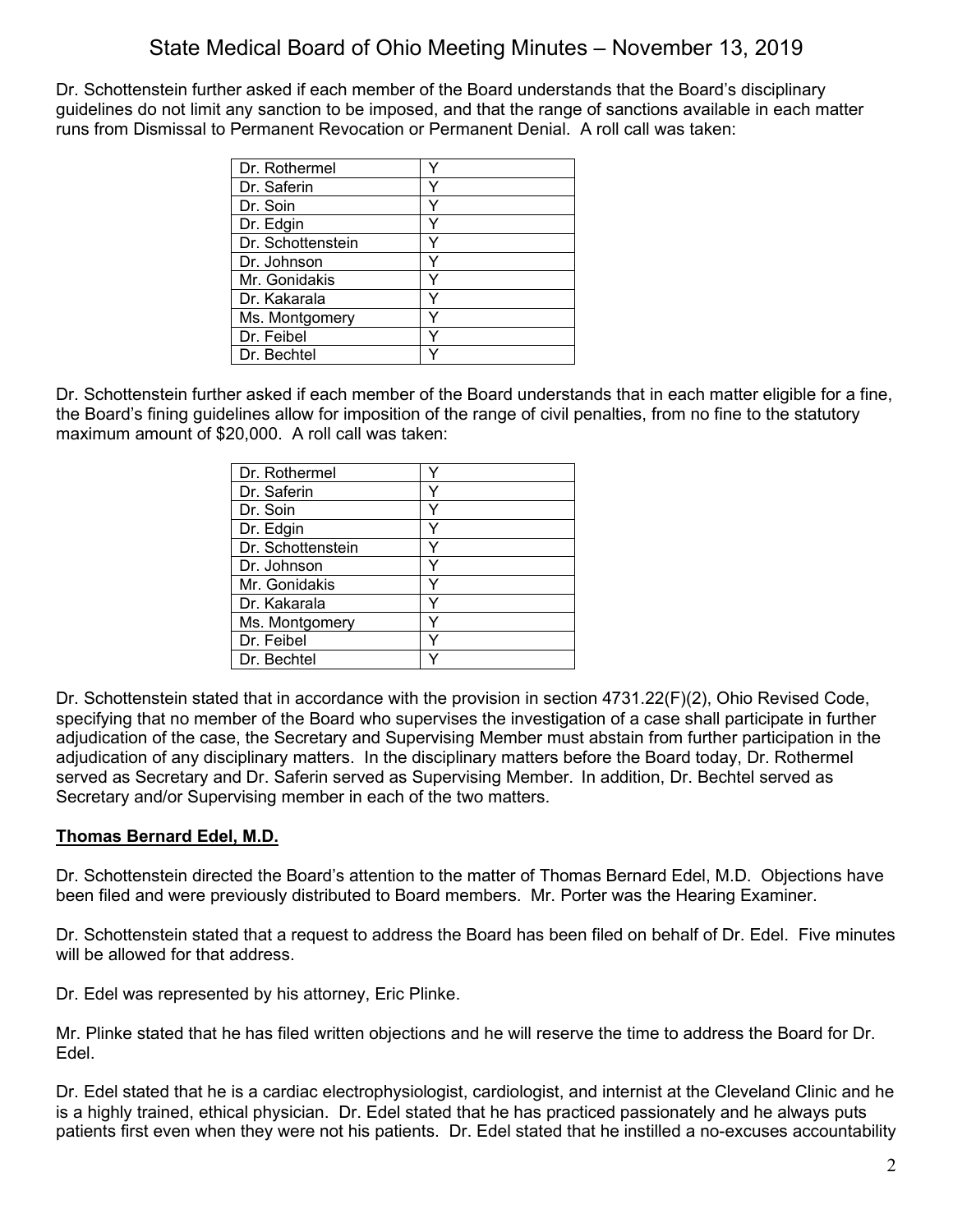into everyone he worked with at all levels, having spent more than 12 years on hospital committees enforcing accountability. Dr. Edel stated that he hadn't expected to be here before the Board under the threat of disciplinary action for doing the right thing at the right time for the right reason, and he is still waiting for someone on the Board to do the same. Dr. Edel opined that this entire situation is outrageous and that he does not say that lightly. Dr. Edel stated that he is safe and capable to practice medicine and he wants to practice, yet the result of the Proposed Order is that he will likely never practice again. Dr. Edel opined that the Proposed Order is a disservice and does not protect anyone.

Dr. Edel continued that he is a brain cancer survivor and his oncologist calls his 13.5 years of survival "uncharted waters." Dr. Edel has a chronic disability, namely a mild and well-controlled partial simple seizure disorder that is a result of his cancer treatment. Dr. Edel commented that his seizure condition is a disability because it is often subject to prejudice and ignorance, which is the case today. Dr. Edel stated that he has had two episodes of hand, arm, and face numbness over the last 5.5 years, which is about once every 1,000 days. Dr. Edel added that he has never suffered a significant adverse consequence during those 15-minute episodes. Despite this, the Proposed Order suggests that Dr. Edel should refrain from the practice of all his specialties, even those that are non-invasive, and should entirely give up the practice of medicine even though these are low-risk events. Dr. Edel called this situation ridiculous and stated that this came about because he was originally greeted by the Board's attorney with threats, intimidation, and hostility, and Dr. Edel filed a goodfaith complaint with the attorney's supervisor. Dr. Edel stated that since that time, he has been a victim of the attorney's retaliation and the Board has turned a blind eye. Dr. Edel stated that this is why he was cited rather than being offered placement in a confidential monitoring program.

Dr. Edel stated that the State's expert witness, Joseph P. Hanna, M.D., is a vascular neurologist and not a qualified neuro-oncologist. Dr. Edel noted that when asked about the discrepancies between his own conclusions and those of a more qualified specialist, Dr. Hanna simply said, "Well, I disagree." Dr. Edel further stated that Dr. Hanna's testimony contradicted his own consultation note and that Dr. Hanna admitted to being uninformed about the invasive procedures about which he was recommending restrictions. Dr. Edel stated that even Dr. Hanna could find no reason why Dr. Edel should be limited in his non-invasive specialties.

Dr. Edel stated that the arbitrary nature of this Board's enforcement machinery to select one portion of a physician's practice and project an uninformed guess as to the risks it may pose to patients is absurd and unlawful. Dr. Edel stated that the Board must show a direct threat, as defined by the Supreme Court and federal regulations, and it has failed to do that. Dr. Edel asked if a gastroenterologist with 34 years of experience who decides he no longer wants to do endoscopic retrograde cholangiopancreatographies (ERCP) or treat sclerose esophageal varices emergently should be considered impaired or be required to take an examination under 4731.22(B)(2), Ohio Revised Code. Dr. Edel further asked if an orthopedic surgeon who has a 15-minute episode of atrial fibrillation that could pose a future risk to him of stroke or transient ischemic attack (TIA) should have an impairment investigation. Dr. Edel stated that the list of potential impairments that could fall under this precedent are unlimited and include migraine headaches, diabetic hypoglycemia, complicated pregnancies, and breast cancer occurrences.

Dr. Edel opined that the personal character attack on him, the unsubstantiated exaggerations of his disability to preclude all his medical specialties, and the intention to export this prejudice to numerous other organizations via this Proposed Order constitute a violation of his rights under the Americans with Disabilities Act (ADA) and Ohio disability laws. Dr. Edel stated that the Board must decide if it wants to accept the Proposed Order and be on the wrong side of history, or propose some other reasonable and appropriate accommodation for the circumstances. Dr. Edel stated that this case is more than sad, it is shameful.

Dr. Schottenstein asked if the Assistant Attorney General wished to respond. Ms. Pelphrey stated that she wished to respond.

Ms. Pelphrey stated that contrary to how the respondent has reacted to the R&R and in his presentation this morning, there is no grand conspiracy against Dr. Edel. Ms. Pelphrey stated that at Dr. Edel's hearing she had attempted to set a tone in her opening statement. Ms. Pelphrey quoted herself from the hearing transcript: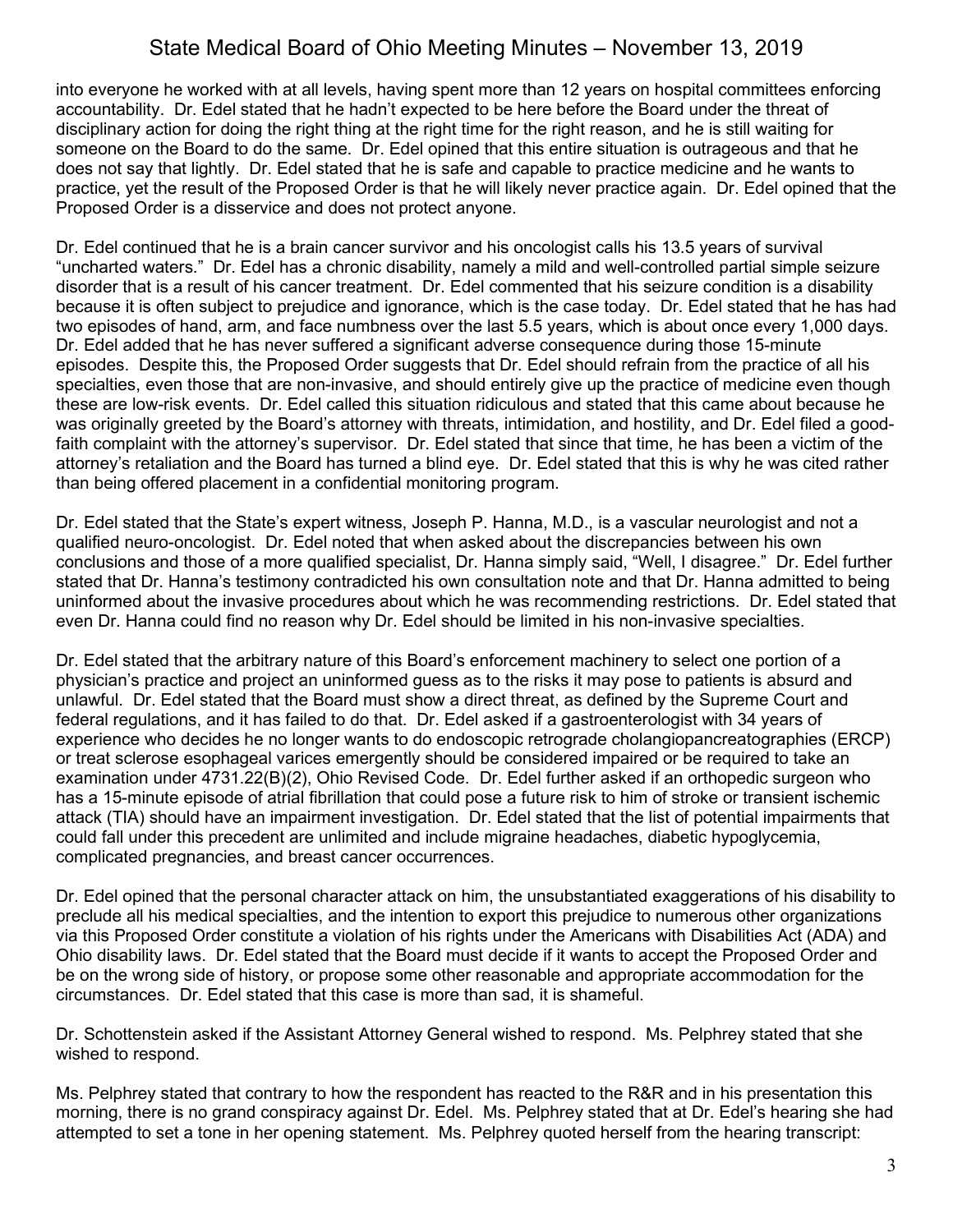"We're not here to bicker about anything other than just to go through the medical history and to determine what is best for both the public and for Dr. Edel in terms of his practicing." Ms. Pelphrey stated that she had made this statement because she had wanted to diffuse what could have been a very emotional and confrontational hearing. Ms. Pelphrey stated that her job is to present facts and evidence in the hearing in such a way that the Board gets all the information it needs. Consequently, the Board does not have any of the things that are alleged facts or are outside the record. Ms. Pelphrey stated that there are a multitude of discussions that take place outside of hearings and depositions and those conversations are part of the attorneys' jobs, the Secretary and Supervising Member's jobs, and the staff members' jobs. Ms. Pelphrey remarked that each of these individuals, including herself, are here to protect the public and so what is best for the practice of medicine.

Ms. Pelphrey continued that Dr. Edel was certified in cardiac electrophysiology in 1992. Ms. Pelphrey stated that it is evident in the record that Dr. Edel loves and has a passion for practicing medicine, observing that he became emotional while discussing one of his patients. Ms. Pelphrey stated that what is at issue in this case is whether Dr. Edel is capable of safely practicing cardiac electrophysiology. Ms. Pelphrey noted that the State's expert, Joseph P. Hanna, M.D., has opined that Dr. Edel is capable of practicing general cardiology without restriction. However, Dr. Hanna recommended that Dr. Edel not perform any procedures, including cardiac electrophysiology. Ms. Pelphrey stated that Dr. Hanna is basically saying that Dr. Edel should not be doing invasive procedures, a statement that everyone, including Dr. Edel, seems to agree with; Dr. Edel had agreed with the assertion that, at this time, he should not perform invasive procedures. Ms. Pelphrey had also asked if Dr. Edel could work with the Board so that he could practice medicine, and Dr. Edel answered affirmatively.

Ms. Pelphrey stated that that main issue at this point is the confidential monitoring program. Ms. Pelphrey stated that the Board cannot go back in time and put Dr. Edel into the confidential monitoring program. Ms. Pelphrey stated that the Board may draw any inferences it wishes as to why Dr. Edel was not placed into the program, but the fact is that the decision was made to not put him in the program and the matter is now before the Board.

Ms. Pelphrey stated that dismissal of Dr. Edel's case cannot be an option, especially because there are agreed-upon conditions on specific restrictions. Therefore, if the case is dismissed then the Board would be left with nothing, which is not the safest thing for the public. Ms. Pelphrey stated that the Board could choose to take No Further Action, but she did not recommend that course either. Ms. Pelphrey asked the Board to adopt the Hearing Examiner's Findings of Fact, Conclusions of Law, and the Proposed Order with the specific restriction.

Motion to approve and confirm the Proposed Findings of Fact, Conclusions, and Order in the matter of Dr. Edel:

| Motion          | Dr. Johnson  |
|-----------------|--------------|
| 2 <sub>nd</sub> | Dr. Kakarala |

Dr. Schottenstein stated that he will now entertain discussion in the above matter.

Ms. Montgomery did not understand why it has taken five years for this case to reach the Board. Ms. Montgomery commented that it is not fair for an investigation to keep a respondent on the hook for five years, and she understands Dr. Edel's ire at the situation. Ms. Montgomery stated that as a non-physician, she found Dr. Edel's argument to be persuasive, but she would like to hear the thoughts of the physician members of the Board.

Dr. Edgin asked if there was a reason that Dr. Edel was not offered an opportunity to enter the Board's confidential monitoring program. Dr. Schottenstein stated that the voting members of the Board are not privy to that information, but that it could have been any of a variety of reasons. Dr. Schottenstein noted that the monitoring program was not technically in effect when Dr. Edel was cited. Ms. Montgomery felt that Dr. Edel's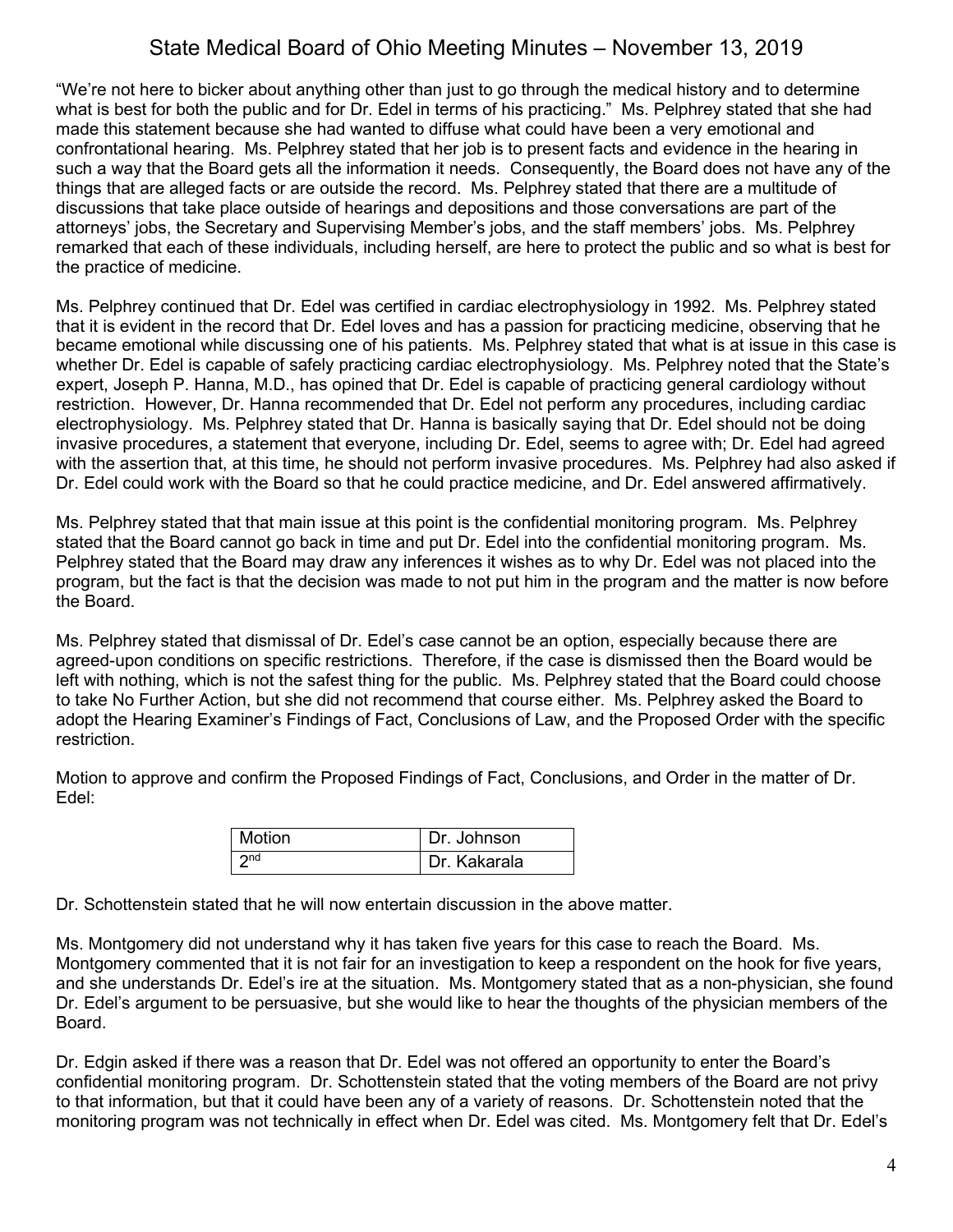question about the program is legitimate. Ms. Montgomery opined that when this case is resolved, the Board should do a case study on why Dr. Edel could not enter the program.

Dr. Soin, noting Ms. Pelphrey's comments about backdoor discussions and information not available to the Board, stated that he would not be taking those comments into consideration. Dr. Soin was uncertain if the comments were designed to manipulate him into making a certain decision, nor was he certain of the appropriateness of the comments in this setting.

Dr. Schottenstein stated that he had been moved by Dr. Edel's story, observing that he has been through a terrible ordeal navigating his own health issues as well as those of people close to him. Dr. Schottenstein regretted that Dr. Edel's dealings with the Board have been stressful. Dr. Schottenstein hoped that he could be half as brave if he were in a similar situation. Dr. Schottenstein also commended Dr. Edel's veracity and noted that since his seizure activities are experienced subjectively, the reason the Board knows about it is because Dr. Edel reported it. Dr. Schottenstein stated that Dr. Edel has only done the right thing throughout this ordeal.

Dr. Schottenstein wished to address several points brought up by defense counsel. First, Dr. Schottenstein did not find it compelling that Dr. Hanna was not given the standard by which he was to make a determination regarding a possible violation of 4731.22(B)(19), Ohio Revised Code. Dr. Schottenstein stated that Dr. Hanna had been clear in his testimony of being aware that he was asked to perform a physical examination of Dr. Edel as part of a qualification to practice requirement. Dr. Hanna was also clear that any seizure activity due to Dr. Edel's physical illness during an electrophysiology procedure could jeopardize the care of the patient. Dr. Schottenstein stated that even though Dr. Hanna did not use the language of 4731.22(B)(19), he was clear as to his role.

Dr. Schottenstein noted concerns about why Dr. Edel's seizure disorder is concerning since it is a rare phenomenon. Dr. Schottenstein stated that although it is rare, it is extant and there could conceivably be seizure activity during the procedure that could jeopardize the health and life of a patient.

Dr. Schottenstein appreciated the distinction defense counsel makes when he points out the Section 4731.22(B)(19) comes into play if a physician is unable to practice medicine, which is contradictory to the State's expert's opinion that Dr. Edel is capable of practicing general cardiology. However, Dr. Schottenstein felt that the Board is applying Section 4731.22(B)(19) in a way that favors Dr. Edel because the Board is implying that impairment and inability to practice in a certain area of medicine does not disqualify one from the practice of medicine in general. Dr. Schottenstein stated that to take defense counsel's argument to its logical conclusion where the Board could not distinguish one area of medicine from another, the outcome would necessarily find that the doctor is impaired from practicing medicine in general. Dr. Schottenstein did not believe that anyone wanted that outcome.

Regarding Dr. Edel's belief that the specialists on the Medical Board have a limited understanding of the nature of his work and do not understand that Dr. Edel has a type of seizure disorder that would allow him to practice invasive procedures that are not time sensitive, Dr. Schottenstein stated that it is asking a lot of the Board, which is charged with protecting the public, to essentially take Dr. Edel's word for it that there are invasive procedures that he is capable of performing. Dr. Schottenstein stated that this is particularly true when experts that have been evaluating Dr. Edel have indicated this this is not the case. Dr. Schottenstein further noted that Dr. Edel does not have objectivity in this situation. Dr. Schottenstein stated that it is more incumbent upon Dr. Edel to make this case, especially in the context of neurologists who are unwavering in their concerns. Dr. Schottenstein stated that during his testimony, Dr. Hanna was asked, "Do you have to have an in-depth knowledge of that particular procedure to say someone shouldn't be doing something if their arm doesn't work correctly?" Dr. Hanna answered, "No, I do not."

Dr. Schottenstein stated that he is sympathetic to Dr. Edel's frustration expressed during his testimony in which he stated that he did not feel he could get the specialists who assessed him or the Board members to understand that there is a difference between a somatosensory seizure and a motor seizure. However, Dr.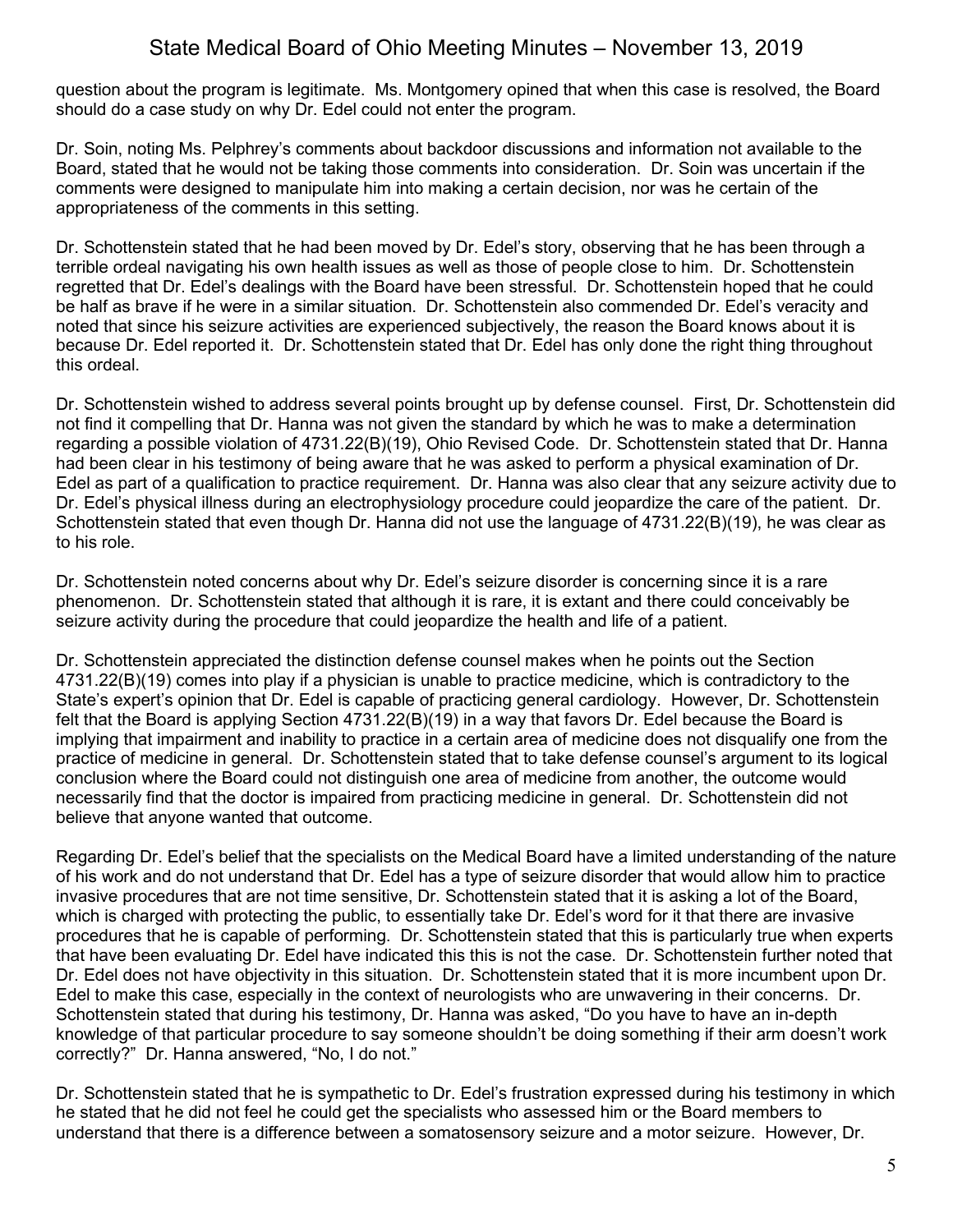Hanna was clear to address this point in his testimony and indicated that it is a distinction without a difference because a sensory impairment of a limb means that one cannot carry out movement in a controlled way since feedback is necessary from a sensory standpoint for one's motor functions to occur in a coordinated fashion.

Dr. Schottenstein wished this case had proceeded under the confidential non-disciplinary monitoring program. However, it did not and now the Board has to see the case through. Based on his experiences with other cases, Dr. Schottenstein stated that there may have been a variety of different reasons why the Board moved in the direction of a formal hearing rather than the confidential program.

Dr. Schottenstein stated that, regrettably, he is not comfortable with dismissing this case as the defense counsel requested. Dr. Schottenstein opined that the Proposed Order is fair and it gives Dr. Edel the option to remove the limitations if certain criteria are met. The Proposed Order also allows Dr. Edel to practice general cardiology in the meantime.

Dr. Feibel stated that he agrees with most of Dr. Schottenstein's comments. Dr. Feibel stated that as a new member of the Board, he has not been through all the issues that have come up in the past with regard to physical impairment leading to disciplinary action. Dr. Feibel stated that this is a sad situation for Dr. Edel and opined that there should be a way to have a non-disciplinary restriction from practice. Dr. Feibel stated that it is problematic for the Board to be disciplining people for their physical impairment. Unfortunately, Dr. Feibel did not feel that the Board had many options because of what the law states.

Dr. Feibel continued that it pains him to impose discipline in this matter because it discourages practitioners from being honest as Dr. Edel has been. Dr. Feibel hoped that in the future the Board can find a way to refrain from ruining someone's practice over this type of issue. Dr. Feibel noted that insurance companies will often drop practitioners who have been sanctioned by a board, and he did not think that is what the Board wants in this case. Dr. Feibel hoped that the Board can encourage the legislature to provide for a different method to address these situations.

Mr. Gonidakis agreed with Dr. Feibel's comments. Mr. Gonidakis asked if there was a scientific or medical reason for providing a five-year time period after which Dr. Edel can petition the Board for the removal of the restrictions. Dr. Schottenstein replied that after five years, one is essentially considered to have the same risk as the general population.

Dr. Schottenstein echoed Dr. Feibel's comments and opined that everyone supports a non-disciplinary track for situations of this nature. Dr. Schottenstein stated that although it is regrettable, the Board's enforcement attorneys indicate that the Board needs a disciplinary device for those practitioners who either cannot or will not do the right thing in terms of limiting their practice when they are not capable of practicing.

A vote was taken on Dr. Johnson's motion to approve and confirm:

| Abstain |
|---------|
| Abstain |
|         |
|         |
|         |
| Y       |
|         |
|         |
|         |
|         |
| Abstain |
|         |

The motion carried.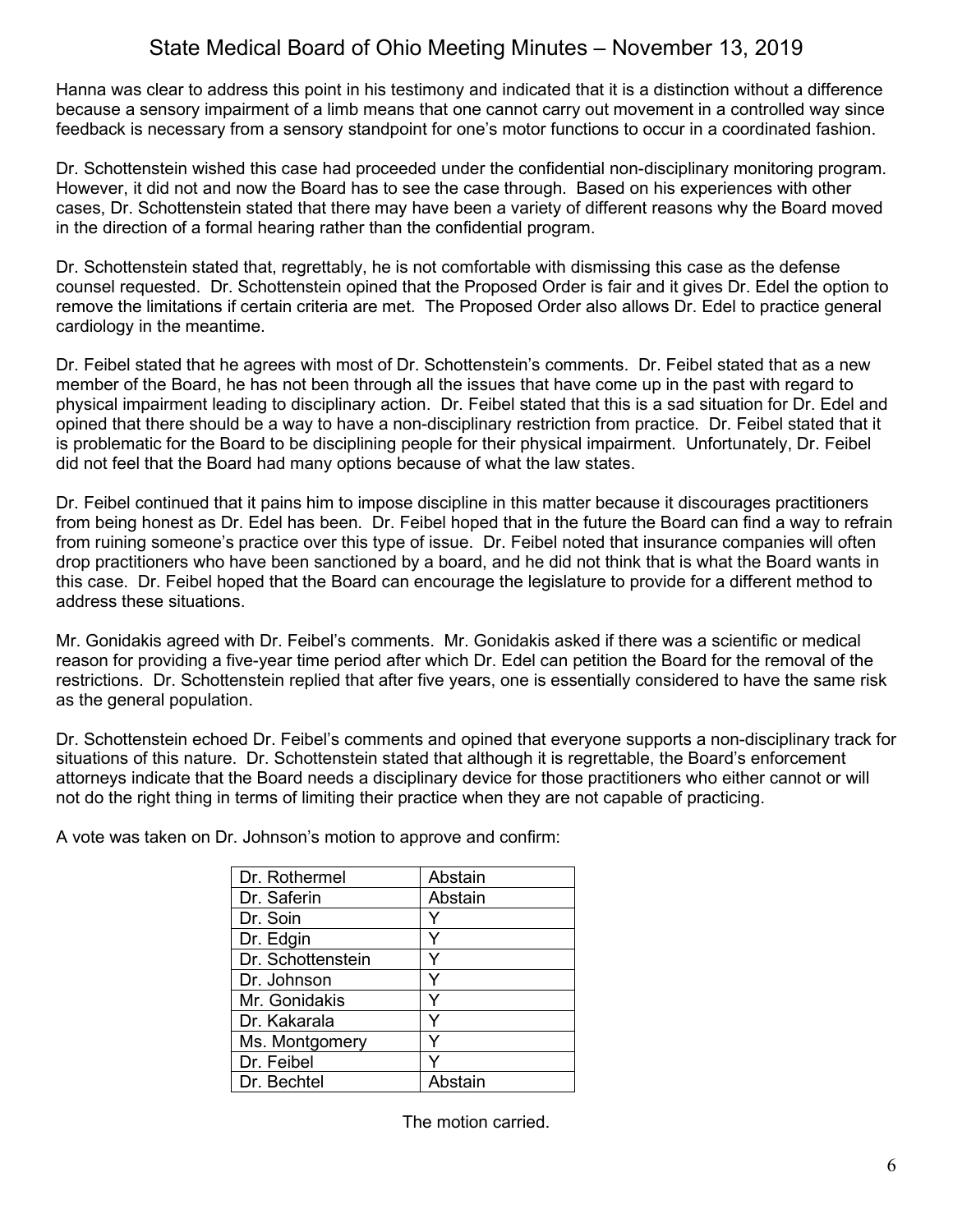# **John Zaino, M.D.**

Dr. Schottenstein directed the Board's attention to the matter of John Zaino, M.D. Objections have been filed and were previously distributed to Board members. Ms. Lee was the Hearing Examiner.

Dr. Schottenstein stated that a request to address the Board has been filed on behalf of Dr. Zaino. Five minutes will be allowed for that address.

Dr. Zaino was represented by his attorney, Elizabeth Collis.

Ms. Collis reminded the Board that it is not bound by its disciplinary guidelines and there is no minimum discipline that the Board must impose. Ms. Collis stated that there have been many instances in which the Board has imposed a shorter suspension than one year for this type of violation, even with facts that are much more aggravating than in this case. Ms. Collis urged the Board to impose a short suspension that will allow Dr. Zaino to return to practice for the Veteran's Administration (VA). Ms. Collis noted that the Board has received exceptionally positive letters from Dr. Zaino's colleagues at both the VA and his prior practice.

Ms. Collis continued that this case involves an adult consensual relationship and there is no evidence that the patient was manipulated or harmed. Ms. Collis stated that the few medical treatments that Dr. Zaino provided to the patient were medically necessary. The evidence is clear that the patient welcomed and encouraged the relationship. However, Ms. Collis acknowledged that since Dr. Zaino provided medical treatment to this patient, the Board does have the authority to bring a disciplinary action.

Ms. Collis suggested that the one-year suspension provided for by the Proposed Order is excessive given Dr. Zaino's full cooperation with the Board and the facts of this case. Ms. Collis respectfully requested that the Board impose a 60-day suspension and that probation be in place only while Dr. Zaino completed the courses and submits the summary of the courses to the Board. Ms. Collis added that while she thanks the Hearing Examiner for including a 30-day winddown period before the suspension begins, she asked that any suspension the Board chooses to hand down begin immediately.

Dr. Zaino apologized to the Board for taking up its time with this case, stating that in more than 20 years of practice he never envisioned himself being called before the Board. Dr. Zaino stated that he takes full responsibility for his conduct. Dr. Zaino stated that while he now recognizes his error in engaging in a relationship with a patient, he simply did not see it that way at the time. The patient had been a patient of Generations Family Medicine where Dr. Zaino had worked with several other physicians. Dr. Zaino has since learned that, even though he was not the patient's primary physician, any patient of the practice is considered to be his patient and providing any treatment establishes a physician/patient relationship.

Dr. Zaino continued that over the years the patient and he became close friends and she would often drop by the office unannounced with food or gifts for Dr. Zaino or the staff. On occasion, Dr. Zaino and the patient would go to lunch together. Dr. Zaino also communicated with the patient by telephone. Dr. Zaino described the great majority of these communications as mundane and the topics included their families, children, and weekend plans. Dr. Zaino stated that he simply saw he and the patient as friends. Dr. Zaino stated that during that time his marriage was falling apart, he became separated from his wife, and he was lonely and fell into a deeper friendship with the patient. Dr. Zaino stated that he should have established clear boundaries with the patient and terminated the physician/patient relationship.

Dr. Zaino stated that he has taken this matter very seriously. Dr. Zaino left private practice in 2017 and has worked for the VA since that time. Dr. Zaino noted that the VA is well aware of this case and has kept him on the schedule throughout the investigation and hearing. Dr. Zaino stated that he is no longer married and he has sought counseling to help him better understand himself. Dr. Zaino has learned that he is a people pleaser and he does not want to say "no" or let others down. Through counseling, Dr. Zaino has learned the skills to set firm boundaries and avoid potential pitfalls in his reasoning and attentiveness to ensure the most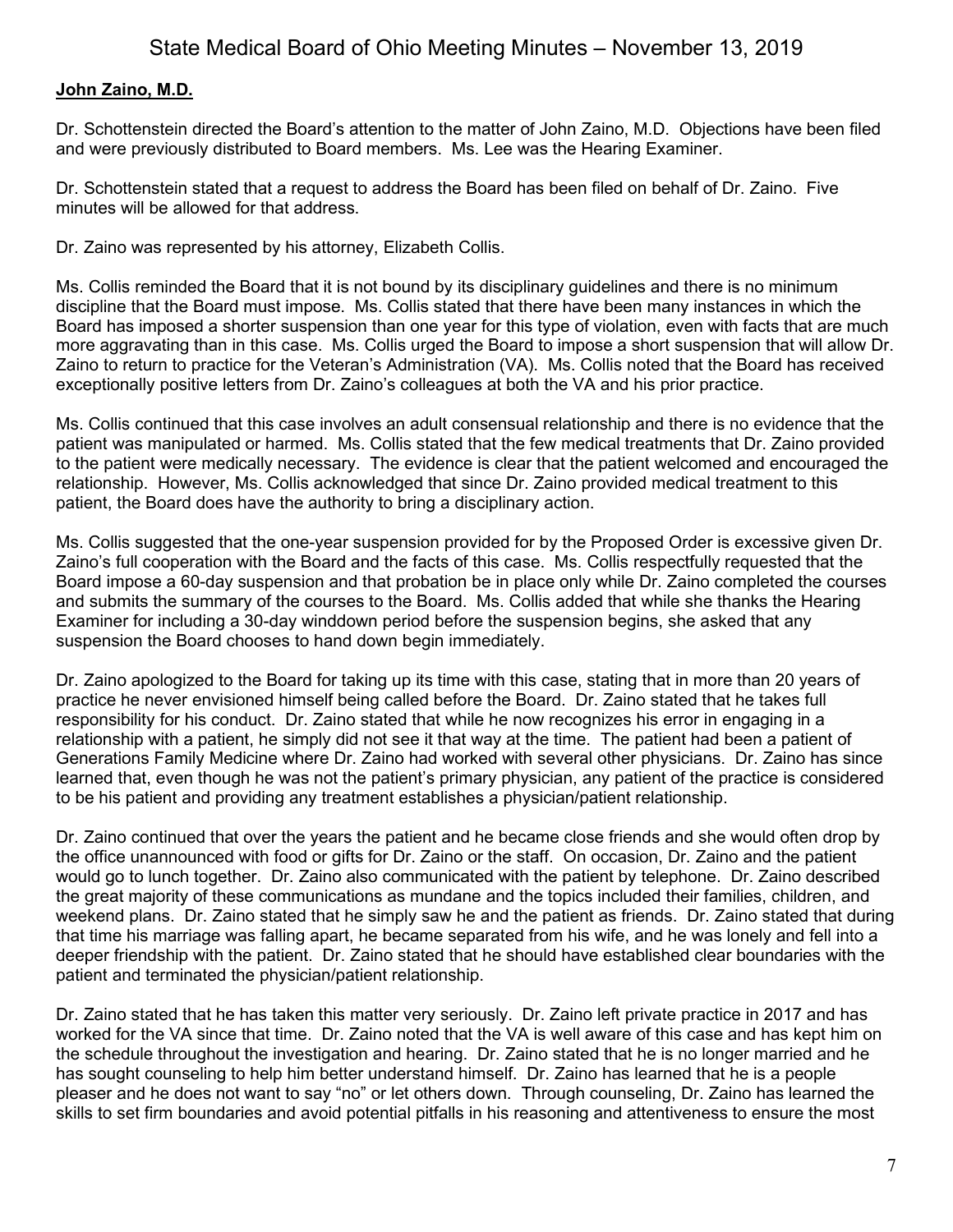appropriate decision-making. Dr. Zaino also completed a two-day course at Case Western Reserve University on professionalism and boundaries, and he has taken measures to apply what he has learned.

Dr. Zaino stated that he clearly understands that a physician/patient relationship is created when he provides medical treatment to a patient. Dr. Zaino stated that he has learned from his mistakes and he will never appear before this Board again. Dr. Zaino asked the Board to impose a short sanction that will allow him to return to clinical practice. Dr. Zaino stated that he is honored to be able to work at the VA and a short suspension will allow him to eventually return to work with our veterans.

Dr. Schottenstein asked if the Assistant Attorney General wished to respond. Ms. Pelphrey stated that she wished to respond.

Ms. Pelphrey observed that throughout the hearing transcript it was stated that Dr. Zaino takes responsibility for the relationship. Ms. Pelphrey stated that there is really no need to go any further than that fact. Dr. Zaino has acknowledged his relationship with a patient and it does not matter if he did not think she was a patient or if Dr. Zaino's brother, who is also a physician, had treated the patient more often than Dr. Zaino did. Ms. Pelphrey stated that Dr. Zaino's relationship with the patient was not fair.

Ms. Pelphrey stated that there is a power with a physician treating a friend and then having a relationship ensue. Although Dr. Zaino has undergone therapy to recognize the wrongs of his actions, Ms. Pelphrey stated that the Board must look at what happened at the time of the relationship. Ms. Pelphrey explained that the reason the text messages were presented at the hearing was for cross-examination purposes and to corroborate other statements. Ms. Pelphrey stated that the text messages reflect Dr. Zaino's thought processes at that time.

Ms. Pelphrey asked the Board to adopt the Report and Recommendation, including the indefinite suspension of at least one year.

Motion to approve and confirm the Proposed Findings of Fact, Conclusions, and Order in the matter of Dr. Zaino:

| <b>Motion</b>   | Dr. Johnson  |
|-----------------|--------------|
| 2n <sub>d</sub> | Dr. Kakarala |

Dr. Schottenstein stated that he will now entertain discussion in the above matter.

Dr. Schottenstein stated that because there is general agreement on the facts of this case, it comes down to a question of aggravating and mitigating circumstances. Dr. Zaino acknowledges that he rationalized and minimized his behavior, and he further acknowledges that it had been his responsibility to prevent sexual activity between himself and his patient.

Dr. Schottenstein stated that he struggles with the defense counsel's characterization of the sexual activity as consensual and occurring in the context of a relationship between two adults. Dr. Schottenstein stated that sexual activity between a physician and patient can never truly be consensual because of the imbalance of power that is inherent in the relationship. Dr. Schottenstein stated that a physician/patient relationship that is sexual in nature is inherently exploitative and it is impossible to have sexual relations between a physician and an ongoing patient that does not exploit the relationship. This is reason that such relationships are strictly prohibited.

Dr. Schottenstein continued that he does not consider it mitigating that Dr. Zaino and the patient had a social relationship in addition to the physician/patient relationship. Dr. Schottenstein believed that the physician/ patient relationship supersedes all other relationships. Dr. Schottenstein added that it is also irrelevant that Dr. Zaino was not the patient's primary physician.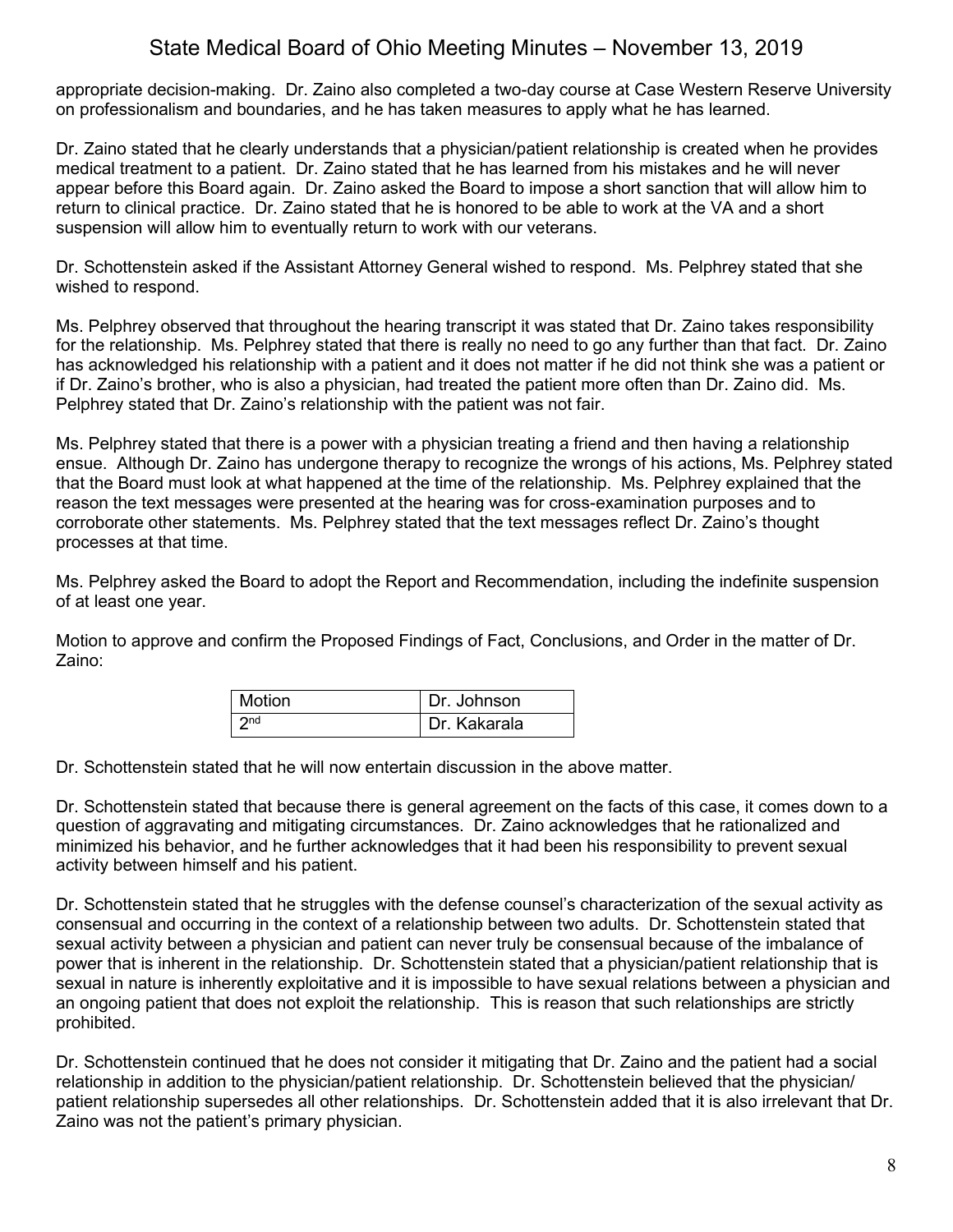Dr. Schottenstein appreciated the multiple mitigating circumstances in this case. Specifically, Dr. Zaino cooperated with the Board, acknowledged his error in judgment, attended boundaries courses, sought out counseling, and has no history of other disciplinary issues. However, Dr. Zaino did engage in activity that reflects bad judgment. Dr. Schottenstein stated that Dr. Zaino's behavior was negligent at best and reckless at worst. Dr. Schottenstein stated that if Dr. Zaino did not know better, he clearly should have. Dr. Schottenstein commented that this is by no means the worst sexual boundaries case that has come before the Board, but he also did not want to minimize it.

Dr. Schottenstein stated that there is a progress note in the exhibits dated May 12, 2017, when the patient was seen by Dr. Zaino's brother, Dr. Robert Zaino. Dr. Schottenstein quoted the patient's statements from the progress note:

I just don't want to live. I want to go away. I want to be [with] [name of deceased husband] he is the only one who understands me. I'm too big a coward to commit suicide.

Dr. Robert Zaino then made his own observations:

She feels she is not suicidal. She does not want to do anything.

Dr. Schottenstein also noted additional comments a few lines down:

Therapist recommend that [patient] talk to John Zaino. [Patient] does not trust therapist so did not identify John. [Patient] wants John to be her friend as he was before. She wants John to be her friend.

Dr. Schottenstein found this progress note to be very revealing. First, it shows that the patient was distraught during the appointment and it was only her supposed cowardice that kept her from engaging in suicidal behavior. The patient was still grieving the loss of her husband at that time, several years after his passing. Dr. Schottenstein noted that the patient's friendship with Dr. Zaino was very meaningful to her and she would like to have rekindled it. Dr. Schottenstein further noted that the patient shielded Dr. Zaino's identity from her therapist because she wanted to protect the doctor.

Dr. Schottenstein stated that Dr. Zaino testified that there was a time when he had a good friendship with the patient and the sexual activity occurred in that context. However, toward the end of the relationship Dr. Zaino was blocking the patient's calls and had completely cut off contact with her. The evidence shows that the patient did not walk away from this relationship unscathed and she suffered due to the rejection she experienced and the loss of the friendship. Dr. Schottenstein stated that, for him, this is an aggravating circumstance because the patient was a victim in this case and she deserves a measure of justice.

Dr. Schottenstein stated that he supports the Proposed Order, but he was also open to suggestions from Board members who may have different thoughts about the minimum length of the suspension. Dr. Schottenstein stated that, regrettably, he cannot support the defense counsel's recommendation of a minimum 60-day suspension because he felt that was inadequate under these circumstances.

A vote was taken on Dr. Johnson's motion to approve and confirm:

| Dr. Rothermel     | Abstain |
|-------------------|---------|
| Dr. Saferin       | Abstain |
| Dr. Soin          |         |
| Dr. Edgin         | Abstain |
| Dr. Schottenstein |         |
| Dr. Johnson       |         |
| Mr. Gonidakis     |         |
| Dr. Kakarala      |         |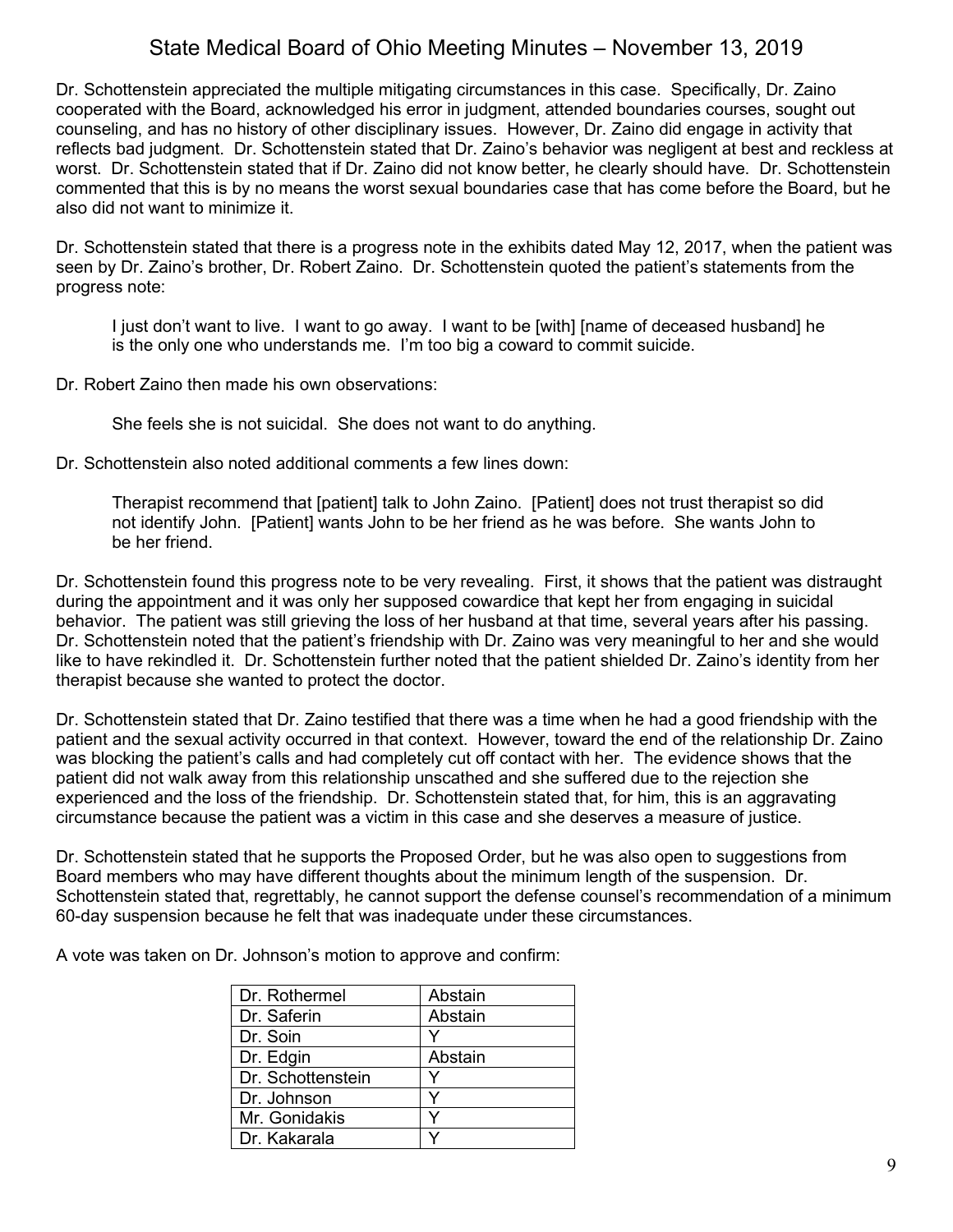| Ms. Montgomery |         |
|----------------|---------|
| Dr. Feibel     | Abstain |
| Dr. Bechtel    | Abstain |

The motion carried.

# **PROPOSED FINDINGS AND PROPOSED ORDERS**

Dr. Schottenstein stated that in the following matter, the Board issued a Notice of Opportunity for Hearing. No timely request for hearing was received. The matter was reviewed by a Hearing Examiner, who prepared Proposed Findings and Proposed Orders, and it is now before the Board for final disposition. In accordance with the provision in section 4731.22(F)(2), Ohio Revised Code, specifying that no member of the Board who supervises the investigation of a case shall participate in further adjudication of the case, the Secretary and Supervising Member must abstain from further participation in the adjudication of any disciplinary matters. In this matter, Dr. Rothermel served as Secretary and Dr. Saferin served as Supervising Member.

## **Ronald Grusd, M.D.**

Motion to find that the allegations as set forth in the May 8, 2019 Notice of Opportunity for Hearing in the matter of Dr. Grusd have been proven to be true by a preponderance of the evidence and to adopt Ms. Lee's Proposed Findings and Proposed Order:

| Motion | Dr. Kakarala |
|--------|--------------|
| つnd    | Dr. Johnson  |

Dr. Schottenstein stated that he will now entertain discussion in the matter of Dr. Grusd. No Board member offered discussion in this matter.

A vote was taken on Dr. Kakarala's motion:

| Dr. Rothermel     | Abstain |
|-------------------|---------|
| Dr. Saferin       | Abstain |
| Dr. Soin          | Y       |
| Dr. Edgin         | ٧       |
| Dr. Schottenstein |         |
| Dr. Johnson       | Y       |
| Mr. Gonidakis     |         |
| Dr. Kakarala      | ٧       |
| Ms. Montgomery    | v       |
| Dr. Feibel        |         |
| Dr. Bechtel       |         |

The motion carried.

## **EXECUTIVE SESSION I**

Motion to go into Executive Session to confer with the Medical Board's attorneys on matters of pending or imminent court action, and for the purpose of deliberating on proposed consent agreements in the exercise of the Medical Board's quasi-judicial capacity:

| Motion          | Dr. Saferin |
|-----------------|-------------|
| 2 <sub>nd</sub> | Dr. Johnson |
| Dr. Rothermel   |             |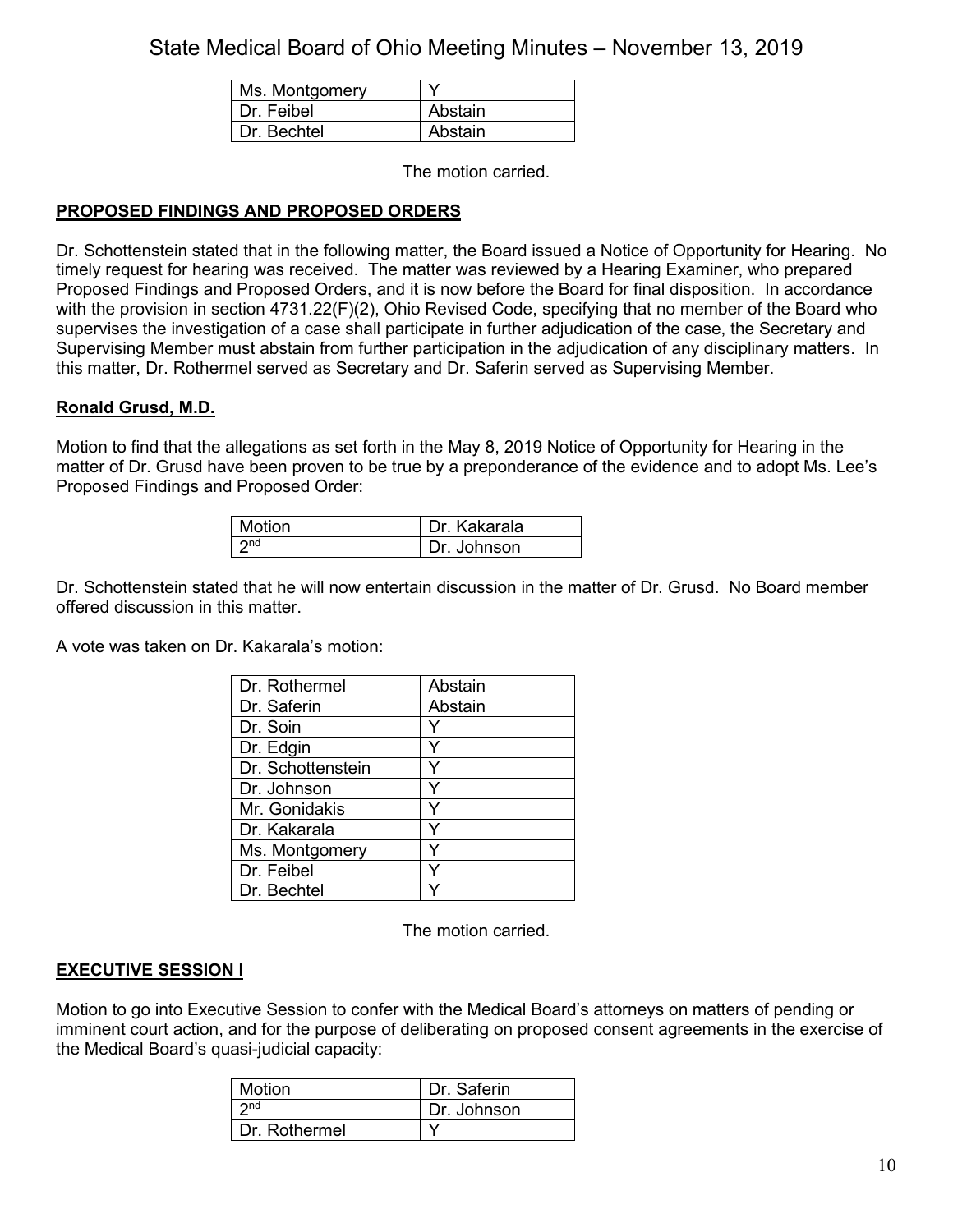| Dr. Saferin       |   |
|-------------------|---|
| Dr. Soin          | v |
| Dr. Edgin         |   |
| Dr. Schottenstein |   |
| Dr. Johnson       |   |
| Mr. Gonidakis     |   |
| Dr. Kakarala      |   |
| Ms. Montgomery    |   |
| Dr. Feibel        |   |
| Dr. Bechtel       |   |

The motion carried.

The Board went into Executive Session at 10:36 a.m. and returned to public session at 10:52 a.m.

# **SETTLEMENT AGREEMENTS**

# **Bradford J. Murphy, D.O.**

Motion to ratify the proposed Permanent Surrender with Bradford J. Murphy, D.O.:

| <b>Motion</b>     | Dr. Johnson |
|-------------------|-------------|
| 2 <sub>nd</sub>   | Dr. Edgin   |
| Dr. Rothermel     | Abstain     |
| Dr. Saferin       | Abstain     |
| Dr. Soin          |             |
| Dr. Edgin         |             |
| Dr. Schottenstein |             |
| Dr. Johnson       | Y           |
| Mr. Gonidakis     | Y           |
| Dr. Kakarala      | Y           |
| Ms. Montgomery    |             |
| Dr. Feibel        |             |
| Dr. Bechtel       |             |

The motion carried.

## **Terry D. Madsen, M.D.**

Motion to ratify the proposed Permanent Surrender with Terry D. Madsen, M.D.:

| Motion            | Dr. Bechtel |
|-------------------|-------------|
| 2 <sub>nd</sub>   | Dr. Edgin   |
| Dr. Rothermel     | Abstain     |
| Dr. Saferin       | Abstain     |
| Dr. Soin          |             |
| Dr. Edgin         | Y           |
| Dr. Schottenstein | Y           |
| Dr. Johnson       | Υ           |
| Mr. Gonidakis     | Y           |
| Dr. Kakarala      | Y           |
| Ms. Montgomery    |             |
| Dr. Feibel        |             |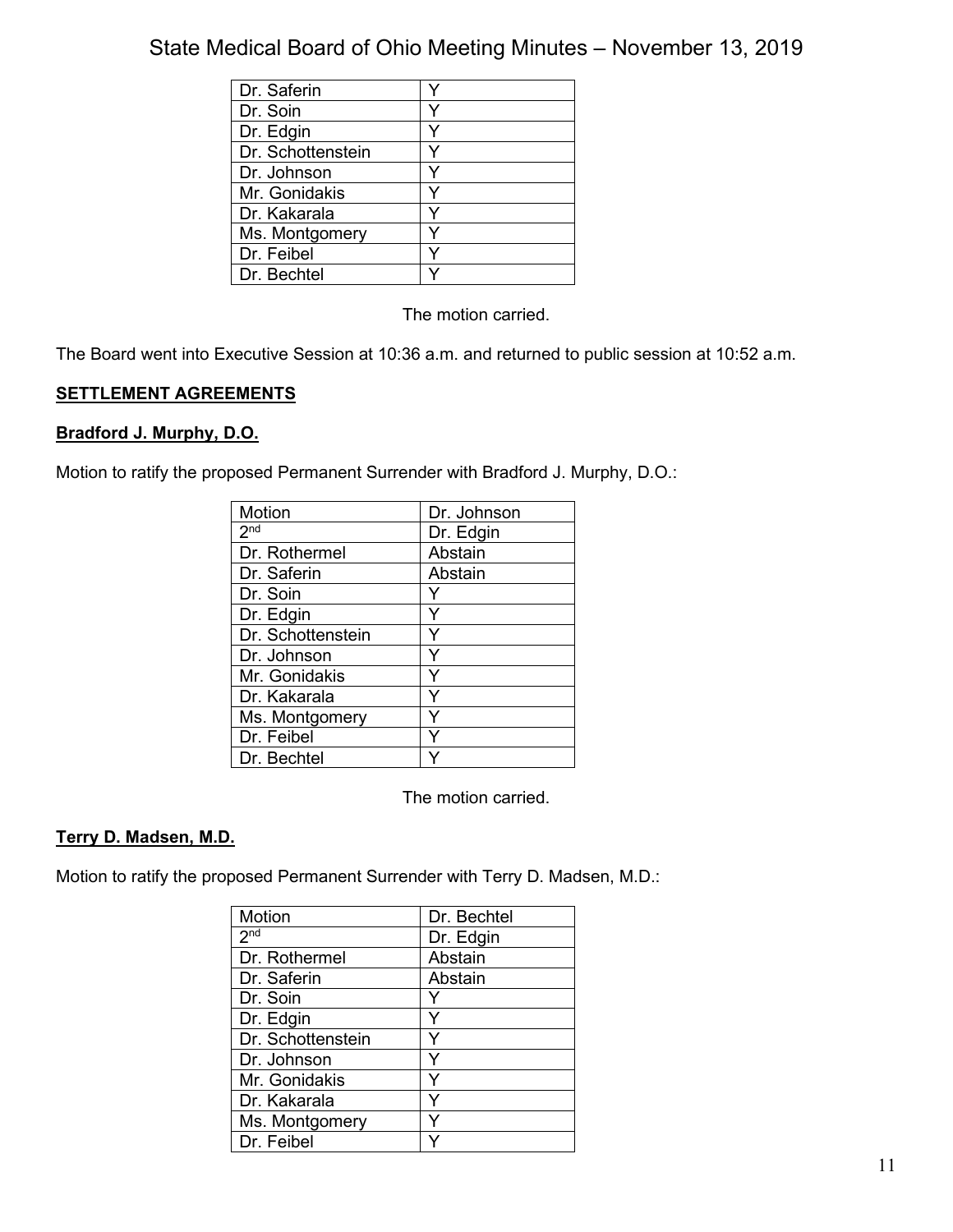Dr. Bechtel Y

The motion carried.

# **Crystal L. Contreras**

Motion to ratify the proposed Permanent Withdrawal with Crystal L. Contreras:

| <b>Motion</b>     | Dr. Bechtel |
|-------------------|-------------|
| 2 <sup>nd</sup>   | Dr. Edgin   |
| Dr. Rothermel     | Abstain     |
| Dr. Saferin       | Abstain     |
| Dr. Soin          |             |
| Dr. Edgin         |             |
| Dr. Schottenstein |             |
| Dr. Johnson       | Y           |
| Mr. Gonidakis     | Y           |
| Dr. Kakarala      |             |
| Ms. Montgomery    |             |
| Dr. Feibel        |             |
| Dr. Bechtel       |             |

The motion carried.

# **Luke Simmons, M.D.**

Motion to ratify the proposed Step I Consent Agreement with Luke Simmons, M.D.:

| Motion            | Dr. Bechtel |
|-------------------|-------------|
| 2 <sub>nd</sub>   | Dr. Johnson |
| Dr. Rothermel     | Abstain     |
| Dr. Saferin       | Abstain     |
| Dr. Soin          |             |
| Dr. Edgin         | Y           |
| Dr. Schottenstein |             |
| Dr. Johnson       | Y           |
| Mr. Gonidakis     | Y           |
| Dr. Kakarala      | Y           |
| Ms. Montgomery    | ٧           |
| Dr. Feibel        |             |
| Dr. Bechtel       |             |

The motion carried.

## **Robert D. Rasmussen, D.O.**

Motion to ratify the proposed Consent Agreement with Robert D. Rasmussen, D.O.:

| Motion          | Dr. Johnson |
|-----------------|-------------|
| 2 <sub>nd</sub> | Dr. Soin    |
| Dr. Rothermel   | Abstain     |
| Dr. Saferin     | Abstain     |
| Dr. Soin        |             |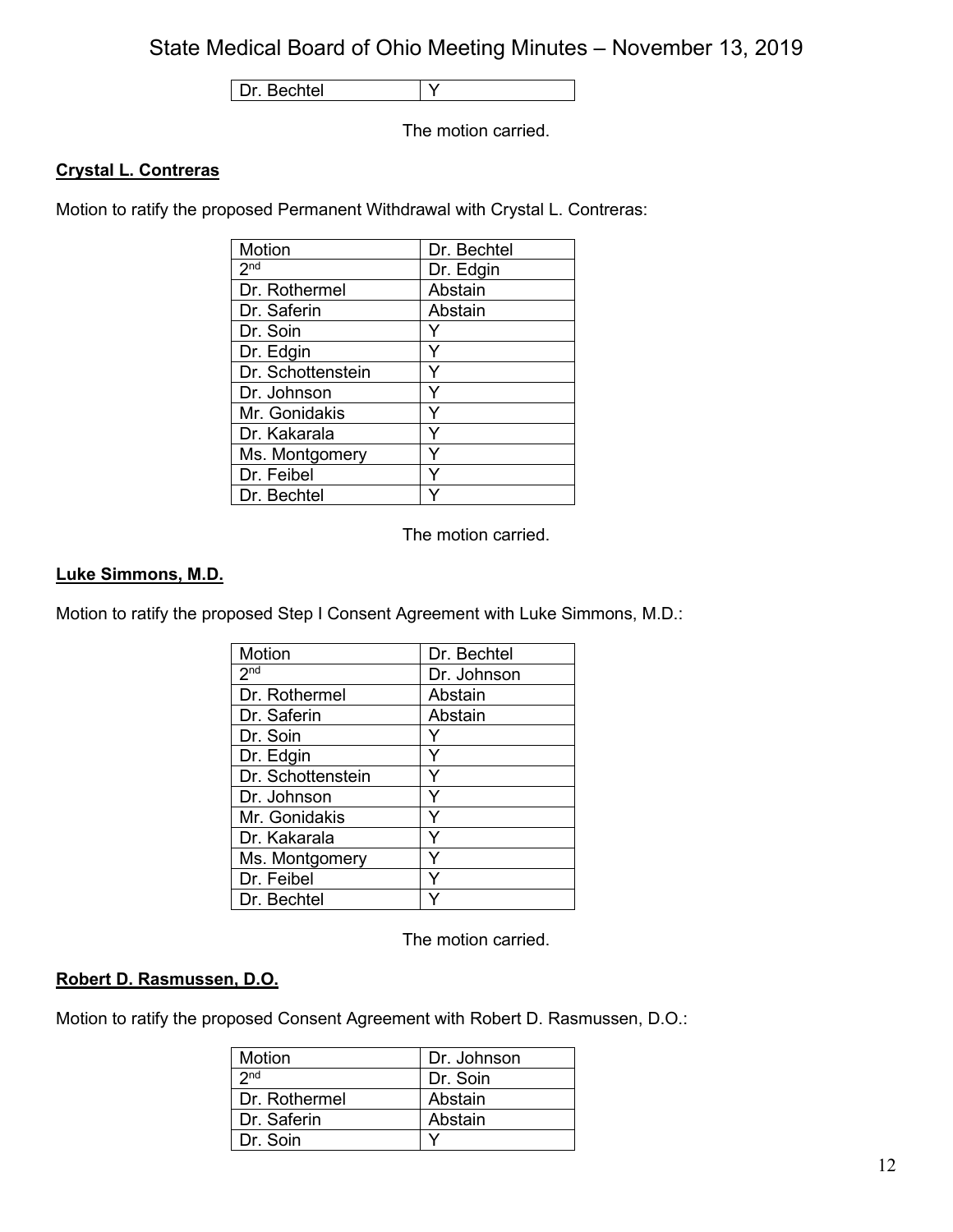| Dr. Edgin         |         |
|-------------------|---------|
| Dr. Schottenstein |         |
| Dr. Johnson       |         |
| Mr. Gonidakis     |         |
| Dr. Kakarala      |         |
| Ms. Montgomery    |         |
| Dr. Feibel        |         |
| Dr. Bechtel       | Abstain |

The motion carried.

# **Robert James Brauer, D.O.**

Motion to ratify the proposed Consent Agreement with Robert James Brauer, D.O.:

| Motion            | Dr. Johnson  |
|-------------------|--------------|
| 2 <sub>nd</sub>   | Dr. Kakarala |
| Dr. Rothermel     | Abstain      |
| Dr. Saferin       | Abstain      |
| Dr. Soin          |              |
| Dr. Edgin         | Y            |
| Dr. Schottenstein | Y            |
| Dr. Johnson       | Υ            |
| Mr. Gonidakis     | Y            |
| Dr. Kakarala      |              |
| Ms. Montgomery    |              |
| Dr. Feibel        |              |
| Dr. Bechtel       | Abstain      |

The motion carried.

# **Franklin Bruce Price, M.D.**

Motion to ratify the proposed Voluntary Permanent Retirement with Franklin Bruce Price, M.D.:

| Motion                     | Dr. Johnson  |
|----------------------------|--------------|
| $2^{\overline{\text{nd}}}$ | Dr. Kakarala |
| Dr. Rothermel              | Abstain      |
| Dr. Saferin                | Abstain      |
| Dr. Soin                   |              |
| Dr. Edgin                  |              |
| Dr. Schottenstein          |              |
| Dr. Johnson                | Y            |
| Mr. Gonidakis              | Y            |
| Dr. Kakarala               | ٧            |
| Ms. Montgomery             |              |
| Dr. Feibel                 |              |
| Dr. Bechtel                | Abstain      |

The motion carried.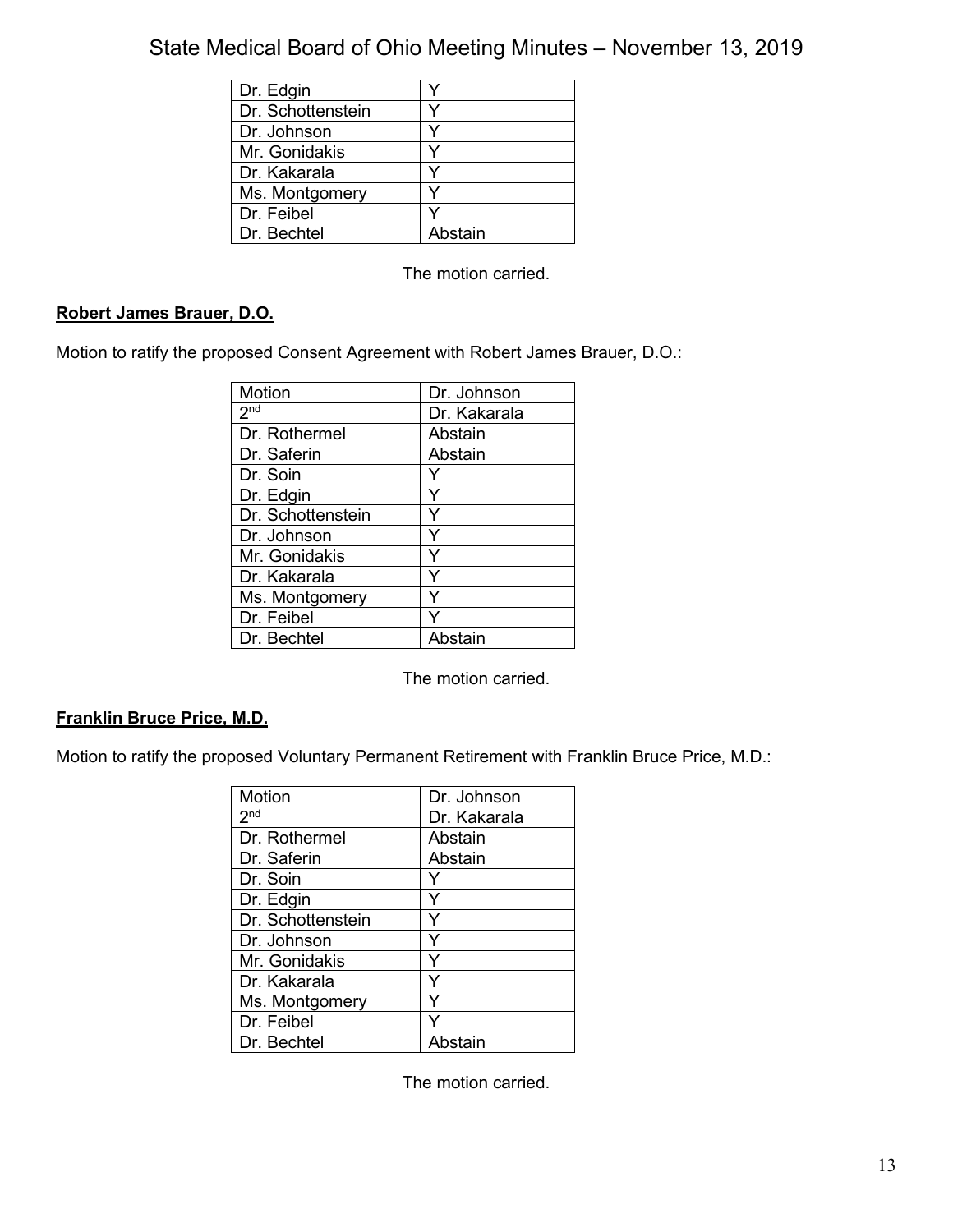# **Chris Bjarke, M.D.**

Motion to ratify the proposed Consent Agreement with Chris Bjarke, M.D.:

| Motion            | Dr. Kakarala |
|-------------------|--------------|
| 2 <sub>nd</sub>   | Dr. Soin     |
| Dr. Rothermel     | Abstain      |
| Dr. Saferin       | Abstain      |
| Dr. Soin          |              |
| Dr. Edgin         |              |
| Dr. Schottenstein | Y            |
| Dr. Johnson       | Y            |
| Mr. Gonidakis     | Y            |
| Dr. Kakarala      | Υ            |
| Ms. Montgomery    |              |
| Dr. Feibel        |              |
| Dr. Bechtel       |              |

The motion carried.

# **Jon Patrick Ryan, D.O.**

Motion to ratify the proposed Step I Consent Agreement with Jon Patrick Ryan, D.O.:

| Motion            | Dr. Bechtel |
|-------------------|-------------|
| 2 <sub>nd</sub>   | Dr. Edgin   |
| Dr. Rothermel     | Abstain     |
| Dr. Saferin       | Abstain     |
| Dr. Soin          |             |
| Dr. Edgin         | Y           |
| Dr. Schottenstein | Y           |
| Dr. Johnson       |             |
| Mr. Gonidakis     | Υ           |
| Dr. Kakarala      | ٧           |
| Ms. Montgomery    |             |
| Dr. Feibel        | Y           |
| Dr. Bechtel       |             |

The motion carried.

### **NOTICES OF OPPORTUNITY FOR HEARING, ORDERS OF SUMMARY SUSPENSION, ORDERS OF IMMEDIATE SUSPENSION, AND ORDERS OF AUTOMATIC SUSPENSION**

Ms. Marshall presented the following Citations to the Board for consideration:

- 1. Mohamad Moutaz Almawaldi, M.D.: Based on action by the California Medical Board and the Virginia Department of Health professions, related to a misdemeanor conviction in California for sexual battery.
- 2. Shivangi Amin, M.D.: Based on action taken by the Maryland State Board of Physicians related to prescribing.
- 3. Alan Arnold Godofsky, M.D.: Based on a felony conviction related to practice. This Notice is not an immediate suspension because the physician's Ohio license has lapsed.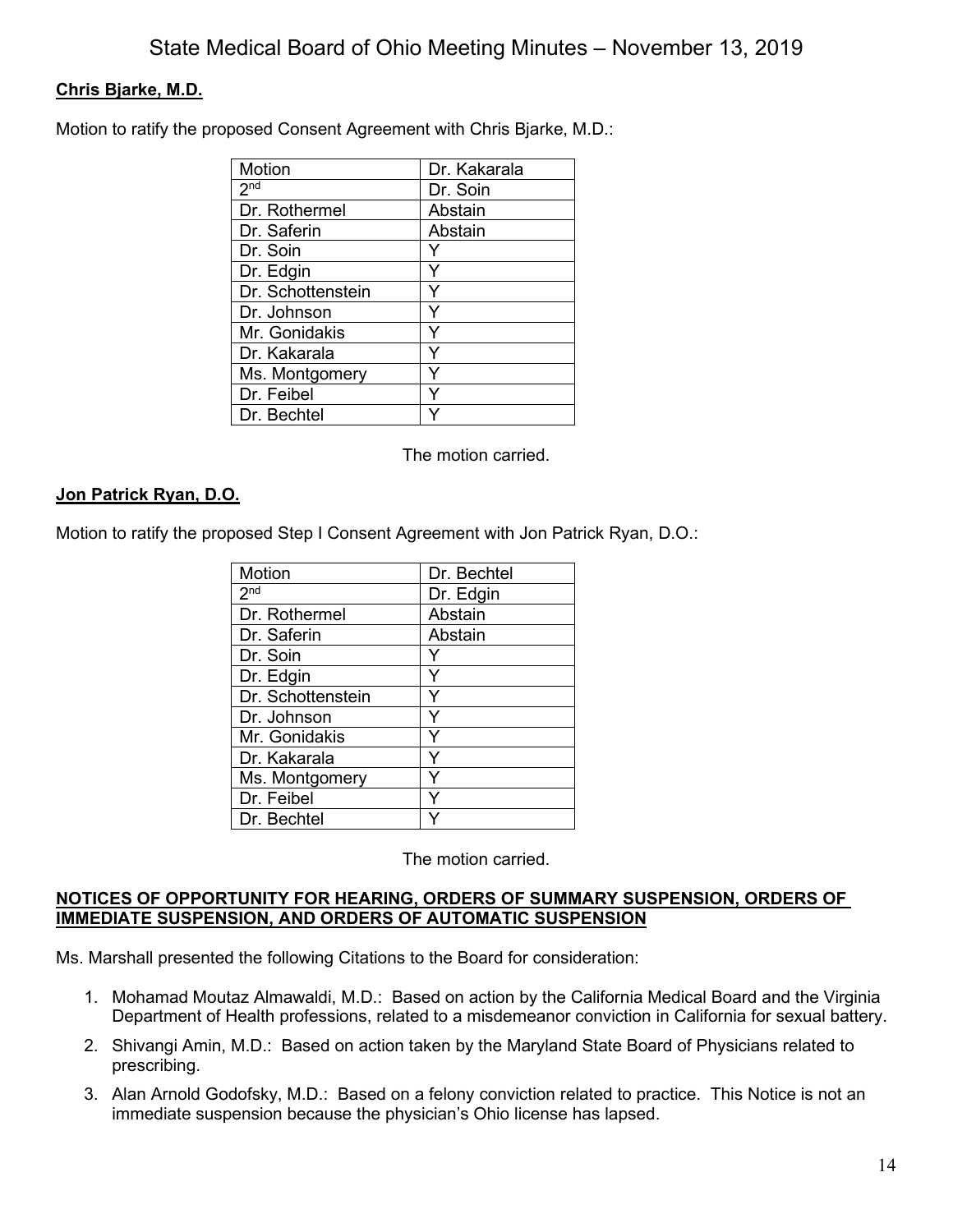- 4. Curt Eliot Liebman, M.D.: Based on action taken by the Kentucky Board of Medical Licensure and the California Medical Board, and a false statement on his application for renewal of his Ohio medical license. Ms. Marshall noted that since Kentucky does not report convictions to the Ohio Board, the Ohio Board did not learn of the physician's conviction until the time of his license renewal.
- 5. Joseph J. Ring, D.O.: Based on action by the Arizona Board of Osteopathic Examiners in Medicine and Surgery regarding certifying patients for medical marijuana.
- 6. Rakesh Sharma, M.D.: Based on a felony conviction related to practice.

Motion to approve and issue proposed Citations #1, #3, and #6:

| Motion              | Dr. Johnson  |
|---------------------|--------------|
| $2^{n\overline{d}}$ | Dr. Kakarala |
| Dr. Rothermel       | Abstain      |
| Dr. Saferin         | Abstain      |
| Dr. Soin            |              |
| Dr. Edgin           | Y            |
| Dr. Schottenstein   | Y            |
| Dr. Johnson         | Y            |
| Mr. Gonidakis       | Y            |
| Dr. Kakarala        | Y            |
| Ms. Montgomery      | Y            |
| Dr. Feibel          |              |
| Dr. Bechtel         | Abstain      |

The motion carried.

Motion to approve and issue proposed Citations #2, #4, and #5:

| Motion            | Dr. Johnson |
|-------------------|-------------|
| 2 <sub>nd</sub>   | Dr. Edgin   |
| Dr. Rothermel     | Abstain     |
| Dr. Saferin       | Abstain     |
| Dr. Soin          |             |
| Dr. Edgin         |             |
| Dr. Schottenstein |             |
| Dr. Johnson       | Y           |
| Mr. Gonidakis     | Y           |
| Dr. Kakarala      | ٧           |
| Ms. Montgomery    |             |
| Dr. Feibel        |             |
| Dr. Bechtel       |             |

The motion carried.

# **RULES & POLICIES**

## **2020 Advisory Council Schedule**

Motion to approve the 2020 Advisory Council Schedule as set forth in the October 31, 2019 memorandum from Ms. Anderson:

| Motion | Dr<br>∍aterın |
|--------|---------------|
|--------|---------------|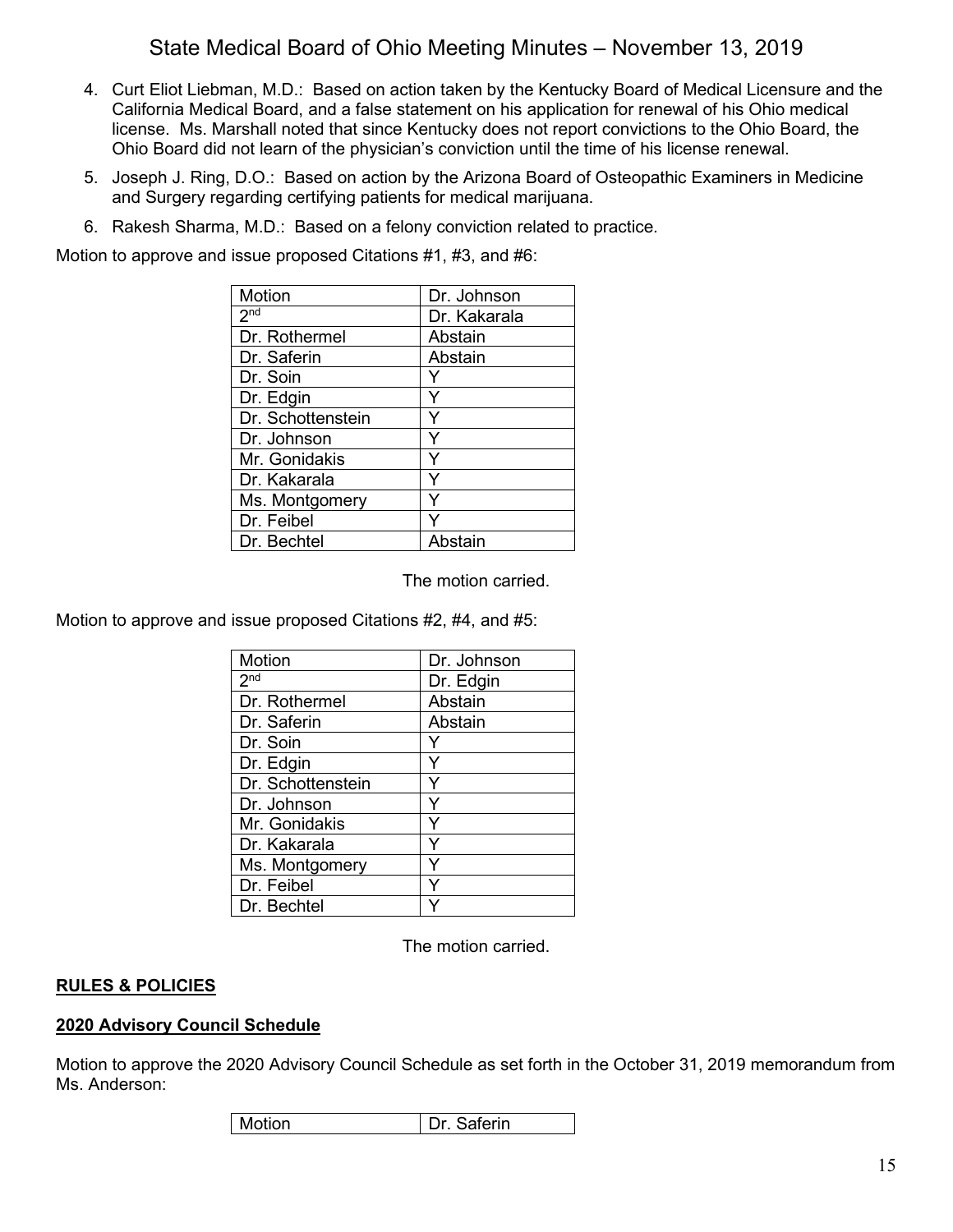| 2 <sub>nd</sub>   | Dr. Bechtel |
|-------------------|-------------|
| Dr. Rothermel     |             |
| Dr. Saferin       |             |
| Dr. Soin          |             |
| Dr. Edgin         |             |
| Dr. Schottenstein |             |
| Dr. Johnson       |             |
| Mr. Gonidakis     |             |
| Dr. Kakarala      |             |
| Ms. Montgomery    |             |
| Dr. Feibel        |             |
| Dr. Bechtel       |             |

The motion carried.

# **2021 Proposed Board Meeting Dates**

Motion to adopt the proposed 2021 meeting dates for the State Medical Board of Ohio, as listed in the Agenda Materials<sup>:</sup>

| <b>Motion</b>     | Dr. Saferin |
|-------------------|-------------|
| 2 <sub>nd</sub>   | Dr. Bechtel |
| Dr. Rothermel     |             |
| Dr. Saferin       | Y           |
| Dr. Soin          |             |
| Dr. Edgin         |             |
| Dr. Schottenstein |             |
| Dr. Johnson       | Y           |
| Mr. Gonidakis     | Y           |
| Dr. Kakarala      | Y           |
| Ms. Montgomery    |             |
| Dr. Feibel        |             |
| Dr. Bechtel       |             |

The motion carried.

## **Rules for Adoption**

Ms. Anderson presented the dietetics rules and the concussion rule for the Board's consideration. Ms. Anderson noted that there was testimony before the Joint Committee on Agency Rule Review (JCARR) from a representative of the Ohio Association of Nutrition and Dietetics (OAND), who was opposed to removing the provision for an OAND liaison. The Board had an opportunity to respond to the testimony. JCARR ultimately approve the removal of the provision. Ms. Anderson had informed JCARR that the Board does not expect its relationship with OAND to be harmed and that the Board will continue to have conversations with individuals from OAND.

Motion to adopt and amend and to rescind the rules set forth in the October 31, 2019 memorandum from Ms. Anderson, with an effective date of November 30, 2019:

| Dr. Saferin |
|-------------|
| Dr. Edgin   |
|             |
|             |
|             |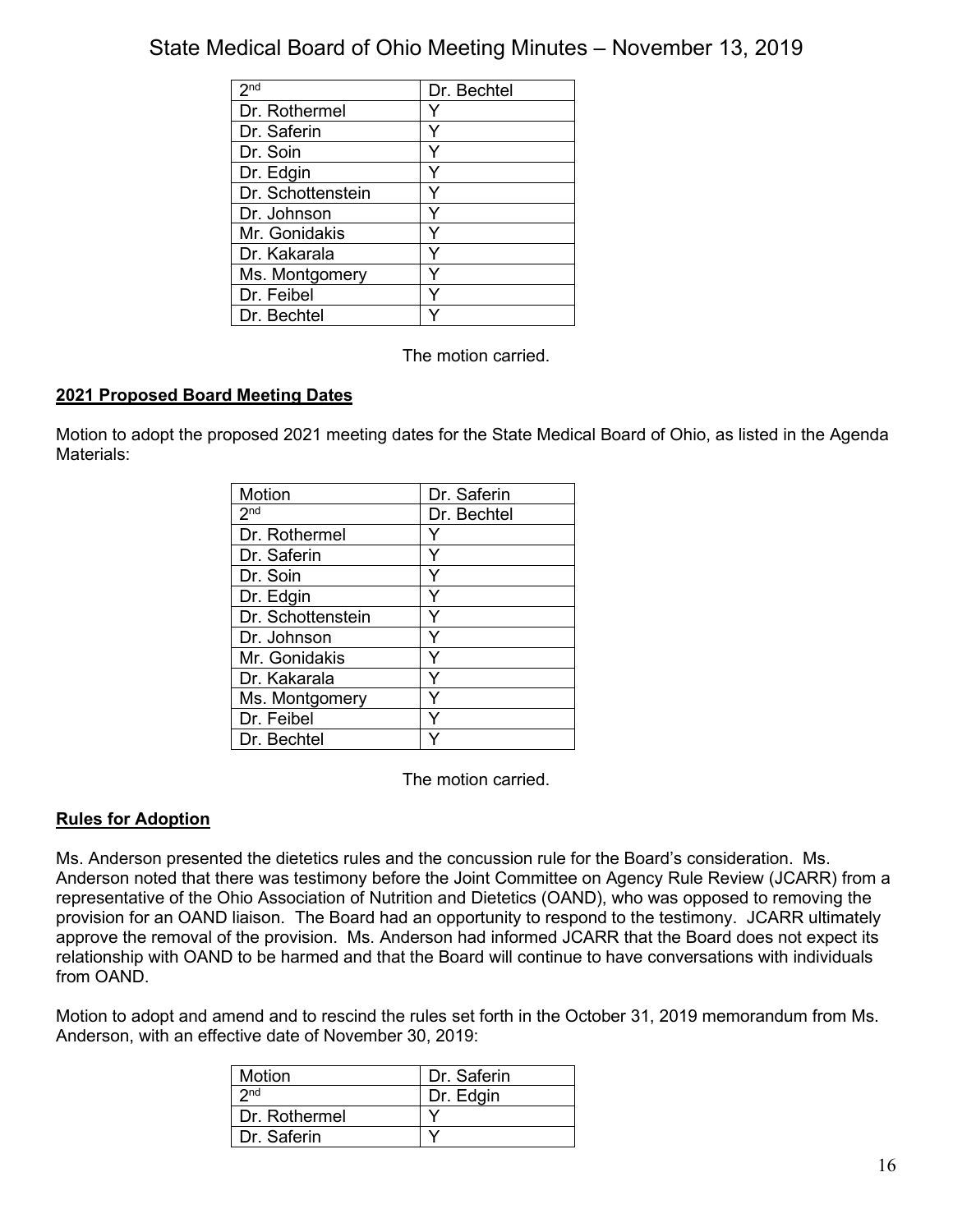| Dr. Soin          |  |
|-------------------|--|
| Dr. Edgin         |  |
| Dr. Schottenstein |  |
| Dr. Johnson       |  |
| Mr. Gonidakis     |  |
| Dr. Kakarala      |  |
| Ms. Montgomery    |  |
| Dr. Feibel        |  |
| Dr. Bechtel       |  |

The motion carried.

# **OPERATIONS REPORT**

Dr. Schottenstein stated that the Board currently has ten vacant positions. Three of those positions have been posed and the staff is currently conducting interviews for two of those vacant positions.

Dr. Schottenstein stated that the time to license applicants was slightly longer in October because there were five weeks between the September and October Board meetings. As of October 17, 2019, new regulations became effective that allow for designated authority to approve applicants without a vote of the Board. Consequently, qualified applicants are now receiving licenses in as little as one day. The Board should see this reflected in the December licensure statistics.

# **REPORTS BY ASSIGNED COMMITTEES**

## **Physician Assistant Policy Committee Report**

Ms. Anderson stated that the Physician Assistant Policy Committee (PAPC) last met on October 18, 2019, with Dr. Edgin present as the Board representative. The PAPC reviewed the controlled substance rules and provided comments related to Rule 4731-11-04.1. Comments from the Ohio Association of Physician Assistants regarding the concussion rule were reviewed, but the PAPC did not recommend any changes to that rule.

Motion to approve the minutes of the October 18, 2019 Physician Assistant Policy Committee:

| Motion            | Dr. Saferin |
|-------------------|-------------|
| 2 <sup>nd</sup>   | Dr. Soin    |
| Dr. Rothermel     |             |
| Dr. Saferin       |             |
| Dr. Soin          |             |
| Dr. Edgin         |             |
| Dr. Schottenstein |             |
| Dr. Johnson       |             |
| Mr. Gonidakis     |             |
| Dr. Kakarala      |             |
| Ms. Montgomery    |             |
| Dr. Feibel        |             |
| Dr. Bechtel       |             |

The motion carried.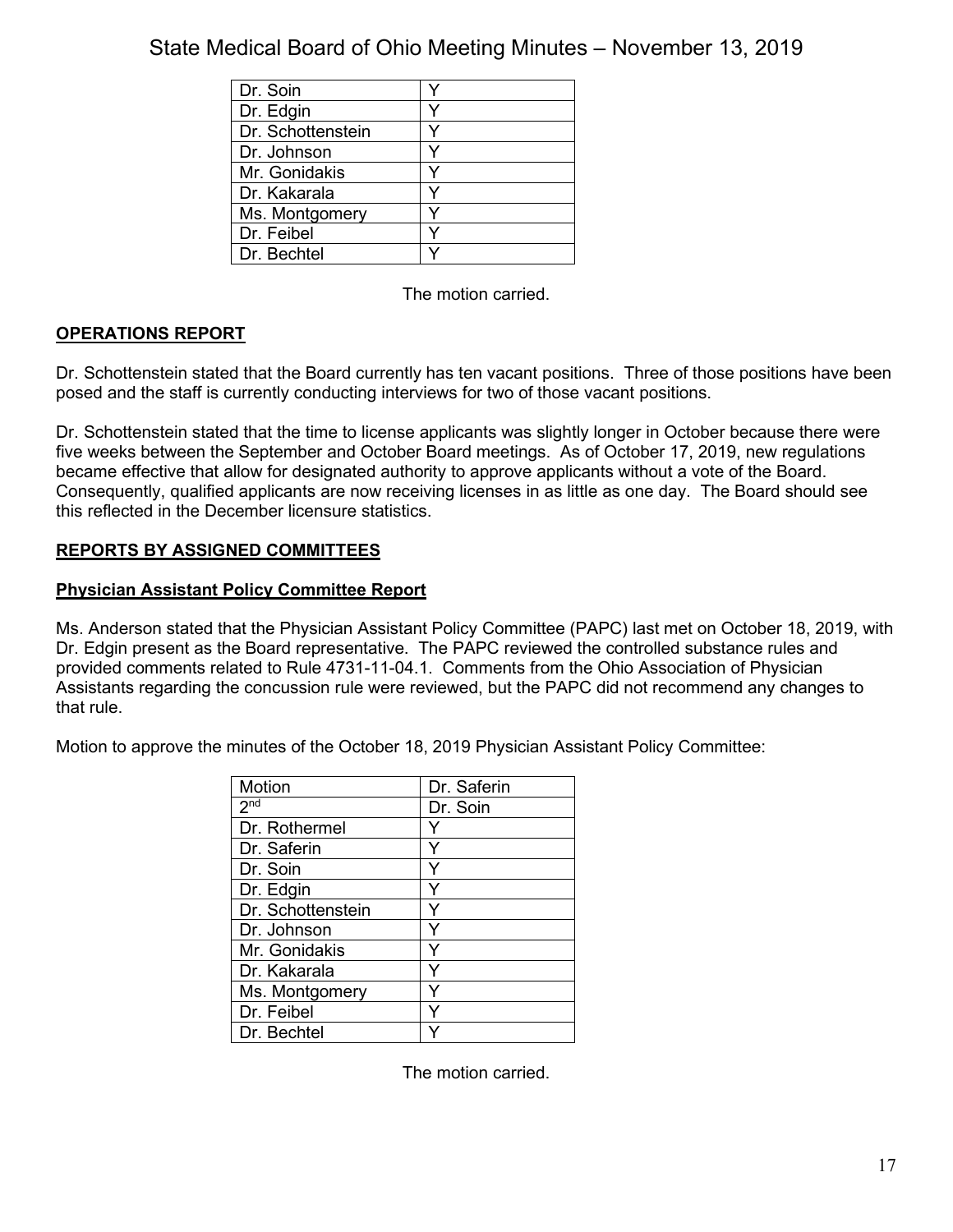## **Respiratory Care Advisory Council Report**

Ms. Anderson stated that due to some members being unable to attend, the Respiratory Care Advisory Council was unable to meet this week due to lack of a quorum. The Council will meet next in March with the same agenda items that were to be discussed this week. Ms. Anderson noted that Mr. LaCross will work in having the legislature approve language to allow the Council to meet via telephone.

### **Compliance Committee Report**

Dr. Schottenstein stated that the Compliance Committee last met on October 16, 2019. Because Dr. Soin and Dr. Kakarala had been unable to attend the meeting, Dr. Edgin and Dr. Feibel were appointed as temporary members of the Committee to ensure a quorum.

The Compliance Committee approved the Compliance Staff's Reports of conferences held September 9 and 12, 2019, and also approved the draft minutes of the Committee's September 11, 2019 meeting. There were no initial probationary appearances before the Committee.

### **Strauss Committee Report**

Dr. Schottenstein stated that the Strauss Committee met this morning at 7:30 a.m. Ms. Anderson reviewed the November 1 update that was presented to the Governor's working group. The Committee then reviewed the project plan. Ms. Anderson presented the Committee with a copy of the updated Sexual Misconduct Review Checklist and a draft of the Failure to Report policy.

Ms. Pollock and Mr. Nealis then presented a webpage that the Board can use to publicly share progress on the working group's suggestions.

Dr. Schottenstein stated that Board members and staff will continue to work on the recommendations and respond to additional requests from the working group. The Committee will provide another update at the next Board meeting.

## **Finance Committee Report**

#### Fiscal Update

Dr. Schottenstein stated that revenue for September 2019 was \$1,003,633. Net fiscal revenue for September 2019 was \$229,265 and the cash balance was \$4,974,534. Dr. Schottenstein commented that these are good numbers for the Board and is roughly the expected level of revenue. The Board's expenditures were down by 5.2% compared to one year ago. Payroll is down due to vacancies, but the Board is in the process of filling those positions. The Board is now through one-quarter of the fiscal year and has 76% of it's budget remaining, so it is in good shape in this regard. The Board received no fine payments in the past month.

#### Communications Update

Dr. Schottenstein stated that the Communications team has launched an omni-platform campaign to announce the Board's cultural competency video. The announcement was made through email, a Board magazine article, tweets, letters, flash drives delivered to Ohio medical schools, and hand-delivered letters and flash drives to several Ohio legislators. The cultural competency video is now the Board's most viewed video on YouTube with over 4,000 views.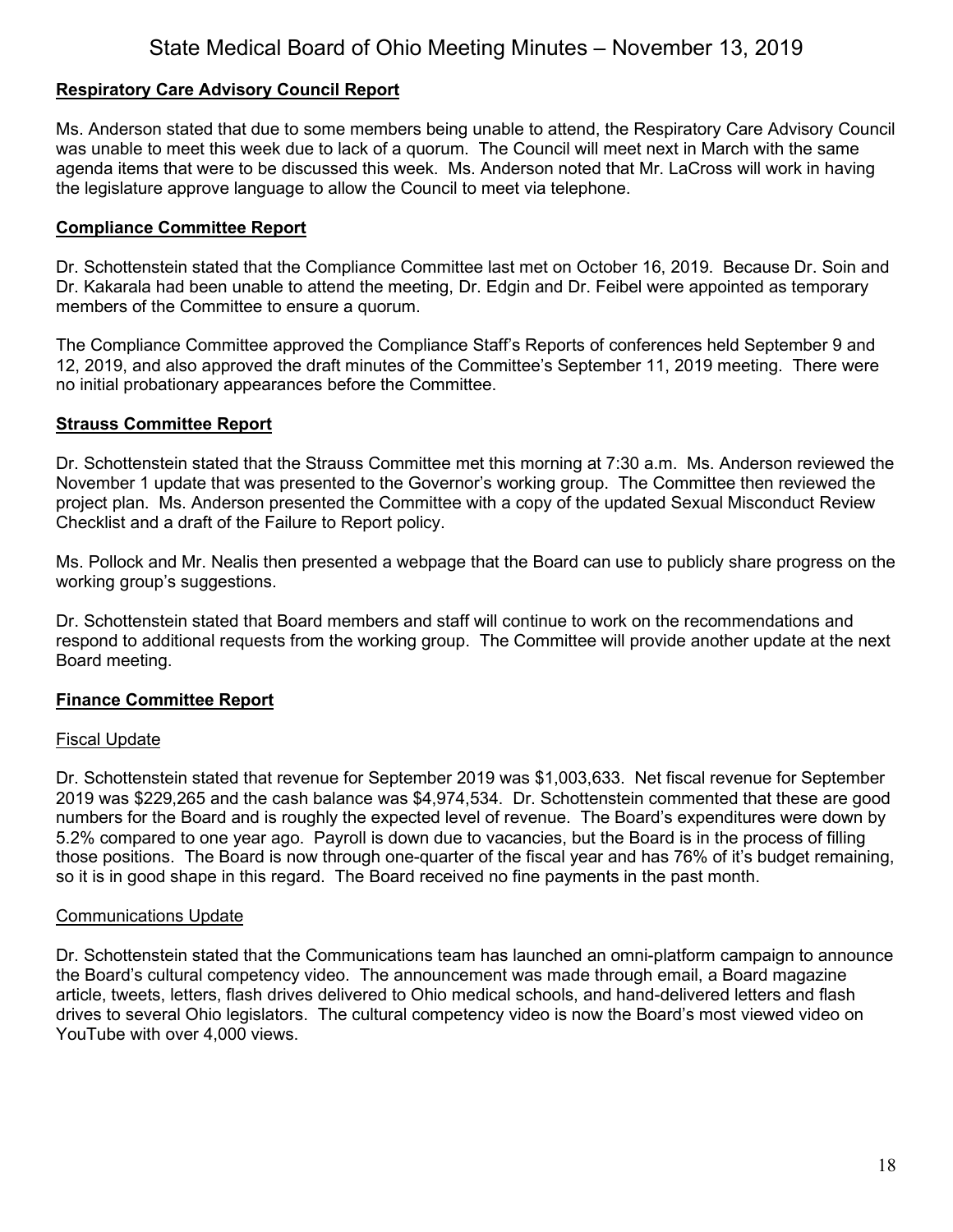# **Licensure Committee Report**

Licensure Application Reviews

# Naomi Caldwell, M.T.

Dr. Saferin stated that Ms. Caldwell has applied for a massage therapy license in Ohio. Ms. Caldwell has not practiced in the last two years. Ms. Caldwell passed the MBLEx on October 16, 2019. The Committee has recommended approving Ms. Caldwell's application as presented.

Motion to approve Ms. Caldwell's application for an Ohio license as presented:

| Motion            | Dr. Johnson |
|-------------------|-------------|
| 2 <sup>nd</sup>   | Dr. Bechtel |
| Dr. Rothermel     |             |
| Dr. Saferin       | Υ           |
| Dr. Soin          |             |
| Dr. Edgin         | Y           |
| Dr. Schottenstein | Y           |
| Dr. Johnson       | Y           |
| Mr. Gonidakis     |             |
| Dr. Kakarala      | ٧           |
| Ms. Montgomery    |             |
| Dr. Feibel        |             |
| Dr. Bechtel       |             |

The motion carried.

## Leah Penrice, M.T.

Dr. Saferin stated that Ms. Penrice has applied for restoration of her Ohio massage therapy license. Ms. Penrice has not practiced massage therapy in the last two years. The Committee has recommended approval of Ms. Penrice's application, pending successful completion of the Massage and Bodywork Licensing Examination (MBLEx).

Motion to approve Ms. Penrice's application for restoration of her Ohio license, contingent on her passing of the MBLEx within six months from the date of mailing of the Notice of Opportunity for a Hearing:

| Motion            | Dr. Edgin |
|-------------------|-----------|
| 2 <sub>nd</sub>   | Dr. Soin  |
| Dr. Rothermel     | Y         |
| Dr. Saferin       | Y         |
| Dr. Soin          | Y         |
| Dr. Edgin         | Y         |
| Dr. Schottenstein | Y         |
| Dr. Johnson       | Y         |
| Mr. Gonidakis     | Y         |
| Dr. Kakarala      | Y         |
| Ms. Montgomery    | ⋎         |
| Dr. Feibel        |           |
| Dr. Bechtel       |           |

The motion carried.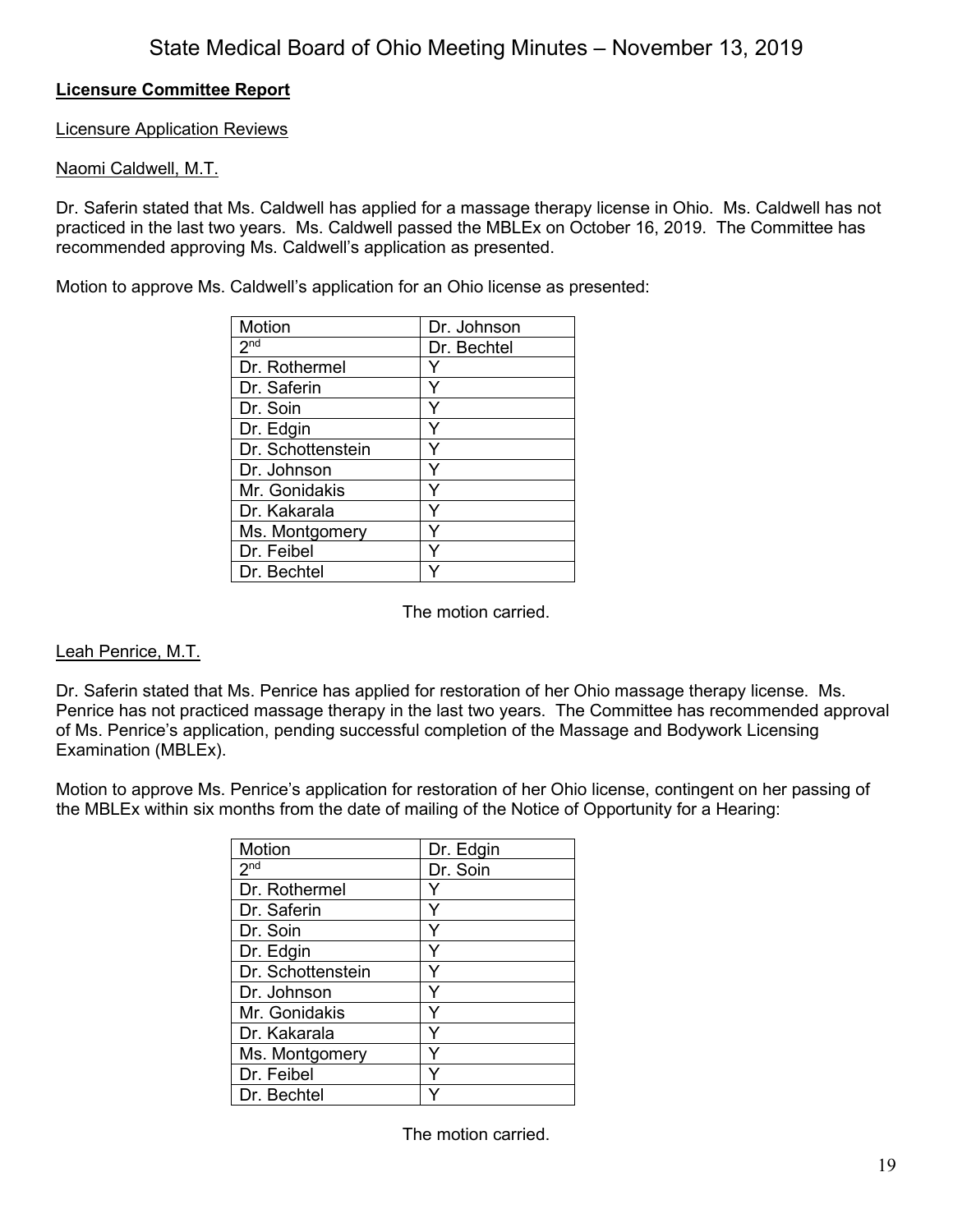# Brian Rubenstein, M.T.

Dr. Saferin stated that Mr. Rubenstein has applied for restoration of his Ohio massage therapy license. Mr. Rubenstein has not practiced within the last two years. The Committee has recommended approving Mr. Rubenstein's application, pending successful completion of the Massage and Bodywork Licensing Examination (MBLEx).

Motion to approve Mr. Rubenstein's application for restoration of his Ohio license, contingent on his passing of the MBLEx within six months from the date of mailing of the Notice of Opportunity for a Hearing:

| Motion            | Dr. Edgin |
|-------------------|-----------|
| 2 <sup>nd</sup>   | Dr. Soin  |
| Dr. Rothermel     |           |
| Dr. Saferin       | Y         |
| Dr. Soin          | Y         |
| Dr. Edgin         |           |
| Dr. Schottenstein |           |
| Dr. Johnson       | Y         |
| Mr. Gonidakis     | Y         |
| Dr. Kakarala      | Y         |
| Ms. Montgomery    |           |
| Dr. Feibel        |           |
| Dr. Bechtel       |           |

The motion carried.

## Lisa Turkovich, M.T.

Dr. Saferin stated that Ms. Turkovich has applied for restoration of her Ohio massage therapy license. Ms. Turkovich has not practiced within the last two years. The Committee has recommending approving Ms. Turkovich's application, pending successful completion of the Massage and Bodywork Licensing Examination (MBLEx).

Motion to approve Ms. Turkovich's application for restoration of her Ohio license, contingent on her passing of the MBLEx within six months from the date of mailing of the Notice of Opportunity for a Hearing:

| Motion            | Dr. Rothermel |
|-------------------|---------------|
| 2 <sup>nd</sup>   | Dr. Soin      |
| Dr. Rothermel     |               |
| Dr. Saferin       | Y             |
| Dr. Soin          |               |
| Dr. Edgin         |               |
| Dr. Schottenstein | Y             |
| Dr. Johnson       | Y             |
| Mr. Gonidakis     | Y             |
| Dr. Kakarala      | Y             |
| Ms. Montgomery    |               |
| Dr. Feibel        |               |
| Dr. Bechtel       |               |

The motion carried.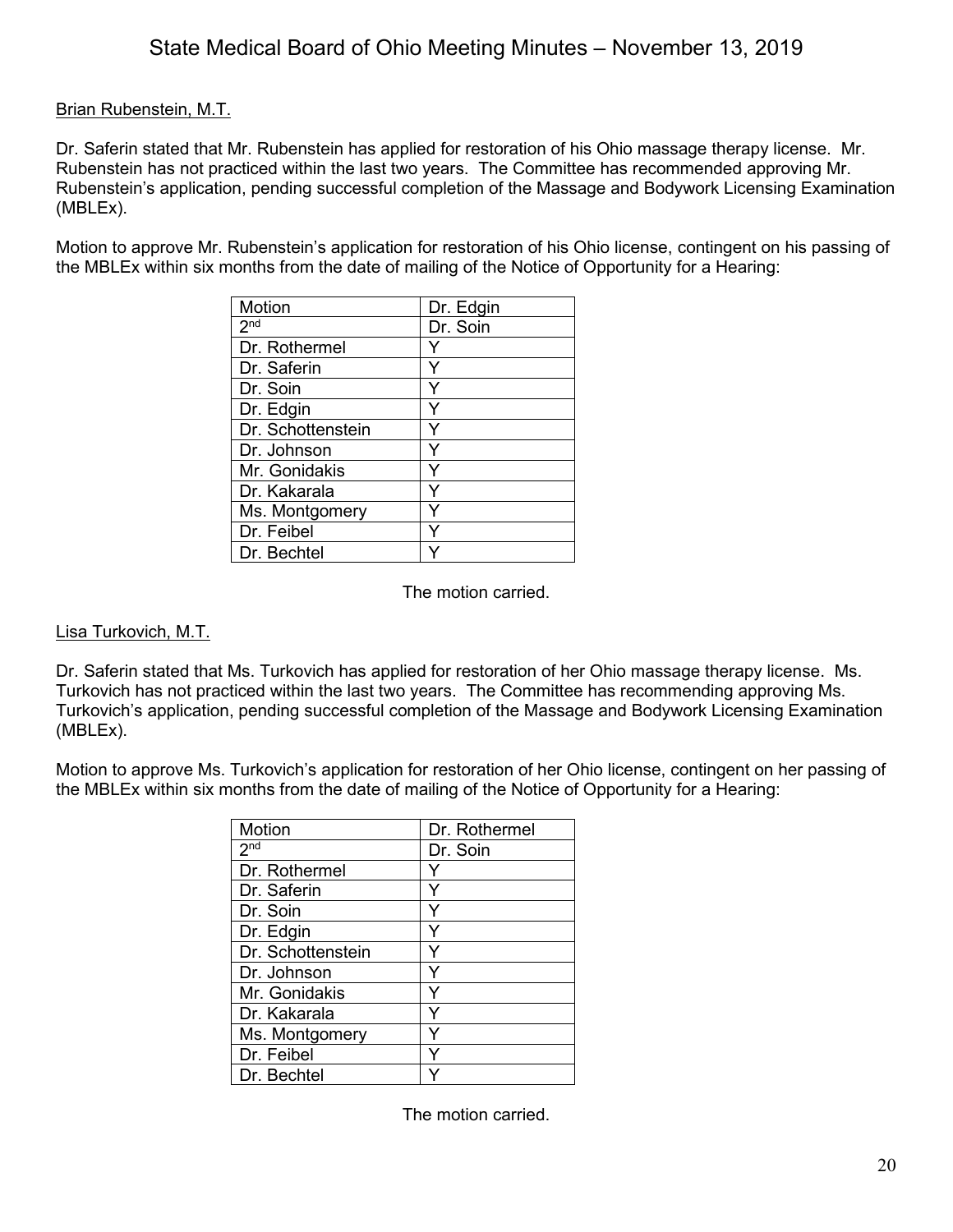# Licensure Equivalency

Dr. Saferin stated that the Licensure staff has proposed that the Board approve protocols to address the fitness to practice of physician and non-physician applicants who have not been engaged in the practice of their profession for more than two years. The Committee has recommended approval of the No Recent Practice protocols for physician and non-physician practitioners.

Motion to approve the proposed amendments to Rule 4731-6-14 for initial circulation to interested parties:

| Motion            | <b>XXXXXXXXXX</b> |
|-------------------|-------------------|
| 2 <sup>nd</sup>   | <b>XXXXXXXXXX</b> |
| Dr. Rothermel     |                   |
| Dr. Saferin       |                   |
| Dr. Soin          |                   |
| Dr. Edgin         |                   |
| Dr. Schottenstein |                   |
| Dr. Johnson       |                   |
| Dr. Kakarala      |                   |
| Ms. Montgomery    |                   |
| Dr. Feibel        |                   |
| Dr. Bechtel       |                   |

The motion carried.

# Legislative Amendments

Motion to approve Board staff to pursue legislative amendments to Section 4731.19, Ohio Revised Code:

| Motion            | Ms. Montgomery |
|-------------------|----------------|
| 2 <sub>nd</sub>   | Dr. Kakarala   |
| Dr. Rothermel     |                |
| Dr. Saferin       | Y              |
| Dr. Soin          |                |
| Dr. Edgin         |                |
| Dr. Schottenstein |                |
| Dr. Johnson       | Y              |
| Dr. Kakarala      | Y              |
| Ms. Montgomery    | Y              |
| Dr. Feibel        | Y              |
| Dr. Bechtel       |                |

The motion carried.

# **Policy Committee Report**

Dr. Soin stated that this morning the Committee entertained a rule review update, and Mr. LaCross provided a robust legislative update.

## Controlled Substance Prescribing Rules

Based on input from the Physician Assistant Policy Committee (PAPC), Ms. Anderson recommended an amendment to Rule 4731-11-04.1 to remove references to the physician assistant formulary.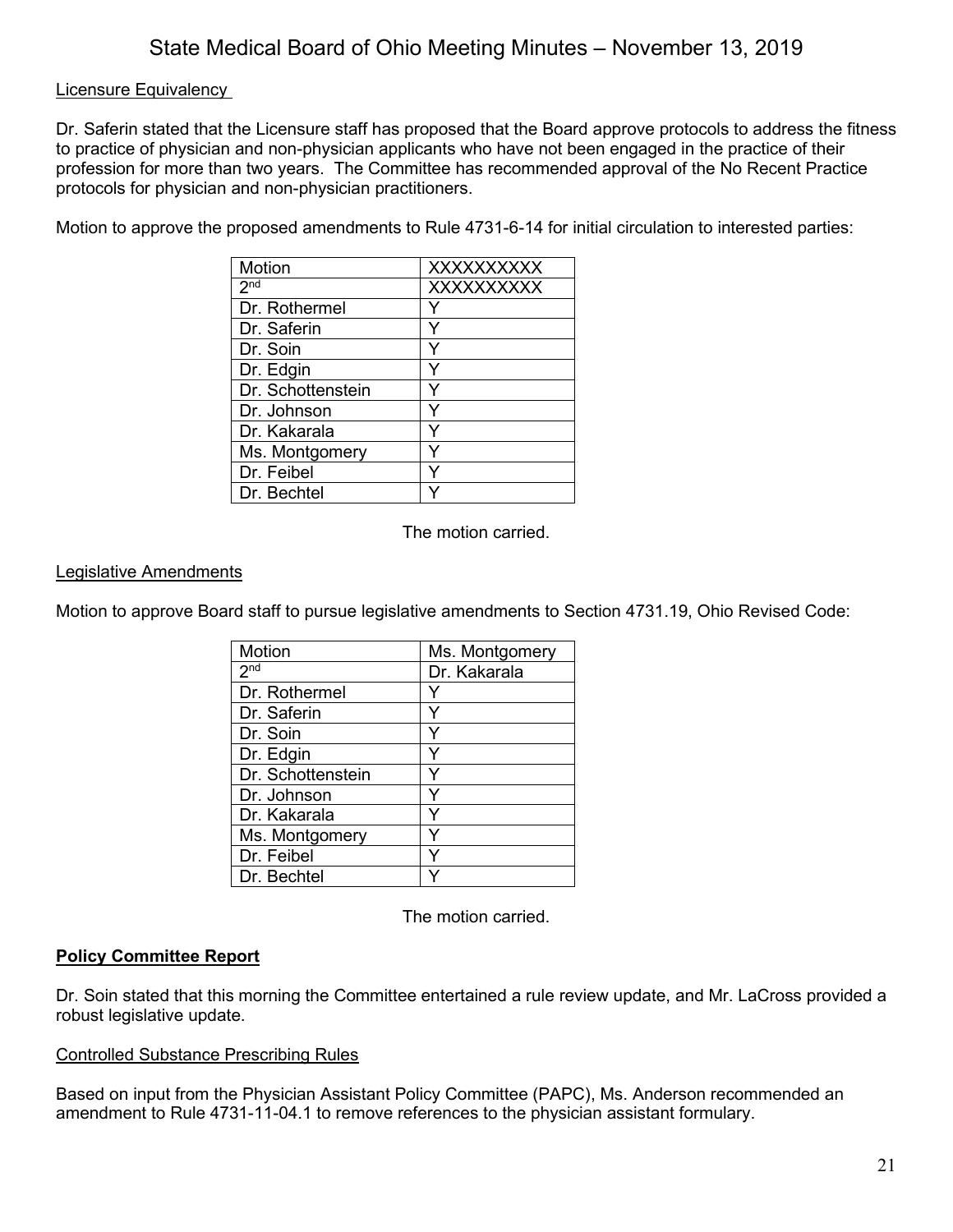Motion to approve an amendment to remove references to the physician assistant formulary from 4731-11- 04.1, Ohio Administrative Code, and to file with the Common Sense Initiative:

| Motion                     | Dr. Saferin |
|----------------------------|-------------|
| $2^{\overline{\text{nd}}}$ | Dr. Bechtel |
| Dr. Rothermel              |             |
| Dr. Saferin                |             |
| Dr. Soin                   | Y           |
| Dr. Edgin                  |             |
| Dr. Schottenstein          |             |
| Dr. Johnson                | Y           |
| Dr. Kakarala               |             |
| Ms. Montgomery             | Υ           |
| Dr. Feibel                 | ٧           |
| Dr. Bechtel                |             |

The motion carried.

# **PROBATIONARY REQUESTS**

Motion to approve the Secretary and Supervising Member's recommendations for the following probationary requests:

- a) Malak S. Adib, M.D.: Request for release from the terms of the November 8, 2017 Consent Agreement.
- b) Michael A. Alexander, D.O.: Request for approval of the ethics course created by Donna Homenko, Ph.D., to fulfill the professional ethics course requirement.
- c) Michael T. Bangert, M.D.: Request for approval of Matthew D. Warrick, M.D. to serve as the monitoring physician.
- d) Steven F. Brezny, M.D.: Request for release from the terms of the May 14, 2014 Amended Board Order.
- e) Tina Davis, M.T.: Request for release from the terms of the November 14, 2018 Consent Agreement.
- f) Soaman Dizechi, D.O.: Request for approval of the previously completed course *PBI Medical Ethics and Professionalism: An Ethics Protection, Violation Prevention Course*, offered by PBI and the University of California, Irvine School of Medicine, to fulfill the professional ethic course requirement; and release from the terms of the September 11, 2019 Consent Agreement.
- g) Ryan L. Gerritsen, M.D.: Request for approval of the drug testing and recovery meeting monitoring conducted by Physicians' Health Program, the Foundation of the Pennsylvania Medical Society.
- h) Matthew C. Grothaus, M.D.: Request for release from the terms of the September 11, 2019 Consent Agreement.
- i) Brenden P. Jenks, M.D.: Request for approval of Jes James Sellers, Ph.D. to serve as the treating psychologist.
- j) Laura A. Ringenbach, R.C.P.: Request for approval of the treatment plan from Doctor Streem.
- k) Christopher R. White, M.D.: Request for release from the terms of the November 8, 2017 Step II Consent Agreement.

| Motion          | Dr. Edgin |
|-----------------|-----------|
| 2 <sub>nd</sub> | Soin      |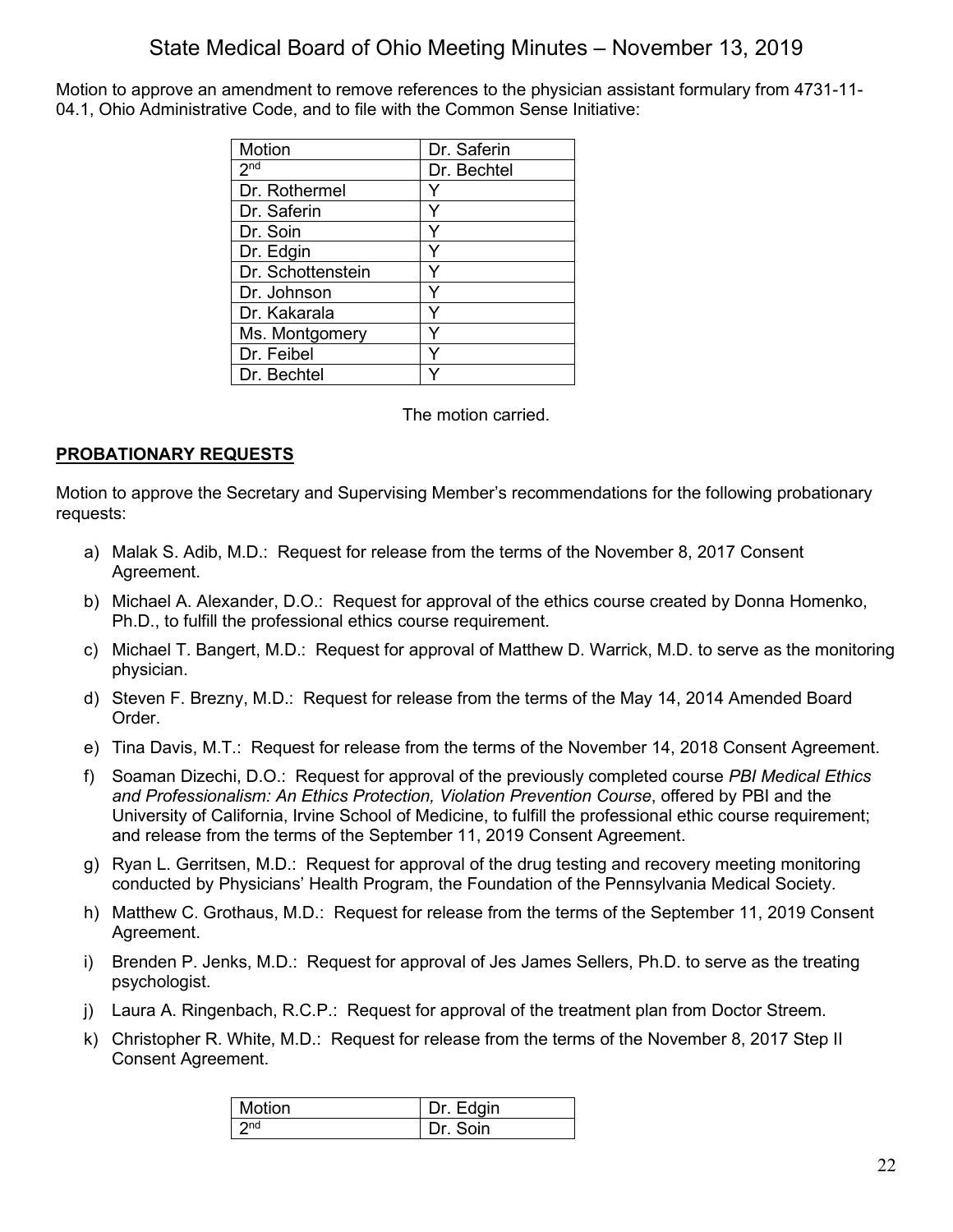| Dr. Rothermel     | Abstain |
|-------------------|---------|
| Dr. Saferin       | Abstain |
| Dr. Soin          |         |
| Dr. Edgin         |         |
| Dr. Schottenstein |         |
| Dr. Johnson       |         |
| Mr. Gonidakis     |         |
| Dr. Kakarala      |         |
| Ms. Montgomery    |         |
| Dr. Feibel        |         |
| Dr. Bechtel       | Ahstain |

The motion carried.

# **TREATMENT PROVIDER APPLICATIONS**

Motion to approve the Application for Certificate of Good Standing as a Treatment Provider for Advanced Recovery Systems:

| Motion            | Dr. Saferin |
|-------------------|-------------|
| 2 <sub>nd</sub>   | Dr. Johnson |
| Dr. Rothermel     |             |
| Dr. Saferin       |             |
| Dr. Soin          |             |
| Dr. Edgin         |             |
| Dr. Schottenstein | Y           |
| Dr. Johnson       | Y           |
| Mr. Gonidakis     |             |
| Dr. Kakarala      |             |
| Ms. Montgomery    |             |
| Dr. Feibel        |             |
| Dr. Bechtel       |             |

The motion carried.

Motion to approve the Application for Certificate of Good Standing as a One-Bite treatment provider for impaired practitioners and a Continuing Care provider for impaired practitioners for Shepherd Hill:

| Motion            | Dr. Saferin |
|-------------------|-------------|
| 2 <sub>nd</sub>   | Dr. Johnson |
| Dr. Rothermel     |             |
| Dr. Saferin       | Y           |
| Dr. Soin          |             |
| Dr. Edgin         |             |
| Dr. Schottenstein | Y           |
| Dr. Johnson       | Y           |
| Mr. Gonidakis     | Y           |
| Dr. Kakarala      | Y           |
| Ms. Montgomery    | Y           |
| Dr. Feibel        |             |
| Dr. Bechtel       |             |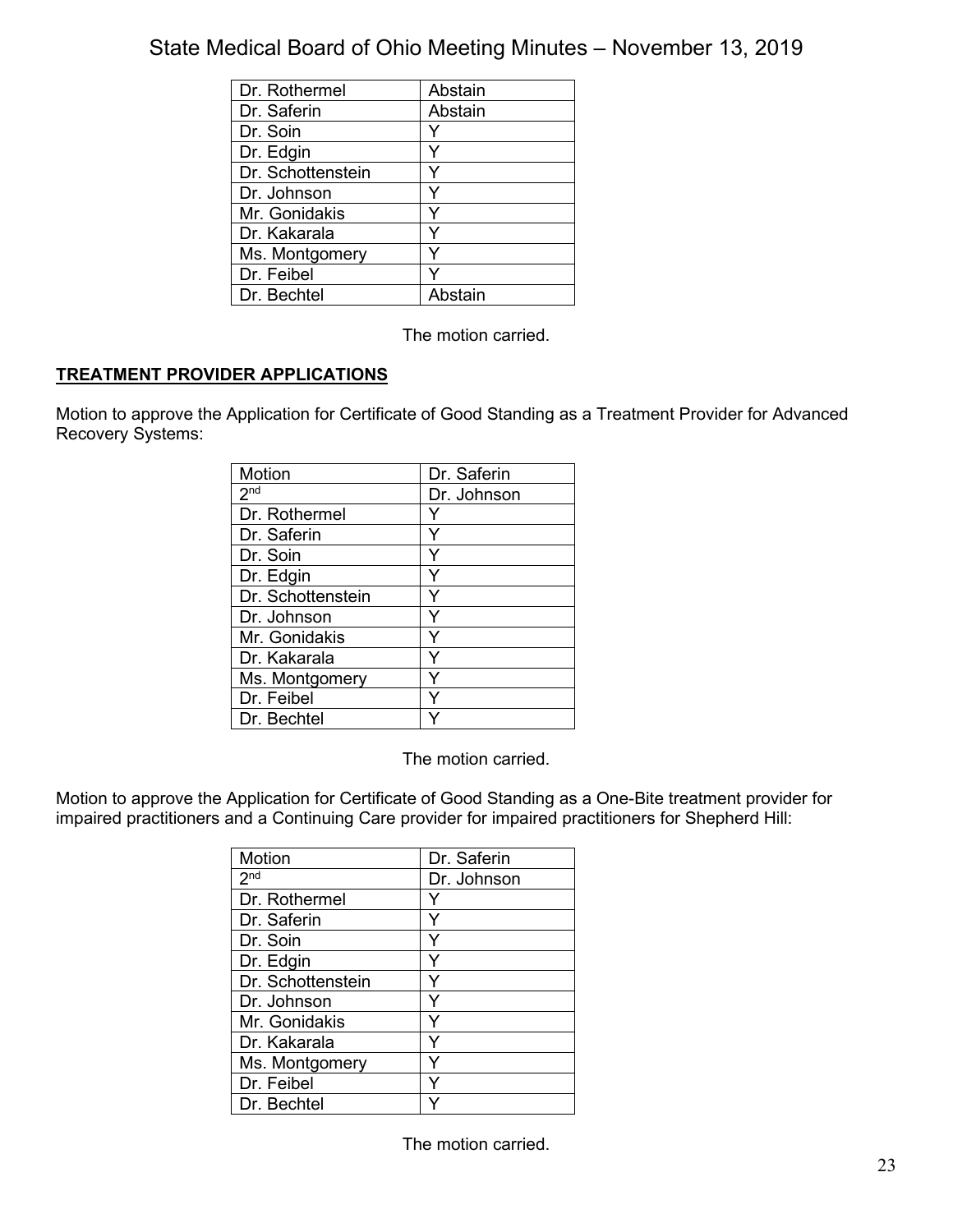# **EXECUTIVE SESSION II**

Motion to go into Executive Session for the purpose of preparing for, conducting, or reviewing negotiations or bargaining sessions with public employees concerning their compensation or other terms and conditions of their employment; and to consider the appointment, employment, dismissal, discipline, promotion, demotion, or compensation of a public employee or official:

| <b>Motion</b>     | Dr. Edgin   |
|-------------------|-------------|
| 2 <sup>nd</sup>   | Dr. Saferin |
| Dr. Rothermel     |             |
| Dr. Saferin       |             |
| Dr. Soin          |             |
| Dr. Edgin         | Y           |
| Dr. Schottenstein | Y           |
| Dr. Johnson       | Y           |
| Mr. Gonidakis     | Y           |
| Dr. Kakarala      |             |
| Ms. Montgomery    |             |
| Dr. Feibel        |             |
| Dr. Bechtel       |             |

The motion carried.

The Board went into Executive Session at 11:10 a.m. and returned to public session at 11:15 a.m.

## **SELECTION OF EXECUTIVE DIRECTOR**

Motion to hire Stephanie Loucka as Executive Director effective November 14, 2019:

| Motion              | Dr. Rothermel |
|---------------------|---------------|
| $2^{\overline{nd}}$ | Dr. Edgin     |
| Dr. Rothermel       |               |
| Dr. Saferin         |               |
| Dr. Soin            | Y             |
| Dr. Edgin           | Y             |
| Dr. Schottenstein   | Y             |
| Dr. Johnson         | Y             |
| Mr. Gonidakis       | Y             |
| Dr. Kakarala        | Y             |
| Ms. Montgomery      | Y             |
| Dr. Feibel          |               |
| Dr. Bechtel         |               |

The motion carried.

Motion that Stephanie Loucka be named Executive Director, effective November 14, 2019, at the rate of \$64.90 per hour; and to authorize the Executive Director to act as the appointing authority as follows:

• For day-to-day operations of the agency, including but not limited to hiring, firing, accepting resignations, imposing employee disciplinary action, and approving or denying leave requests; and for signing any fiscal or administrative documents.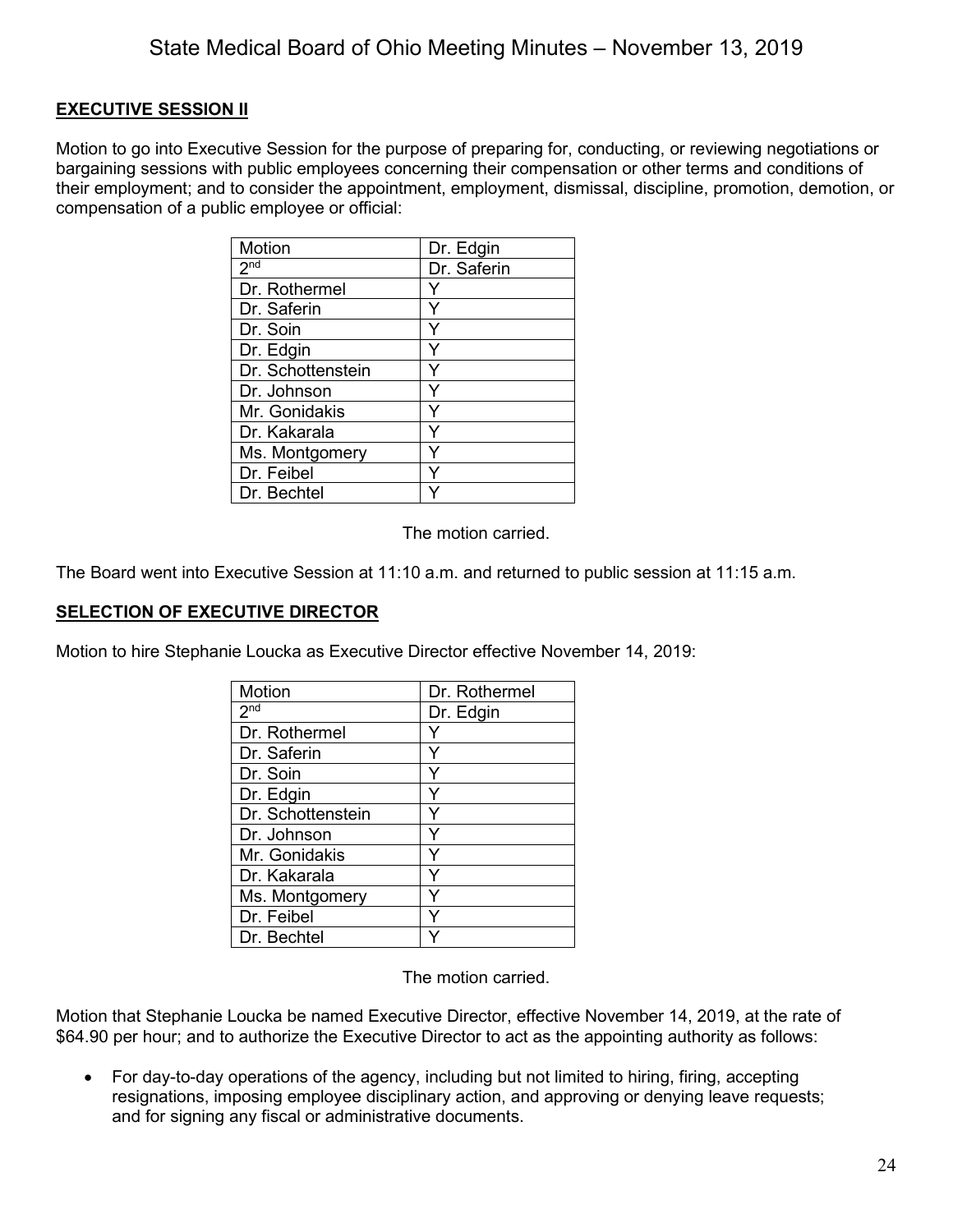- Authorize the Executive Director to contract for services as necessary to carry out the Board's responsibilities, subject to Board policy on obtaining approvals from the Finance Committee and/or the Full Board.
- Designate the Executive Director as the custodian of the Board's records and to grant the Executive Director the authority to delegate certification of documents to other staff members as the need arises.
- Grant the Executive Director the authority to designate other staff members to sign personnel, fiscal, and administrative documents as the need arises:

| Motion            | Dr. Saferin |
|-------------------|-------------|
| 2 <sup>nd</sup>   | Dr. Johnson |
| Dr. Rothermel     |             |
| Dr. Saferin       | Y           |
| Dr. Soin          | Y           |
| Dr. Edgin         |             |
| Dr. Schottenstein | Y           |
| Dr. Johnson       | Y           |
| Mr. Gonidakis     | Y           |
| Dr. Kakarala      |             |
| Ms. Montgomery    |             |
| Dr. Feibel        |             |
| Dr. Bechtel       |             |

The motion carried.

## **ADJOURN**

Motion to adjourn:

| Motion            | Mr. Johnson  |
|-------------------|--------------|
| 2 <sub>nd</sub>   | Dr. Kakarala |
| Dr. Rothermel     | Y            |
| Dr. Saferin       | Y            |
| Dr. Soin          | Y            |
| Dr. Edgin         | Y            |
| Dr. Schottenstein |              |
| Dr. Johnson       | Y            |
| Mr. Gonidakis     | Y            |
| Dr. Kakarala      | Y            |
| Ms. Montgomery    | ٧            |
| Dr. Feibel        |              |
| Dr. Bechtel       |              |

The motion carried.

The meeting adjourned at 11:19 a.m.

We hereby attest that these are the true and accurate approved minutes of the State Medical Board of Ohio meeting on November 13, 2019, as approved on December 11, 2019.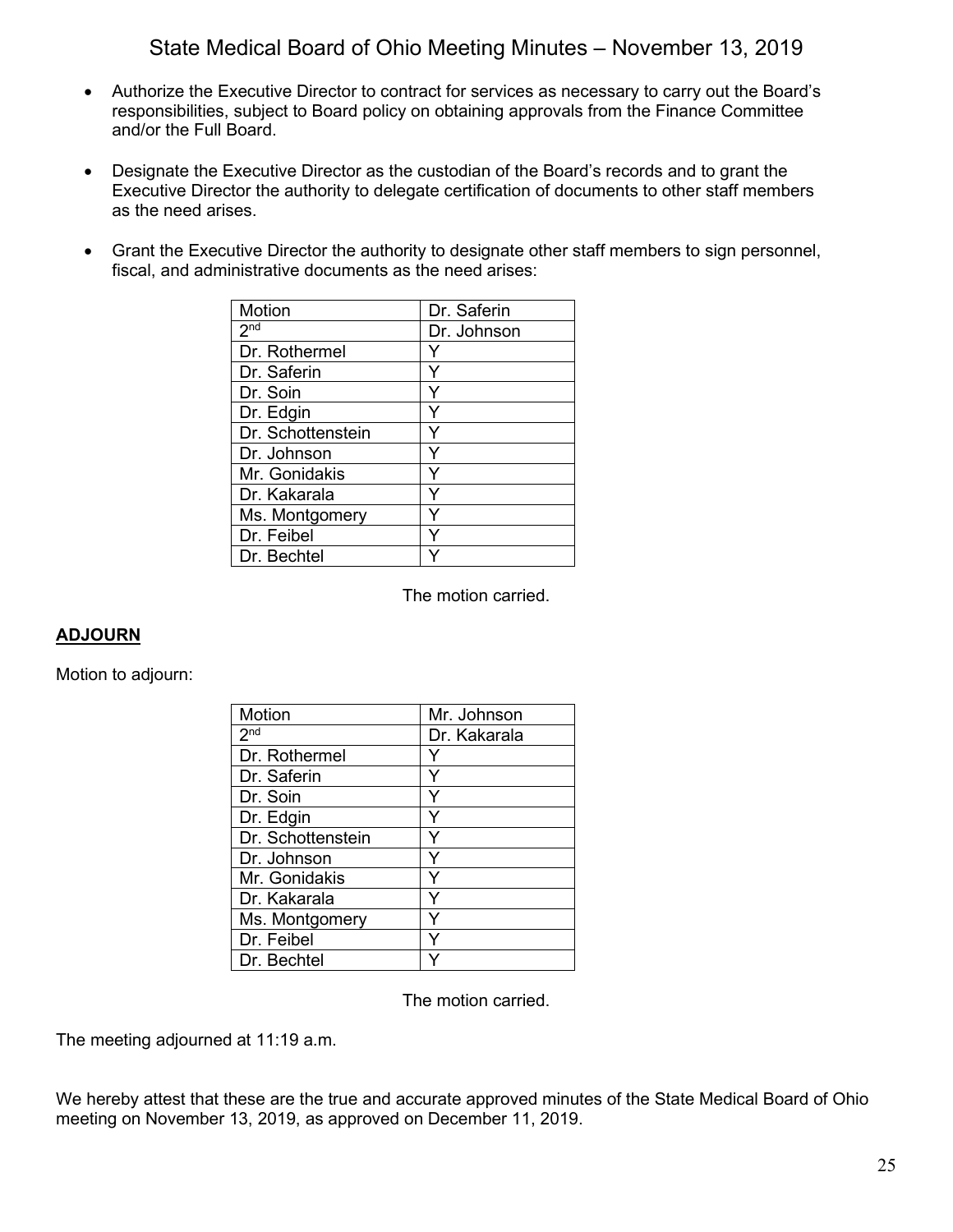$\mathscr{L} \rightarrow \mathscr{L} \rightarrow \mathscr{L} \rightarrow \mathscr{L} \rightarrow \mathscr{L} \rightarrow \mathscr{L} \rightarrow \mathscr{L} \rightarrow \mathscr{L} \rightarrow \mathscr{L} \rightarrow \mathscr{L} \rightarrow \mathscr{L} \rightarrow \mathscr{L} \rightarrow \mathscr{L} \rightarrow \mathscr{L} \rightarrow \mathscr{L} \rightarrow \mathscr{L} \rightarrow \mathscr{L} \rightarrow \mathscr{L} \rightarrow \mathscr{L} \rightarrow \mathscr{L} \rightarrow \mathscr{L} \rightarrow \mathscr{L} \rightarrow \mathscr{L} \rightarrow \mathscr{L} \rightarrow \mathscr{L} \rightarrow \mathscr{L} \rightarrow \mathscr{L} \rightarrow \mathscr{$ Michael Schottenstein, M.D., President

Rem D. Kokhermel

Kim G. Rothermel, M.D., Secretary

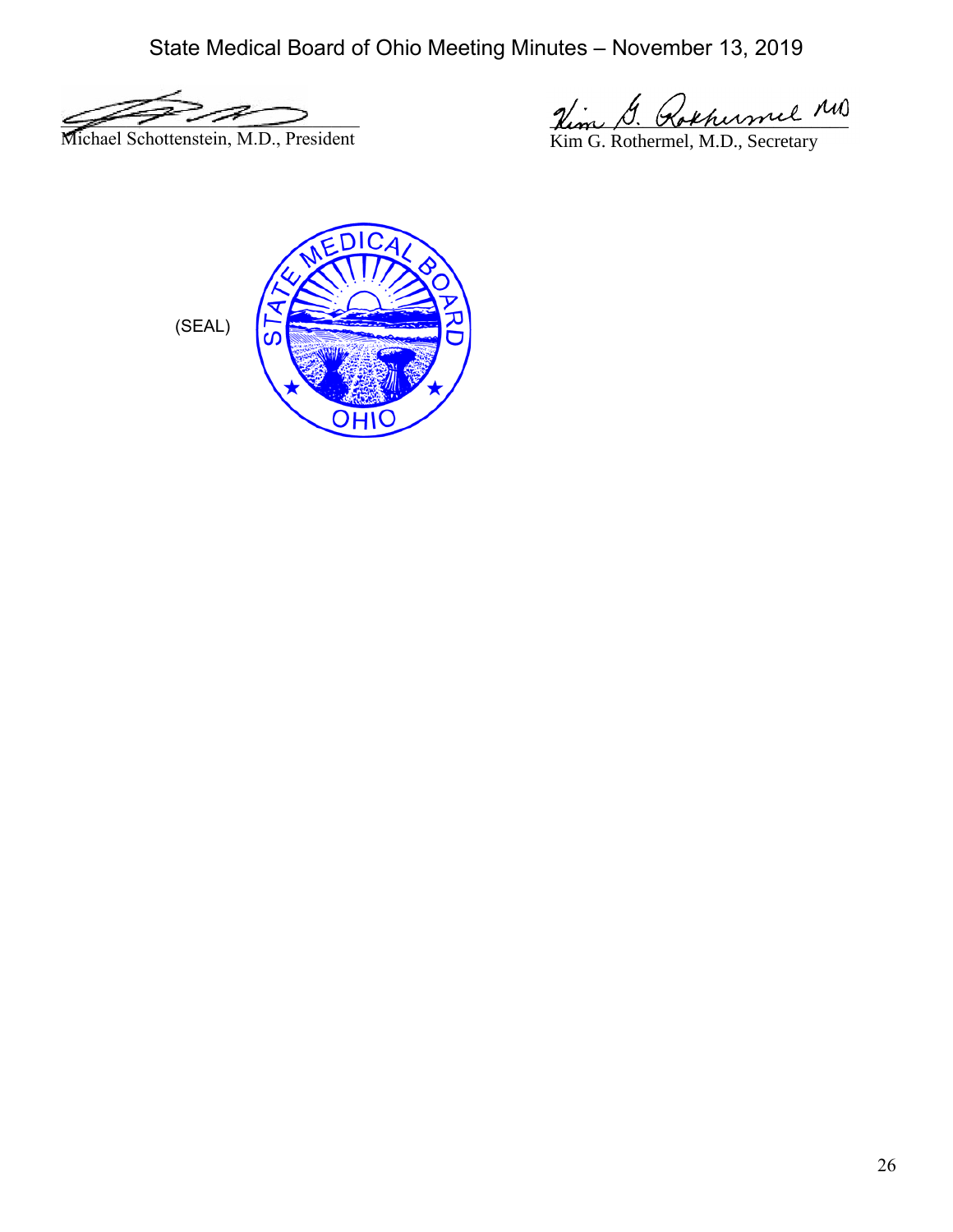

# **STRAUSS SEXUAL MISCONDUCT CASE REVIEW COMMITTEE MEETING November 13, 2019** - **Room 345**

| <b>Committee Members Present:</b>                          | <b>Staff Present:</b>                               |
|------------------------------------------------------------|-----------------------------------------------------|
| Michael Schottenstein, MD, Chair                           | Kimberly Anderson, Interim Director                 |
| Betty Montgomery, JD                                       | Stuart Nealis, Project Manager                      |
| Michael Gonidakis, JD                                      | <b>Tessie Pollock, Chief Communications Officer</b> |
| Mark Bechtel, MD (temporary appointment)                   |                                                     |
| <b>Other Board Members Present:</b><br>Jonathan Feibel, MD |                                                     |

Dr. Schottenstein called the meeting to order at 7:33 a.m.

## **MINUTES REVIEW**

**Mr. Gonidakis moved to approve the draft minutes of October 16, 2019. Dr. Bechtel seconded the motion. All members voted aye. The motion carried.**

## **WORKING GROUP RECOMMENDATIONS PROGRESS REPORT**

Ms. Anderson reviewed the November 1 update that was presented to the governor's working group. She then proceeded with a review of the progress regarding the project plan.

Ms. Montgomery asked for an update on the timeline for the lookback through previous sexual misconduct cases that had been closed. Ms. Anderson stated that the board is in process of pulling the cases from off-site storage. The board has contracted with a company to scan the paper files into electronic files. The is also a meeting scheduled with the prosecuting attorneys association to discuss ways to recruit persecutors to aide in the reviews. The board has at least three contracts with victim coordinators and an additional three were awaiting signatures.

Mr. Gonidakis and Ms. Montgomery offered to provide contact information for attorneys would could help in the search for additional reviewers.

Ms. Pollock and Mr. Nealis then presented a webpage that the board can use to publicly share progress on the working group's suggestions.

Ms. Anderson stated that board members and staff will continue to work on the recommendations respond to additional requests from the working group and we will provide you with another update at the next board meeting.

## **ADJOURN**

**Mr. Gonidakis moved to adjourn meeting. Dr. Bechtel seconded the motion. All members voted aye. The motion carried.**

The meeting adjourned at 8:16 a.m.

Michael Schottenstein, MD **Chair**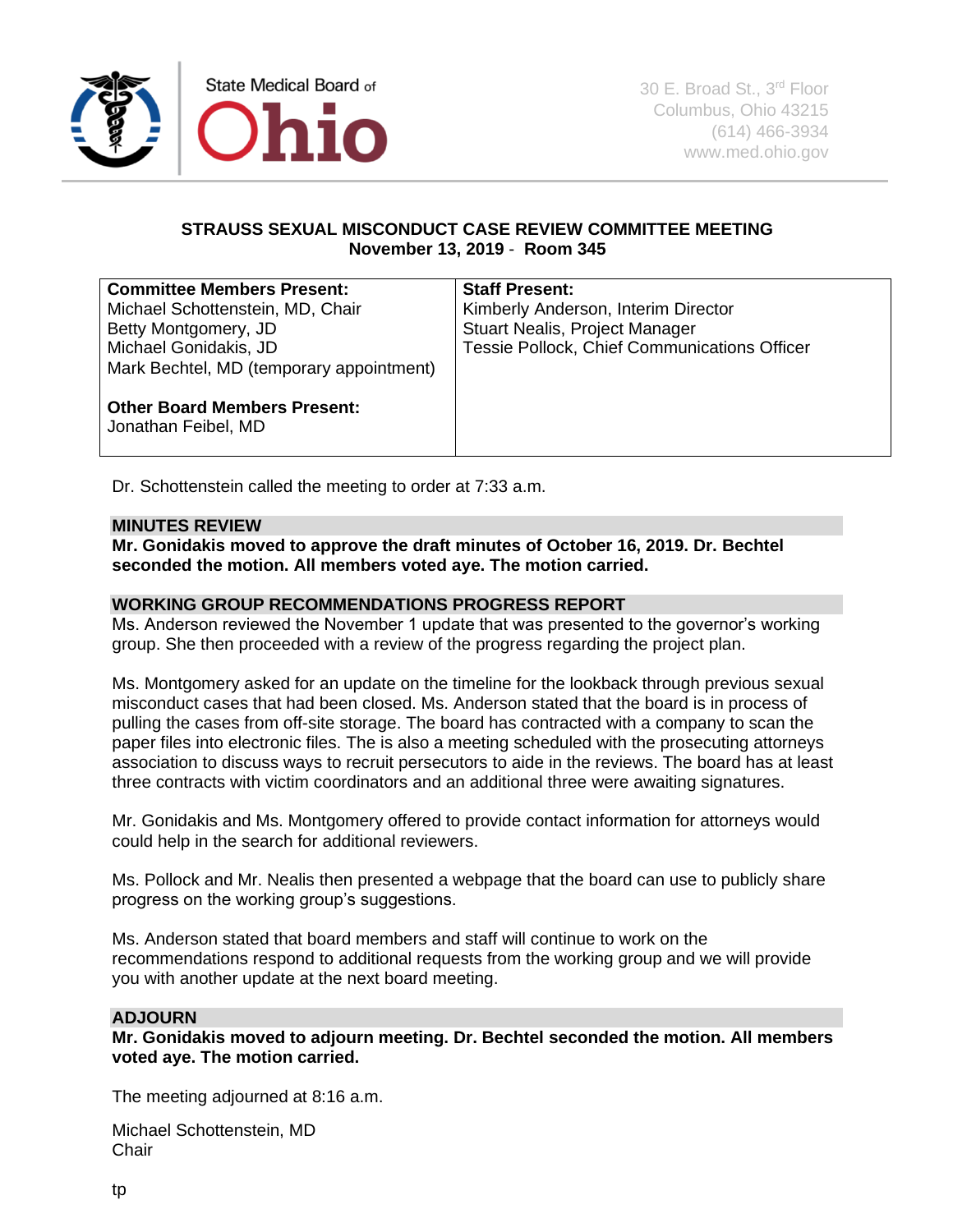

### **LICENSURE COMMITTEE MEETING November 13, 2019** - **Room 336**

| <b>Committee Members Present:</b>   | <b>Staff Present:</b>                                          |
|-------------------------------------|----------------------------------------------------------------|
| Bruce R. Saferin, D.P.M, Chair      | Joseph Turek, Deputy Director of Licensure & Licensee Services |
| Kim G. Rothermel, M.D.              | Mitchell Alderson, Chief of Licensure                          |
| Richard Edgin, M.D.                 | <b>Colin Depew, Assistant Attorney</b>                         |
| Jonathan Feibel, M.D.               | Jerica Stewart, Communication & Outreach Administrator         |
|                                     |                                                                |
| <b>Other Board Members Present:</b> |                                                                |
|                                     |                                                                |

Dr. Saferin called the meeting to order at 8:02 am.

#### **MINUTES REVIEW**

**Dr. Edgin moved to approve the draft minutes of October 16, 2019. Dr. Rothermel seconded the motion. All members voted aye. The motion carried.**

## **LICENSURE APPLICATION REVIEWS**

#### Naomi Caldwell

Naomi Caldwell has applied for a massage therapy license in Ohio. She has not practiced within the last two years. Ms. Caldwell passed the MBLEx on October 16, 2019.

## **Dr. Edgin moved to approve Ms. Caldwell's application for an Ohio license as presented. Dr. Rothermel seconded the motioned. All in favor. The motion carried.**

Leah Q. Penrice

Leah Penrice has applied to restore her Ohio massage therapy license. She has not practiced within the last two years.

**Dr. Rothermel moved to approve Ms. Penrice's application for restoration of her Ohio license contingent on her passing of the MBLEx within six months from the date of mailing of the Notice of Opportunity for a Hearing. Dr. Edgin seconded the motion. All in favor. The motion carried.** 

### Brian Rubenstein

Brian Rubenstein has applied to restore his Ohio massage therapy license. He has not practiced within the last two years.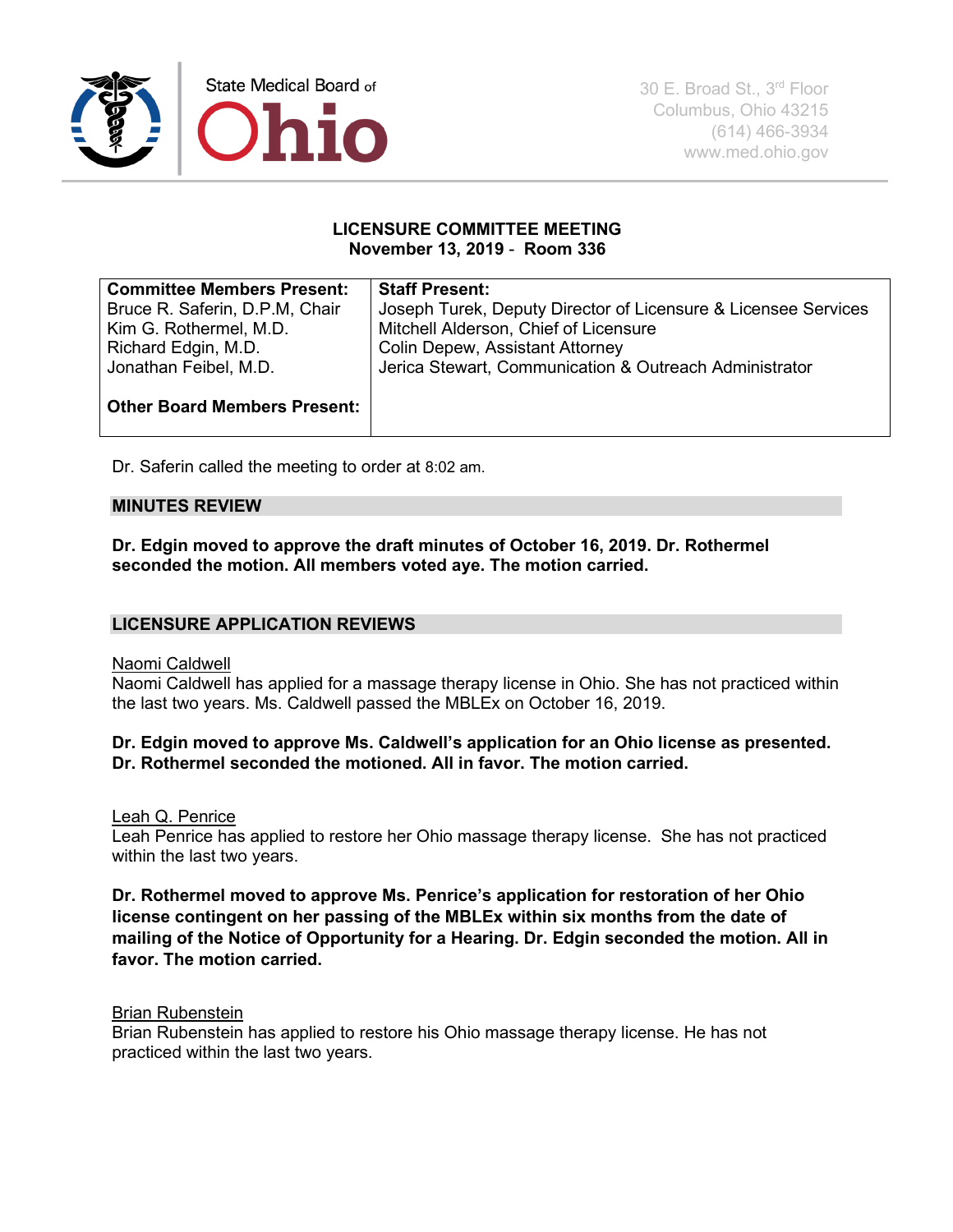**Dr. Edgin moved to approve Mr. Rubenstein's application for restoration of his Ohio license contingent on his passing of the MBLEx within six months from the date of mailing of the Notice of Opportunity for a Hearing. Dr. Feibel seconded the motion. All in favor. The motion carried.**

#### Lisa M. Turkovich

Lisa M. Turkovich has applied to restore her Ohio massage therapy license. She has not practiced within the last two years.

**Dr. Edgin moved to approve Ms. Turkovich's application for restoration of her Ohio license contingent on her passing of the MBLEx within six months from the date of mailing of the Notice of Opportunity for a Hearing. Dr. Feibel seconded. All in favor. The motion carried.**

### **OTHER ITEMS**

Licensure staff proposes that the board approve protocols to address the fitness to practice of physician and non-physician applicants who have not been engaged in the practice of their profession for more than two years.

### **Dr. Rothermel moved to approve the 'No Recent Practice' protocols for physician and non-physician practitioners. Dr. Edgin seconded the motion. All in favor. Motion carried.**

Staff has requested that the board consider legislative amendments to section 4731.19 of the Ohio Revised Code

#### **Dr. Rothermel moved to approve that Board staff pursue legislative amendments to section 4731.19 of the Ohio Revised Code. Dr. Edgin seconded the motion. All in favor. Motion carried.**

Mr. Turek pointed out there were two options presented and the vote was regarding option 1.

All agreed upon option 1.

Dr. Rothermel stated she did not think option 2 was a feasible alternative.

Dr. Feibel asked since it was an amendment to Ohio Revised Code, if the board was able to make the change or if would have to go to legislature.

Mr. Turek responded this vote would authorize the board to go to the legislature and try to get the legislative changes.

Staff proposes an amendment to rule 4731-6-14 of the Ohio Administrative Code.

**Dr. Feibel moved to approve the proposed amendment to rule 4731-6-14 for initial circulation to interested parties. Dr. Rothermel seconded the motion. All in favor. The motion carried.**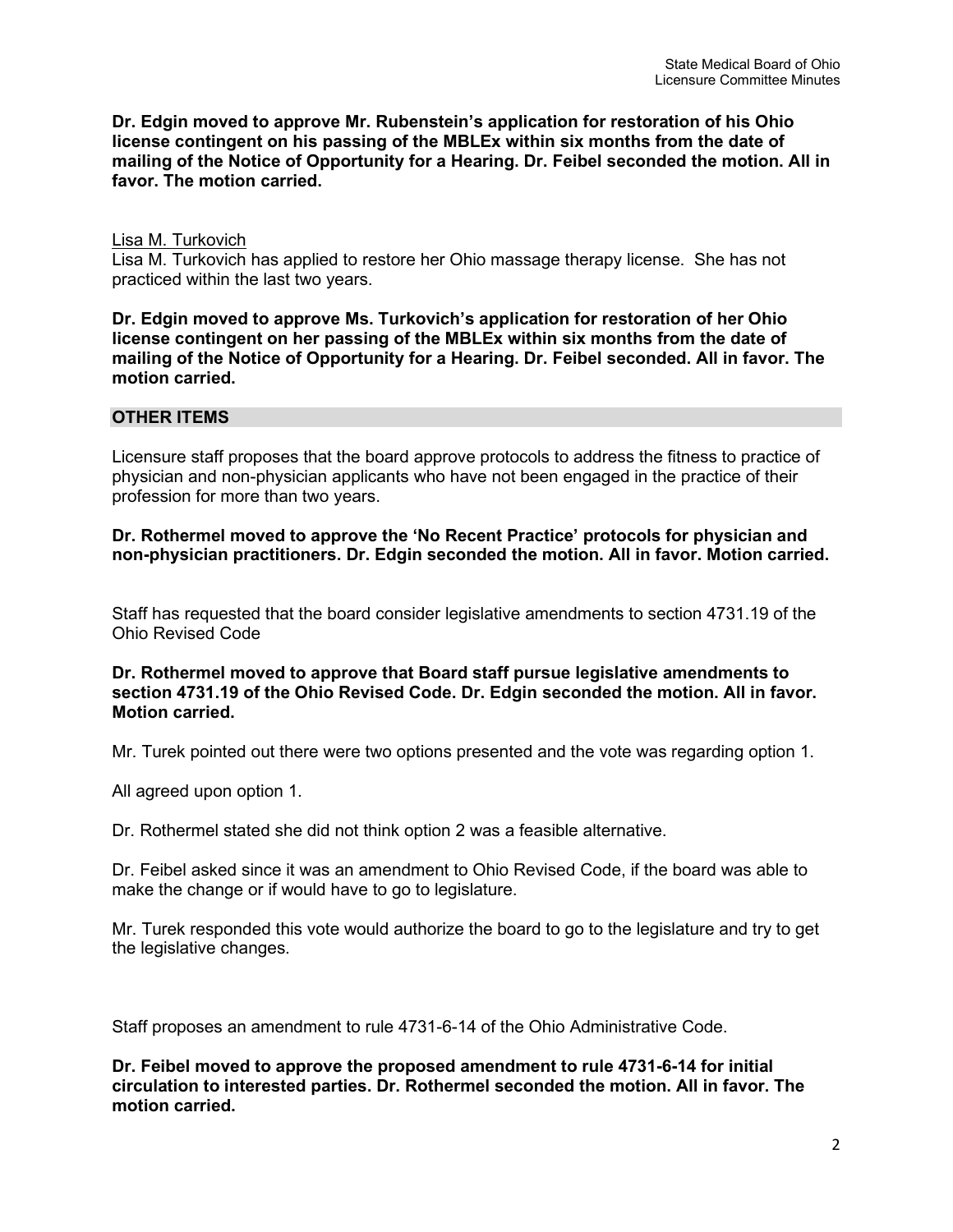Dr. Rothermel stated she understood the purpose of covering their basis so the board would not have to go back to the legislature if something occurred. She asked about the likelihood of it happening.

Mr. Turek stated it did happen in the case of Jose Vargas case. Dr. Vargas did not meet one of the established exam sequences, but the board believed he was qualified and granted the license. This was codifying the decision to look at other exam sequences that may not have been contemplated by the board. He confirmed that the board would have to vote on granting a license to an applicant that fell under the proposed provision.

Dr. Saferin and Mr. Turek stated in the case of Dr. Vargas, the board granted a license after the hearing.

Dr. Saferin stated he did not meet the requirements, but the board determined it wanted to grant him the license. An amendment to the Ohio Administrative Code would give the board the right to make a determination.

Mr. Turek informed Dr. Feibel that this item did not need to go to the legislature as it s a rule, or to the full board as the proposal is only being circulated to interested parties at this time. It will alsobe discussed in policy committee.

## **ADJOURN**

### **Dr. Edgin moved to adjourn meeting. Dr. Rothermel seconded the motion. All members voted aye. The motion carried.**

The meeting adjourned at 8:11 a.m.

Bruce R. Saferin, D.P.M. **Chair** 

js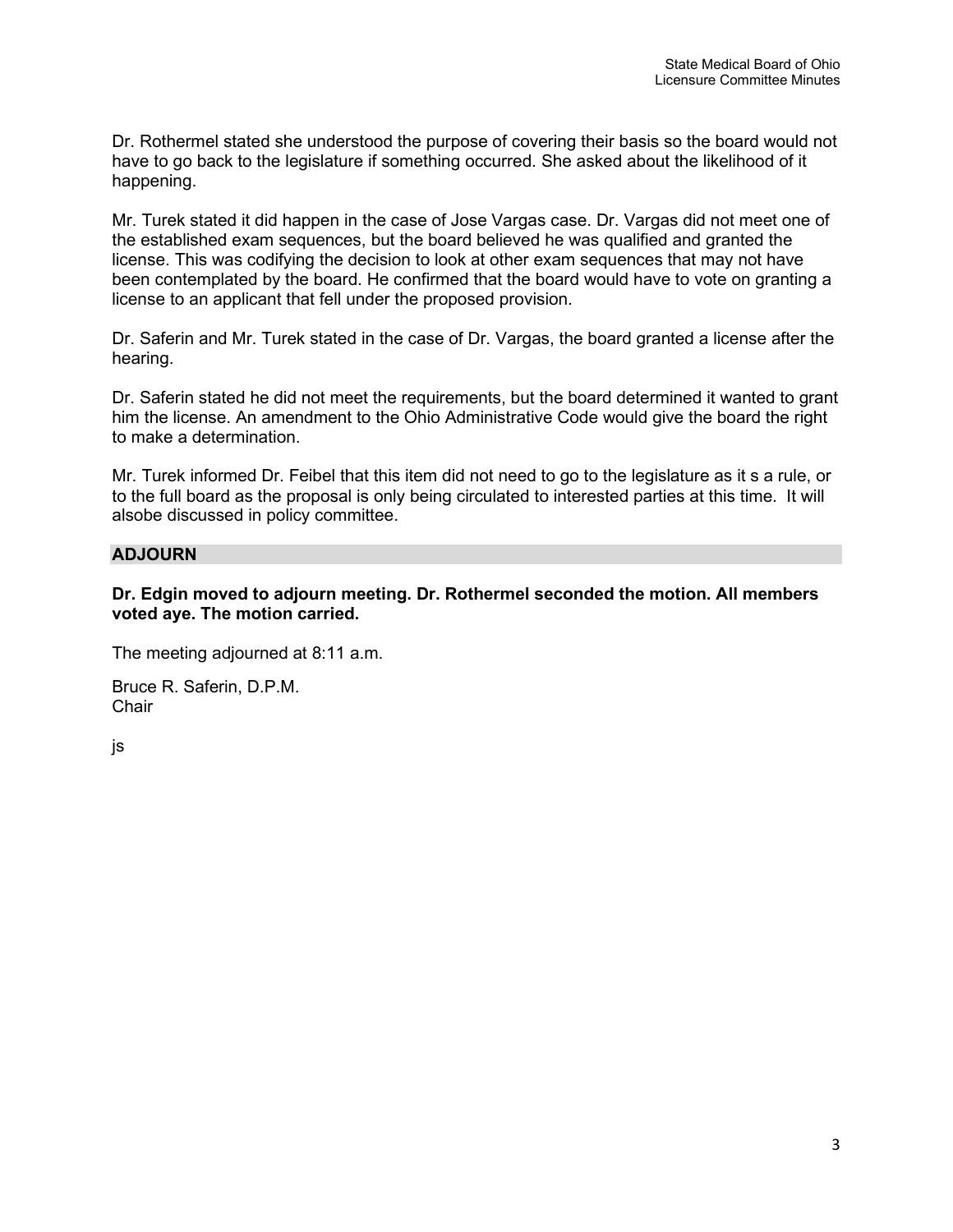

### **FINANCE COMMITTEE MEETING MINUTES November 13, 2019 - Room 345**

| <b>Members in attendance:</b>    | <b>Staff in attendance:</b>                |
|----------------------------------|--------------------------------------------|
| Michael Schottenstein, MD, Chair | Kim Anderson, Interim Executive Director   |
| Bruce R. Saferin, DPM            | Susan Loe, Director of Fiscal & Human      |
| Richard A. Edgin, MD             | Resources                                  |
| Michael Gonidakis, J.D.          | Tessie Pollock, Director of Communications |
|                                  | Jerica Stewart, Communication & Outreach   |
|                                  | Administrator                              |

Dr. Schottenstein called the meeting to order at 8:32 a.m.

### **MINUTES REVIEW**

**Dr. Saferin moved to approve the draft minutes of October 16, 2019. Dr. Edgin seconded the motion. All members voted aye. The motion carried.**

### **FISCAL UPDATE**

Dr. Schottenstein provided the following update: Looking at the fiscal update for September 2019, revenue was \$1,003,633. You may notice there's a 76 percent increase YTD when compared to September 2017. That was the time we had the implementation of the elicense system, and we encouraged licensees to renew early in the months of May and June of 2017. So, the September 2017 number is artificially low. We had a net fiscal revenue for September 2019 of a positive \$229,265. We had a cash balance of \$4,975,534. Those are good numbers for us. It's a roughly expected level of revenue. Our expenditures are down 5.2 percent for September 2019 as compared to one year ago.

Dr. Schottenstein continued: Our spending is starting to catch up to where it should be. Payroll is down, there are some vacancies. We had a freeze for a time on hiring, then we received permission to start filling vacancies so we hired four staff members last month and probably will hire another four coming up this month. You may notice that in the row that's labeled Contractors/Temps/Training/Subpoenas, our spending is substantially higher than it was in September 2018. That is substantially a function of the \$45,000 payment we approved in September 2019 for the trauma-informed training for staff. In addition, we are through one-quarter of our fiscal year. We have 76 percent of our budget left and we also over-encumber so we're actually in good shape in that regard. As to our fines, in the past month, we did not receive any fine payments.

## **COMMUNICATIONS UPDATE**

Ms. Pollock informed the committee: Communications had several presentations, most recently on Monday, Case Western did their remedial prescribing course. Many licensees attend as part of their probation as well as prescribers from surrounding states. She presented remotely using Zoom and it went well. She may encourage remote presentations more often.

Ms. Pollock pointed the committee to the digital media stats from the month.

Ms. Stewart described how the cultural competency video was distributed:

• Targeted email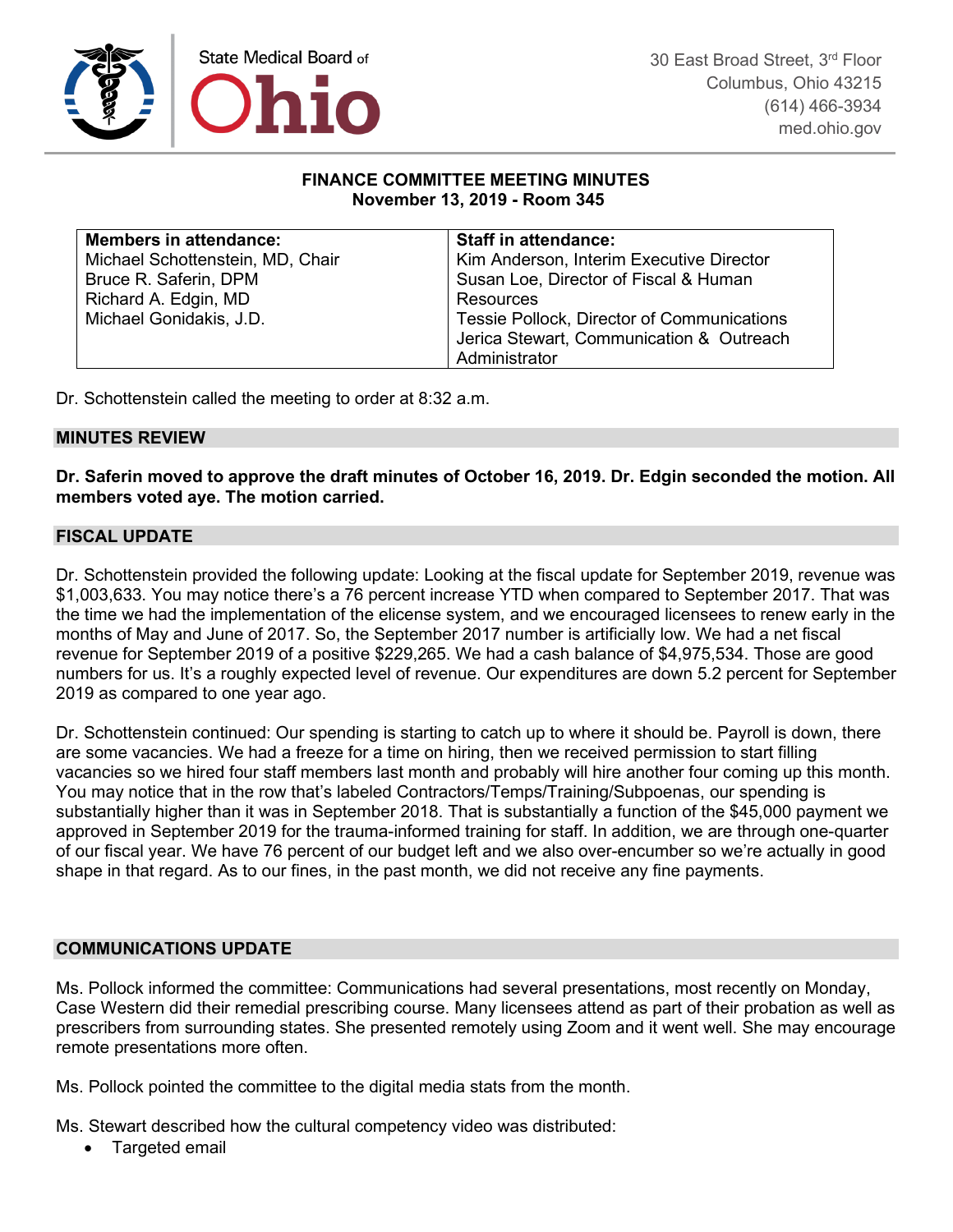- o State agencies (ODH, Ohio Department of Aging, Ohio Commission on Minority Health): 10 recipients: 40% open rate
- $\circ$  State agencies w/licensees and attached message to share (Physical Therapy Board, OMHAS, Ohio Department of Nursing): 7 recipients, 85.7% open rate
- o Licensees: 86,309 recipients, 40.84% open rate
- o Associations w/attached message to share: (FSMB, OOA, OSMA, Ohio Dietetic Association, Ohio Podiatric Medical Association, Ohio Association of Physician Assistants, American Massage Therapy Association, Ohio Society for Respiratory Care): 8 recipients, 37.5% open rate
	- The video was featured in FSMB's enews this week.
- $\circ$  Total: 86,334 email recipients, 40.84% open rate (35,267)

The video has more than 4,000 views.

Ms. Pollock stated there has only been one time that the sex trafficking videos were not the most heavily viewed, that was when the board released the "how to sign up as a medical marijuana patient" video. The cultural competency video now has more views than the human trafficking videos which are linked from the actual license application renewal.

Ms. Stewart added the video was sent to medical schools as well.

Dr. Schottenstein asked if the video will be something that licensees can view when they renew.

Ms. Pollock confirmed.

Dr. Saferin asked for confirmation that it would not be mandated.

Ms. Pollock confirmed. She then stated that email open rates of 40 and 50 percent is outstanding.

## **ADJOURN**

# **Dr. Edgin moved to adjourn meeting. Dr. Saferin seconded the motion. Voice vote- all aye. The motion carried.**

The meeting adjourned at 8:39 a.m.

Michael Schottenstein, M.D. **Chair** 

js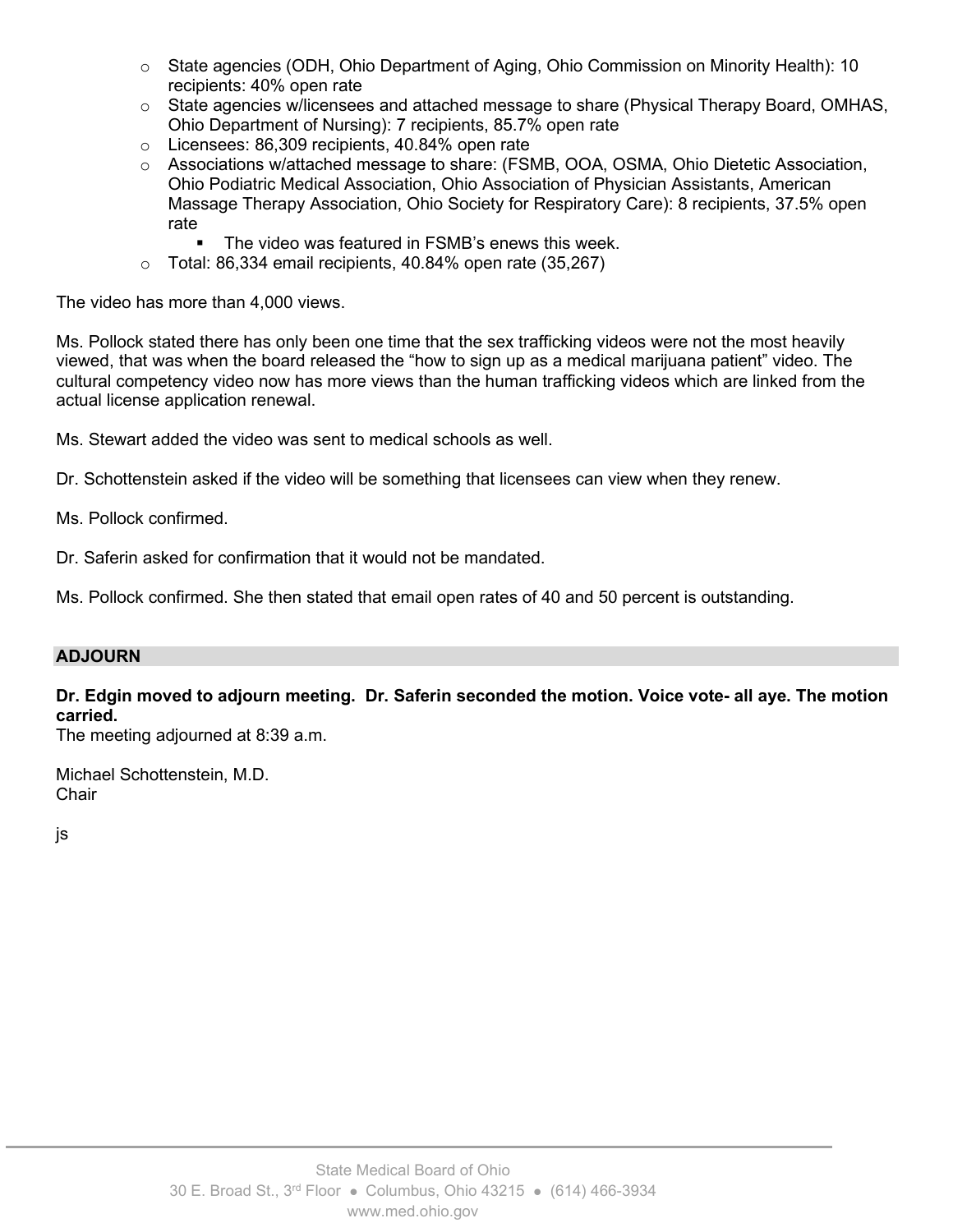

#### **POLICY COMMITTEE MEETING November 13, 2019 30 East Broad Street, Columbus, OH 43215, Room 336**

| <b>Members:</b>            | Staff:                                                      |
|----------------------------|-------------------------------------------------------------|
| Amol Soin, MD              | Kim Anderson Interim Executive Director/Chief Legal Counsel |
| Mark Bechtel, MD           | Joan Wehrle, Education & Outreach Program Manager           |
| <b>Betty Montgomery</b>    | Rebecca Marshall, Chief Enforcement Attorney                |
| Harish Kakarala, MD        | Joe Turek, Deputy Director                                  |
| Sherry Johnson, DO         | David Fais, Deputy Director                                 |
|                            | David Henry, Senior Counsel                                 |
| <b>Other Board Members</b> | <b>Tessie Pollock, Chief Communications Officer</b>         |
| present:                   | Jonithon LaCross, Director of Public Policy and Government  |
| <b>Bruce Saferin, DPM</b>  | Affairs                                                     |
| Kim Rothermel, MD          | Colin De Pew, Assistant Attorney                            |
| Richard Edgin, MD          |                                                             |
| Michael Schottenstein, MD  |                                                             |
| Jonathon Feibel, MD        |                                                             |
|                            |                                                             |

Dr. Soin called the meeting to order at 9:03 a.m.

## **Meeting Minutes Review**

Dr. Soin reported that the draft minutes of the October 16, 2019 meeting had been distributed to the committee and were included in the agenda materials.

## **Dr. Bechtel moved to approve the draft minutes of the October 16, 2019 Policy Committee meeting. Ms. Montgomery seconded the motion. Motion carried.**

## **Rules Review Update**

Ms. Anderson referred to the report included in the agenda materials. Ms. Anderson said we will have a number of rules for the board to adopt during the board meeting. The proposed CME rules are out for initial circulation. The Respiratory Care rules have been filed with CSI and are out for comment. November 22<sup>nd</sup> is the deadline for comments regarding these rules.

## **Legislative Update**

Mr. LaCross said that a list of potential legislative items for the board to consider is not on today's agenda as staff will discuss these items with the new Executive Director. He indicated that many of the items are operational. He said that yesterday we found another item to include which would allow the Respiratory Care Advisory Council and the Dietetics Advisory Council to meet by teleconference. He reported that the Respiratory Care Advisory Council could not meet yesterday due to lack of a quorum.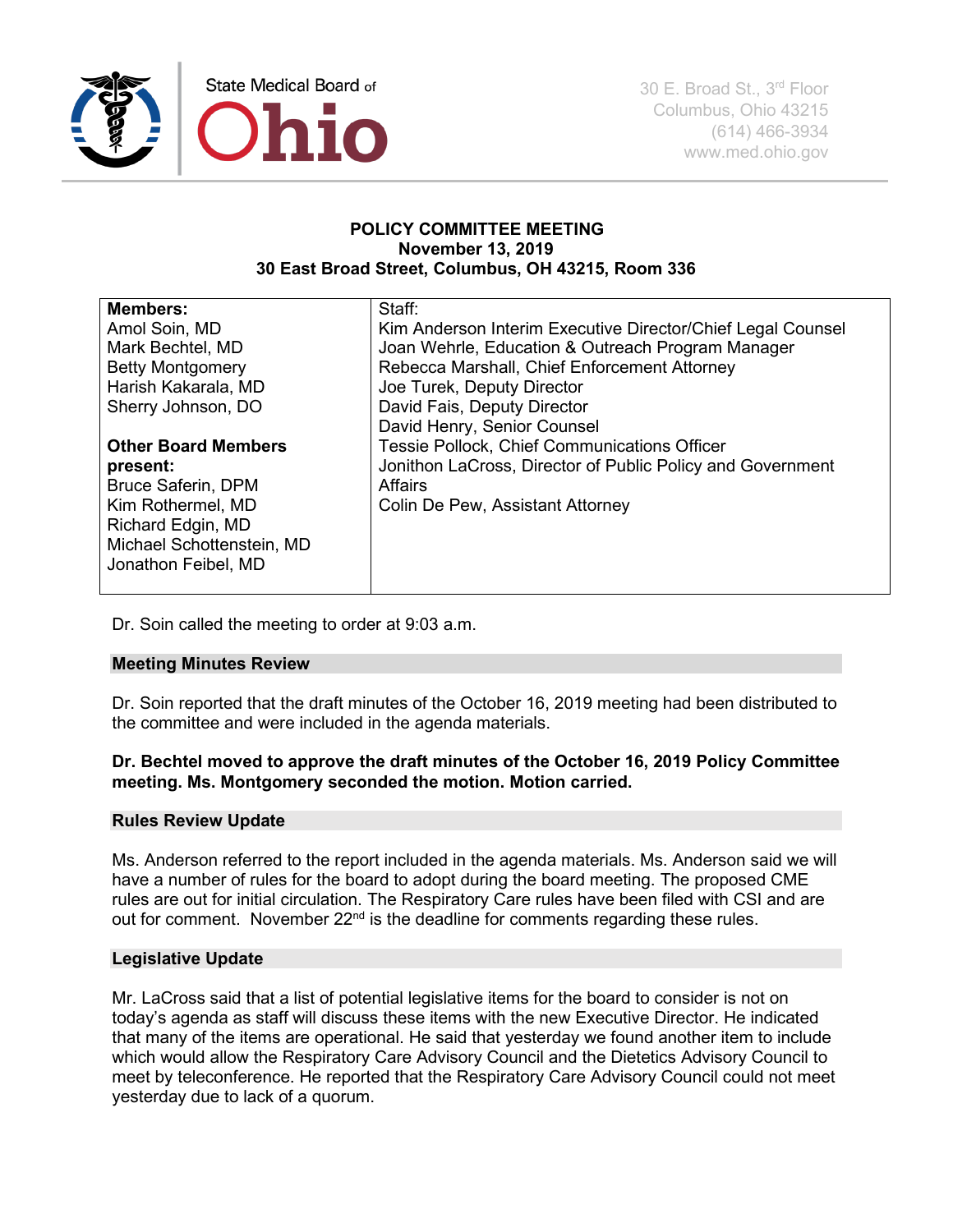**SB7 temporary occupational license for military member and spouse.** This bill requires state occupational licensing agencies, under certain circumstances, to issue temporary licenses or certificates to members of the military (and their spouses) who are licensed in another jurisdiction and are on military duty in Ohio.

He said that recent changes made to the licensure process enable the board to issue a license in real time, so there would not be a need for a temporary license. Mr. LaCross said he has been working with the bill's sponsors to exempt the medical board from the bill. Essentially, licensure fees would be waived for any active military and their spouse for eight years --- no charge for the initial license fee and for three renewal cycles. In turn, the applicant must meet all licensure requirements. The bill is in conference committee for review.

**HB263 revise occupational license restrictions for former criminals.** The bill would require the board to list all of the disqualifying conditions regarding misdemeanor or felony convictions that would prohibit a person from licensure. Ms. LaCross said that he, Ms. Anderson and Mr. Turek met with the house member about the proposed legislation. Mr. LaCross reported that law would also remove the good moral character requirements from the licensure requirements. Ms. Anderson said that there are some convictions would be exempt, such as violent crimes and sexual misconduct, so the board could act based on those convictions. However, prescribing type crimes, such as drug trafficking, are not on the exempt list and it's a big concern for us. These concerns were shared with the legislator. Ms. Anderson reported that the healthcare boards have worked to together and provided a document to the legislator outlining specific concerns.

Dr. Bechtel asked the rationale for the creation of this bill. Mr. LaCross noted that some jobs, such as those spreading pesticides, require an occupational license, but a person with a criminal record can't get a job. It may make sense for some professions but not for healthcare professionals. Ms. Anderson said that the bill is dealing with licensure denials. While the medical board doesn't have specific disqualifying conditions, the board has the authority to deny, approve, or approve with conditions. We want to preserve that discretion.

Dr. Schottenstein asked if other boards have disqualifying conditions for licensure. Mr. LaCross replied that other boards don't have the same processes as the medical board. Mr. LaCross said that we are trying hard to exempt out health professions from the legislation.

**HB341 administration of addiction treatment drugs.** Mr. LaCross reported that this legislation would permit a pharmacist to inject a drug prescribed by physician to treat drug addiction, such as naltrexone. We are working with the pharmacy board on this issue.

**SB178 DPM administer vaccinations – flu shots.** Dr. Schottenstein said that the issue of podiatrists administering flu shots had been reviewed by the scope of practice committee in the past. A letter was written to the Ohio Department of Health supporting the use of this additional resource to provide flu shots. He recalled that the Ohio Department of Health was good with it and we didn't take any further action. Now potential legislation addresses this issue. Ms. Anderson noted that if the legislation is enacted and authorizes podiatrists to administer vaccinations to patients, a rule will not be needed as this service would be added to the podiatric scope of practice.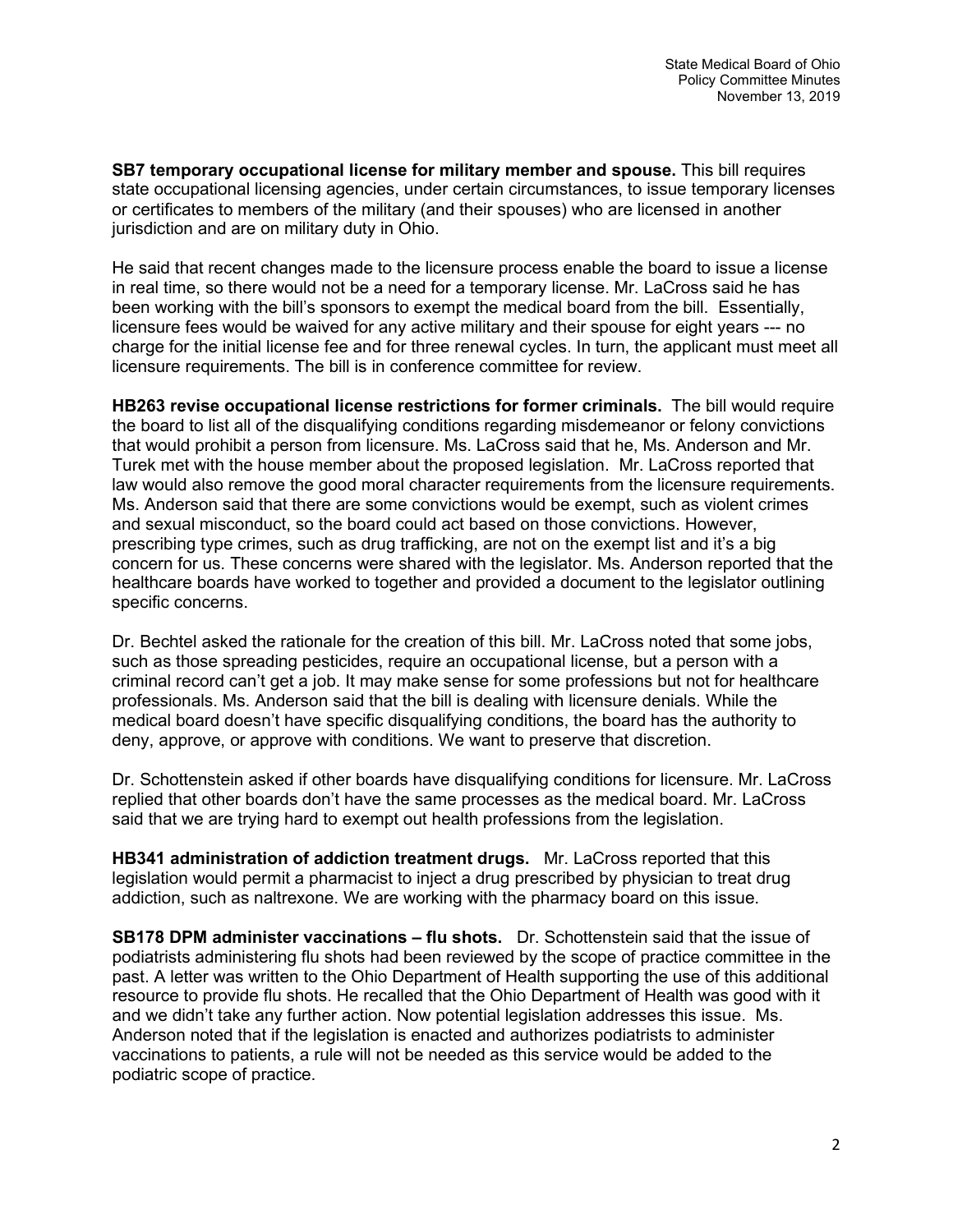**New chair of Ohio House Health Committee.** Mr. LaCross reported that Representative R. Scott Lipps was recently named chair of the Ohio House Health Committee.

**Nurse Anesthetists:** Ms. Montgomery asked about the nurse anesthetists bill and if we are monitoring the bill. Mr. LaCross said this is more of a nursing board issue as Certified Registered Nurse Anesthetists (CRNAs) are licensed by that board.

Through discussion, it was thought that the title might be changed to nurse anesthesiologist from nurse anesthetist. Ms. Montgomery said such a title change would be very confusing to patients, as anesthesiologists are physicians. She said it is important for patients to know who is providing their care. Dr. Edgin said it could potentially be even more confusing as Anesthesiologist Assistants, who are licensed by the Medical Board, also provide care to patients.

Dr. Rothermel asked if the medical associations have commented on the bill. Mr. LaCross said the associations are opposed to the bill as written. There are provisions in the current version that may expand the scope of a CRNA to allow a CRNA to be able to select, order, and administer fluids, treatments, and drugs for conditions related to the administration of anesthesia. He reported that he hospital association is neutral.

Following discussion, Mr. LaCross said he will send information to board members about the bill. Dr. Soin asked that Mr. LaCross dig deeper into the proposed legislation and keep the board members apprised.

#### . **Licensure Equivalency Issues – proposed amendments to Section 4731.19(A)(3)(c): License to practice a limited branch of medicine**

Mr. Turek proposed amendments to Section 4731.19(A)(3)(c): License to practice a limited branch of medicine. He reported that the current statute results in seemingly qualified massage therapy applicants being denied licensure due to not graduating from a massage program that meets the board's curriculum requirements, and for lack of five years of prior out-of-state licensure required for waiver of the educational requirements.

Mr. Turek said the current statute does not allow the Board discretion to grant licenses to candidates whom, in the Board's opinion, are otherwise qualified based on a combination of work history and education but fail to strictly meet the statutory requirements.

Mr. Turek provided two options for consideration. Option one reduced the number of years an applicant had to be licensed in another state to qualify for an Ohio license from five years to two years. He said this option would decrease the frequency of non-disciplinary denials coming before the Board without potentially diluting the board's curriculum requirements.

The second option retains the licensed for five years in another state requirement but provides the board discretion in issuing a license.

Licensure committee reviewed the options and recommended option 1 as it promotes consistency. Dr. Bechtel voiced his support of option 1 as option 2 is too subjective. Dr. Schottenstein also supported option one.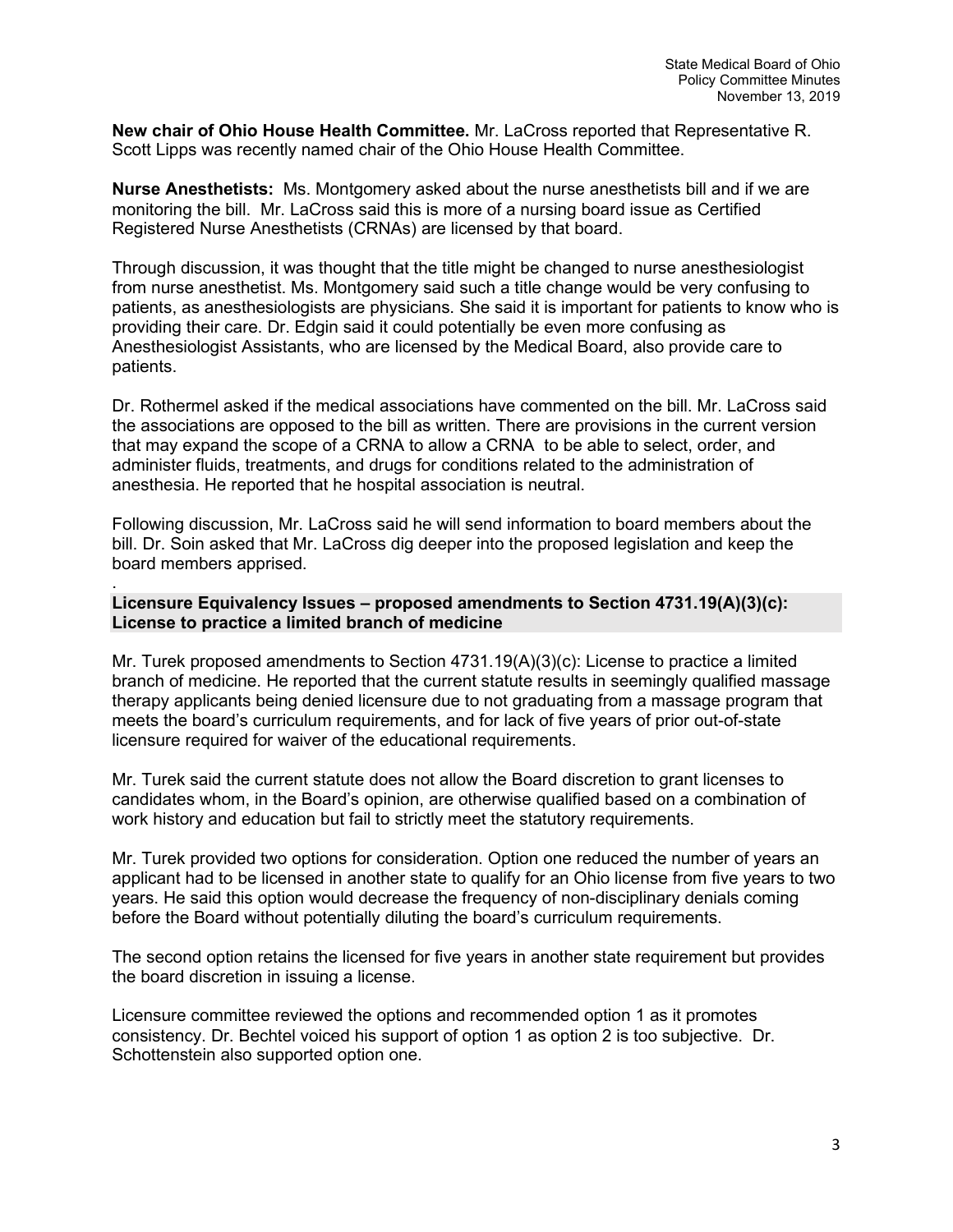**Dr. Bechtel moved to bring option 1 to the full board for approval to seek legislative change. This change would amend 4731.19(A)(3)(c) to reduce the number of years an applicant is required to be licensed in another state in lieu of meeting other educational requirements from five years to two years. Ms. Montgomery seconded the motion. Motion carried**.

#### . **Licensure Equivalency Issues: Rule 4731-6-14: Eligibility for licensure**

Ms. Anderson provided a proposed amendment to Rule 4731-6-14, Ohio Administrative Code. The amendment in (B)(7) would add a catch-all provision to provide the board with discretion to deem a licensing examination, that may not otherwise be addressed in the rule, acceptable to meet the statutory examination requirement applicable to M.D. and D.O. applicants.

(B)(7) Any other examination that adequately assesses an individual's competence to practice medicine and surgery or osteopathic medicine and surgery, as determined by the board.

Dr. Schottenstein said it seemed rather vague.

Ms. Anderson reviewed elements of the recent case involving Dr. Vargas. Mr. Turek said he believes the proposed option would be used rarely. Dr. Saferin said it would give the board the ability to have discretion for otherwise qualified applicants. Dr. Saferin said licensure committee recommended that we pursue the amendment.

**Dr. Bechtel moved that the proposed amendment to Rule 4731-6-14 be circulated to interested parties. Ms. Montgomery seconded the motion. Motion carried.** 

#### **One-bite Letter to OPHP re: Licensure Applicants**

As follow-up from the October 2019 discussion of the Gerritsen case, Ms. Anderson reported that a letter was sent to OPHP notifying the organization that the one-bite reporting exception does not apply to licensure applicants.

Dr. Schottenstein asked how the meeting with OPHP went. Ms. Anderson said staff had recently met with OPHP representatives regarding reporting requirements. She anticipated that other meetings will be held in the future.

#### **Controlled Substance Prescribing Rules/Weight loss rules – 4731-11-04 and 4731-11-041**

Ms. Anderson reported that the PAPC met on October 18, 2019 and discussed the proposed controlled substance prescribing rules which are due for the five-year rule review on December 31, 2020. The PAPC reviewed the initial comments and recommended proceeding with all of the rules as no change rules, except 4731-11-041, OAC.

The suggested changes are as follows:

## **• 4731-11-041(B)(2)(b): Remove reference to the PA formulary.**

(2) Following the initial visit and two follow-up visits, the treatment may be continued under one of the following means: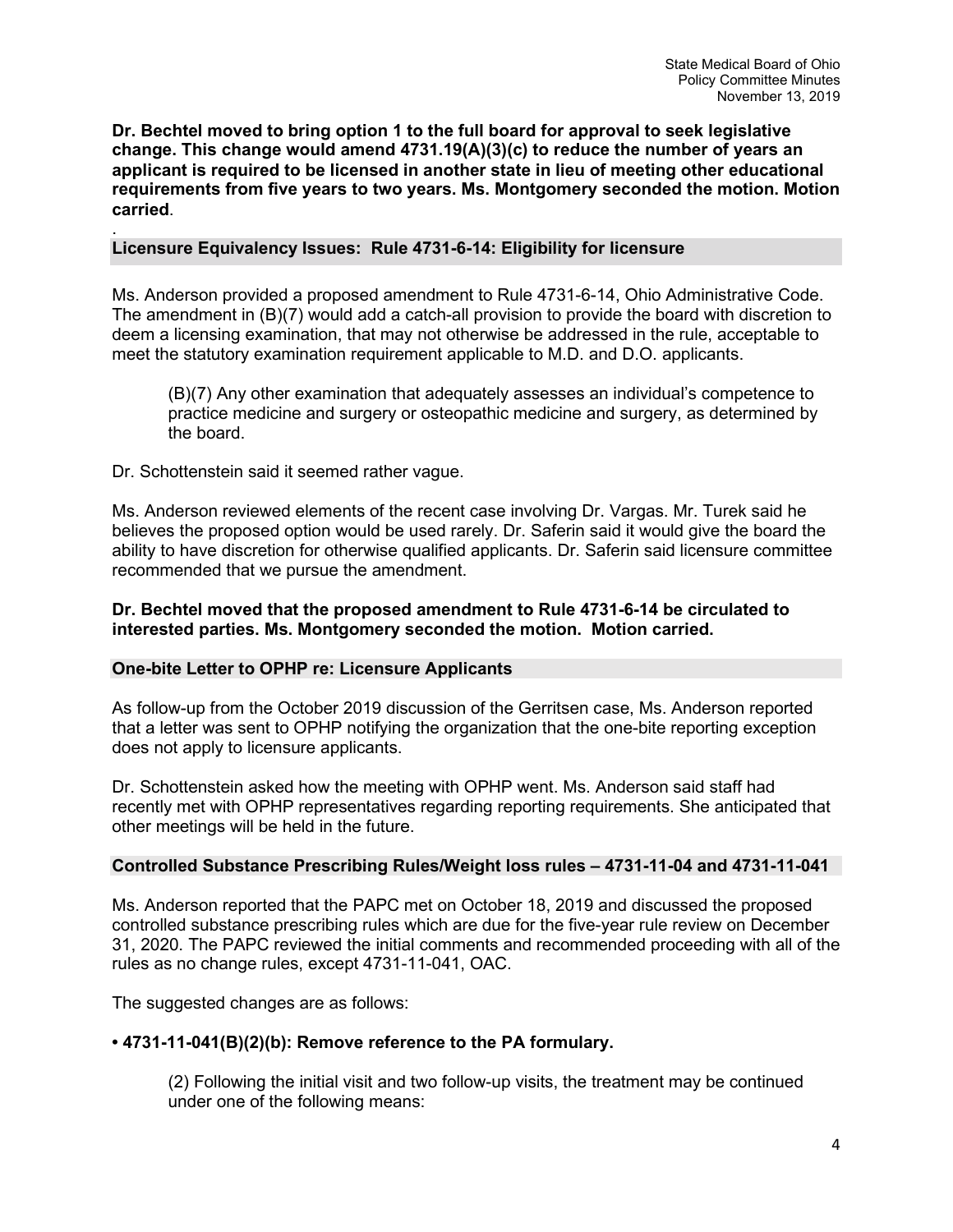(b) The treatment may be provided by a physician assistant in compliance with this rule, the supervisory plan or policies of the healthcare facility., and the physician assistant formulary adopted by the board.

### **• 4731-11-041(3)(a): Change requirement for supervising physician to personally review the medical records of each patient to require a discussion with the physician assistant regarding each patient.**

(3) when treatment for chronic weight management is provided by a physician assistant, the following requirements apply:

(a) The supervising physician shall personally review the medical records of have a discussion with the physician assistant for each patient to whom the physician assistant has prescribed a controlled substance anorexiant following each visit;

The PAPC members discussed whether the requirement for the supervising physician to personally review the medical records should be changed to mirror the requirement in the quality assurance Rule 4730-1-05 to require the supervising physician to discuss the patient with the physician assistant. There was concern that the discussion or review should occur before the next patient visit.

Dr. Johnson had a problem with the only have a discussion with the PA. She said if she is prescribing weight loss drugs to a patient, she would be reviewing the patient record every time. She said if a doctor is supervising a PA, the doctor should be reviewing the patient's chart as well. Dr. Bechtel said it needs to be more than a discussion between the supervising physician and the PA. He agreed with Dr. Johnson's comments.

Ms. Anderson reported that the PAPC said they wanted to make it more like the QA requirements. She told the committee that they do not have to accept the change recommended by PAPC.

The PAPC members had no other concerns with the controlled substance prescribing rules, 4731-11-02, 4731-11-03, 4731-11-04, 4731-11-07 and 4731-11-11, OAC.

Ms. Anderson also reported that PAPC discussion and the committee agreed that telemedicine is not appropriate for prescribing weight loss drugs under 4731-11-04, OAC.

#### **Dr. Bechtel moved to approve the proposed amendment to Rule 4731-11-041(B)(2)(b) to remove the reference to the PA formulary. He further moved to make no changes to rule 4731-11-041(3)(a) and to refer the matter to the board for filing with CSI. Ms. Montgomery seconded the motion. Motion carried.**

Mr. LaCross reported that Representative Butler may want to make changes to the 50 hour CME requirement for physicians that went into effect on October 17, 2019. He had concerns with the volunteer hours limited to only 3 hours credit. He may potentially propose a modification to allow more volunteer hours: 5 hours volunteering would equal 1 hour CME credit and a physician could earn up to 10 CME credits each renewal cycle through volunteer work**.**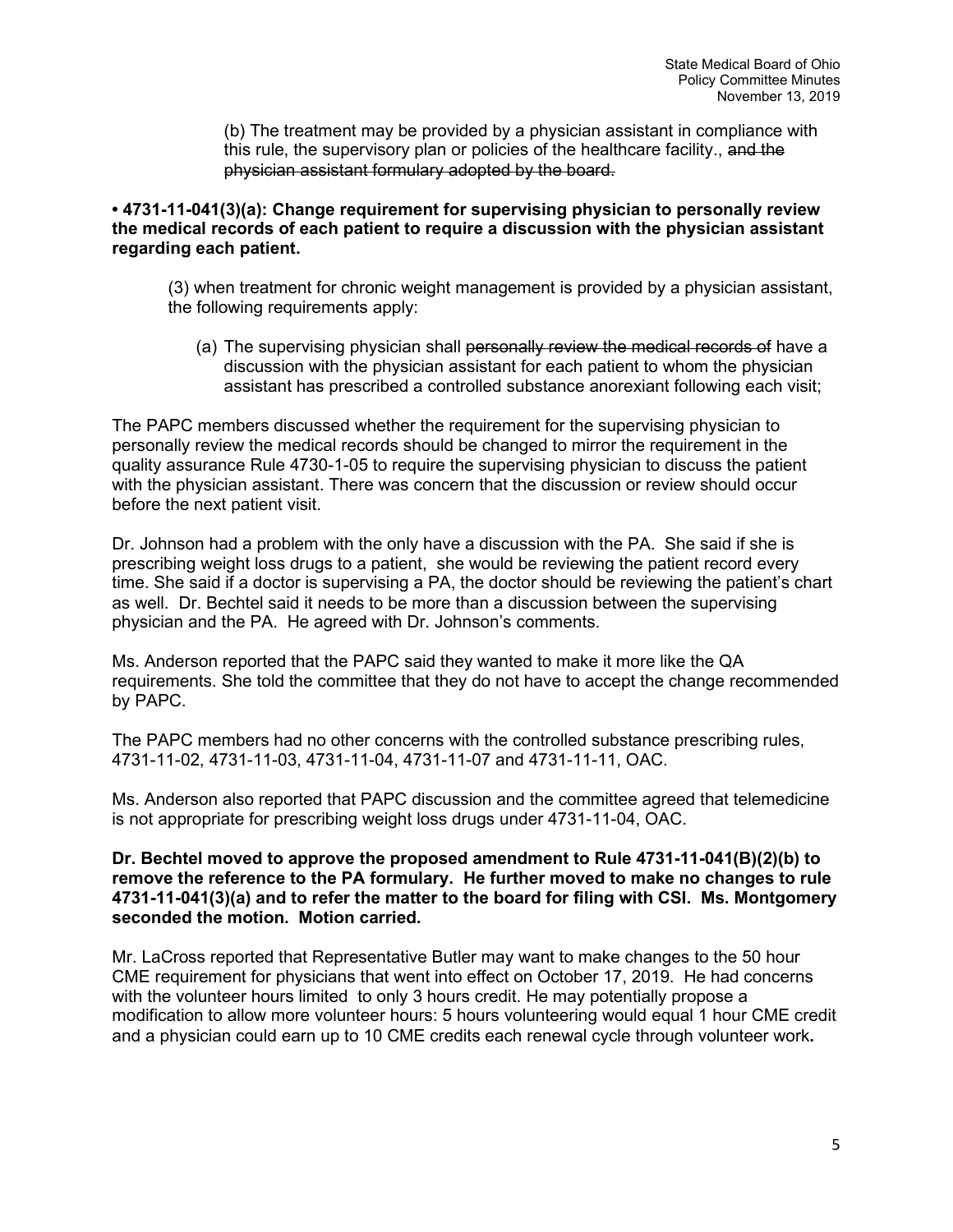Dr. Johnson commented that doctors should be able to complete the required CME hours. She said there are numerous CME activities available online.

Dr. Saferin said the purpose of CME is to learn something, not to incentivize volunteer opportunities. He believed the proposed change is counter to the purpose of the CME requirement and he thought that 3 hours for volunteering is generous. Ohio is in line with other states with 50 hours of Category I CME. He doesn't see the need to change the hours.

Mr. LaCross asked if the CME change is costing doctors more. Dr. Kakarala said that online CME costs less as there are no travel expenses and time out of office. Additionally, many CME programs, such as grand rounds at the hospital, are free.

It was noted that many doctors use UpToDate which is a subscription-based resource designed to provide physicians access to current clinical information and offers CME credit. Committee members agreed that there are ample opportunities to access CME programming and did not support making any changes.

#### **Adjourn**

**Dr. Bechtel moved to adjourn the meeting. Motion seconded by Ms. Montgomery. Motion carried.** The meeting adjourned at 9:48 a.m.

jkw